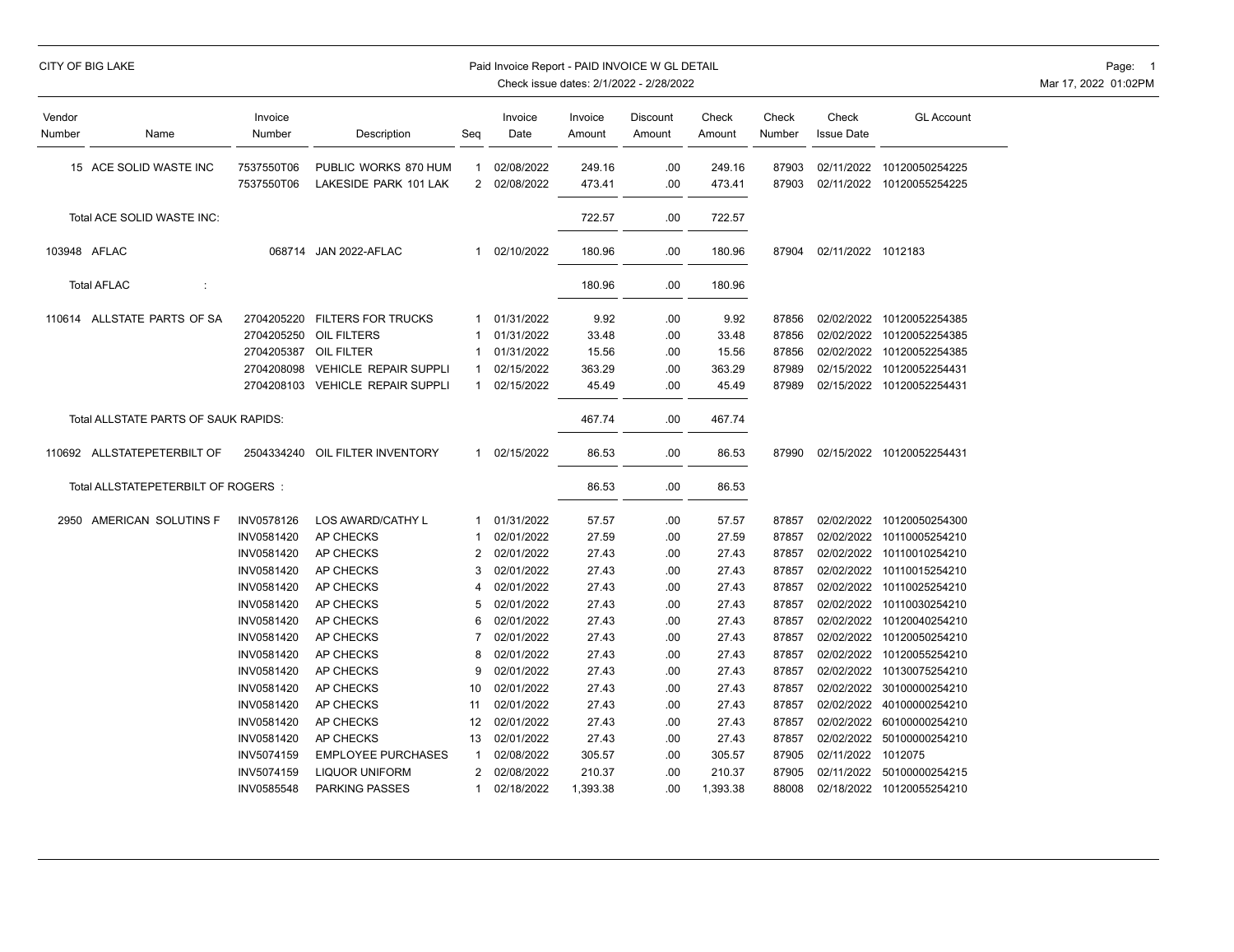### CITY OF BIG LAKE **Example 2** Paid Invoice Report - PAID INVOICE W GL DETAIL **Page: 2** Page: 2

| Vendor<br>Number | Name                                  | Invoice<br>Number | Description                     | Seg          | Invoice<br>Date | Invoice<br>Amount | Discount<br>Amount | Check<br>Amount | Check<br>Number | Check<br><b>Issue Date</b> | <b>GL Account</b>         |
|------------------|---------------------------------------|-------------------|---------------------------------|--------------|-----------------|-------------------|--------------------|-----------------|-----------------|----------------------------|---------------------------|
|                  | Total AMERICAN SOLUTINS FOR BUSINESS: |                   |                                 |              |                 | 2,323.64          | .00                | 2,323.64        |                 |                            |                           |
|                  | 2 AMERICAN TEST CENTE                 |                   | 2220360 2022 BUCKET TRUCK INS   | 1            | 02/24/2022      | 450.00            | .00                | 450.00          | 88012           |                            | 02/25/2022 10120052254432 |
|                  | Total AMERICAN TEST CENTER, INC :     |                   |                                 |              |                 | 450.00            | .00                | 450.00          |                 |                            |                           |
|                  | 109890 AMERITAS LIFE INSURAN          |                   | FEB 2022 VISION INS PREMS - FEB | $\mathbf{1}$ | 02/01/2022      | 158.28            | .00                | 158.28          | 421             | 02/08/2022 1012183         |                           |
|                  | Total AMERITAS LIFE INSURANCE CO.:    |                   |                                 |              |                 | 158.28            | .00                | 158.28          |                 |                            |                           |
|                  | 118684 ANYTIME FITNESS (E-CH          |                   | FEB2002 T HECHT GYM MEMBERS     | 1            | 02/28/2022      | 42.95             | .00                | 42.95           | 436             |                            | 02/20/2022 10130075054008 |
|                  |                                       |                   | FEB 2022 GYM MBRSHP QTRLY CL    | $\mathbf{1}$ | 02/28/2022      | 26.84             | .00                | 26.84           | 434             |                            | 02/22/2022 10130075054008 |
|                  | Total ANYTIME FITNESS (E-CHECKS):     |                   |                                 |              |                 | 69.79             | .00                | 69.79           |                 |                            |                           |
|                  | 108646 ARTISAN BEER COMPAN            | 3519184 BEER      |                                 |              | 02/08/2022      | 53.50             | .00                | 53.50           | 87906           |                            | 02/11/2022 50100000274263 |
|                  |                                       | 3520292 BEER      |                                 |              | 02/10/2022      | 184.40            | .00                | 184.40          | 87906           |                            | 02/11/2022 50100000274263 |
|                  |                                       | 3521446 BEER      |                                 | 1            | 02/23/2022      | 1,027.90          | .00                | 1,027.90        | 88013           |                            | 02/25/2022 50100000274263 |
|                  | Total ARTISAN BEER COMPANY            | ċ                 |                                 |              |                 | 1,265.80          | .00                | 1,265.80        |                 |                            |                           |
|                  | 109938 ARVIG - PERHAM                 | 0003059394        | POLICE TELEPHONE                | 1            | 01/31/2022      | 378.00            | .00                | 378.00          | 87858           |                            | 02/02/2022 10130075254230 |
|                  |                                       |                   | 02222022 POLICE INTERNET        | 1            | 02/23/2022      | 383.67            | .00                | 383.67          | 88014           |                            | 02/25/2022 10130075254230 |
|                  | <b>Total ARVIG - PERHAM</b><br>÷      |                   |                                 |              |                 | 761.67            | .00                | 761.67          |                 |                            |                           |
|                  | 108521 ATLAS BUSINESS SOLUT           |                   | INV313297 ANYWHERE LICENSE SC   | $\mathbf{1}$ | 02/10/2022      | 499.20            | .00                | 499.20          | 87907           |                            | 02/11/2022 10110575254130 |
|                  | Total ATLAS BUSINESS SOLUTIONS        | $\mathbb{R}^2$    |                                 |              |                 | 499.20            | .00                | 499.20          |                 |                            |                           |
|                  | 3005 AUTOSTOP INC                     |                   | 0086602 POLICE VEHICLE MAINT    |              | 1 12/31/2021    | 69.53             | .00                | 69.53           | 87859           |                            | 02/02/2022 10130075254430 |
|                  |                                       | 0086739           | POLICE VEHICLE MAINT            | 1            | 01/31/2022      | 51.08             | .00                | 51.08           | 87859           |                            | 02/02/2022 10130075254430 |
|                  |                                       |                   | 0086778 POLICE 728 CLAIM SUB L  | 1            | 01/31/2022      | 4,728.36          | .00                | 4,728.36        | 87859           |                            | 02/02/2022 10130075254430 |
|                  | Total AUTOSTOP INC:                   |                   |                                 |              |                 | 4,848.97          | .00                | 4,848.97        |                 |                            |                           |
|                  | 109325 AXON ENTERPRISE, INC           |                   | INUSO51895 2022 TASER PAYMENT   | 1            | 02/23/2022      | 2,640.00          | .00                | 2,640.00        | 88015           |                            | 02/25/2022 19900075254413 |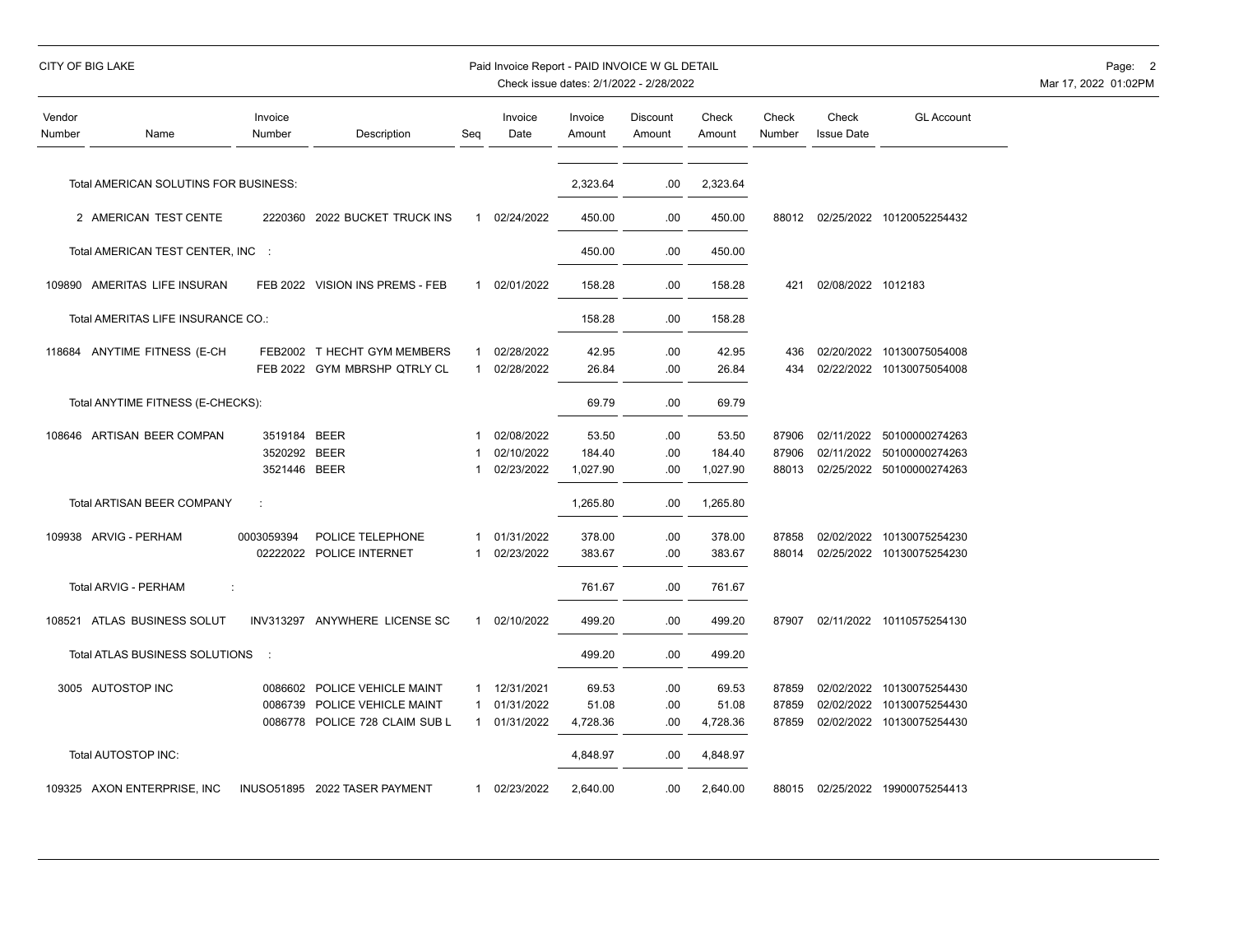### CITY OF BIG LAKE **Example 2008 CITY OF BIG LAKE** Page: 3 Paid Invoice Report - PAID INVOICE W GL DETAIL

| Vendor<br>Number | Name                         | Invoice<br>Number | Description                  | Seq            | Invoice<br>Date | Invoice<br>Amount | Discount<br>Amount | Check<br>Amount | Check<br>Number | Check<br><b>Issue Date</b> | <b>GL Account</b>         |
|------------------|------------------------------|-------------------|------------------------------|----------------|-----------------|-------------------|--------------------|-----------------|-----------------|----------------------------|---------------------------|
|                  | Total AXON ENTERPRISE, INC   | ÷                 |                              |                |                 | 2,640.00          | .00                | 2,640.00        |                 |                            |                           |
|                  |                              |                   |                              |                |                 |                   |                    |                 |                 |                            |                           |
|                  | 105447 BEAUDRY               | 2005421           | SEWER LIFT 10 GENERA         | 1              | 02/24/2022      | 387.77            | .00                | 387.77          | 88016           | 02/25/2022                 | 40100000254405            |
|                  |                              | 2005439           | <b>MAIN LIFT GENERATOR</b>   |                | 02/24/2022      | 349.47            | .00                | 349.47          | 88016           | 02/25/2022                 | 40100000254405            |
|                  |                              | 2005496           | POLICE GENERATOR FU          | -1             | 02/24/2022      | 119.61            | .00                | 119.61          | 88016           | 02/25/2022                 | 10130075254405            |
|                  |                              |                   | 2005497 SEWER LIFT #12 GENER | $\mathbf{1}$   | 02/24/2022      | 573.85            | .00                | 573.85          | 88016           |                            | 02/25/2022 40100000254405 |
|                  | <b>Total BEAUDRY</b>         |                   |                              |                |                 | 1,430.70          | .00                | 1,430.70        |                 |                            |                           |
|                  | 1032 BELL BOY CORPORATIO     | 0093362300        | <b>WINE</b>                  | 1              | 01/31/2022      | 126.00            | .00                | 126.00          | 87860           | 02/02/2022                 | 50100000274264            |
|                  |                              | 0093362300        | <b>LIQUOR</b>                | $\overline{2}$ | 01/31/2022      | 1,874.50          | .00                | 1,874.50        | 87860           | 02/02/2022                 | 50100000274262            |
|                  |                              | 0093362300        | <b>FRT</b>                   | 3              | 01/31/2022      | 34.18             | .00                | 34.18           | 87860           | 02/02/2022                 | 50100000274269            |
|                  |                              | 0104621300        | <b>MIX</b>                   |                | 01/31/2022      | 151.85            | .00                | 151.85          | 87860           |                            | 02/02/2022 50100000274265 |
|                  |                              | 0104621300        | <b>FRT</b>                   | $\overline{2}$ | 01/31/2022      | 3.71              | .00                | 3.71            | 87860           | 02/02/2022                 | 50100000274269            |
|                  |                              | 0093454200        | <b>LIQUOR</b>                |                | 02/08/2022      | 1,070.70          | .00                | 1,070.70        | 87908           | 02/11/2022                 | 50100000274262            |
|                  |                              | 0093454200        | <b>FRT</b>                   | 2              | 02/08/2022      | 17.60             | .00                | 17.60           | 87908           | 02/11/2022                 | 50100000274269            |
|                  |                              | 0093550300        | <b>LIQUOR</b>                |                | 02/10/2022      | 669.00            | .00                | 669.00          | 87908           | 02/11/2022                 | 50100000274262            |
|                  |                              | 0093550300        | <b>FRT</b>                   | $\overline{2}$ | 02/10/2022      | 13.20             | .00                | 13.20           | 87908           | 02/11/2022                 | 50100000274269            |
|                  |                              | 0104681100        | <b>LIQUOR SUPPLIES</b>       |                | 02/10/2022      | 61.80             | .00                | 61.80           | 87908           | 02/11/2022                 | 50100000254210            |
|                  |                              | 0104681100        | <b>FRT</b>                   | $\overline{2}$ | 02/10/2022      | 3.29              | .00                | 3.29            | 87908           | 02/11/2022                 | 50100000274269            |
|                  |                              | 0104652000        | <b>MIX</b>                   |                | 02/14/2022      | 177.45            | .00                | 177.45          | 87972           | 02/14/2022                 | 50100000274265            |
|                  |                              | 0104652000        | <b>FRT</b>                   | $\overline{2}$ | 02/14/2022      | 4.37              | .00                | 4.37            | 87972           | 02/14/2022                 | 50100000274269            |
|                  |                              | 0104652000        | <b>SUPPLIES</b>              | 3              | 02/14/2022      | 119.30            | .00                | 119.30          | 87972           | 02/14/2022                 | 50100000254210            |
|                  |                              | 0093654600        | <b>LIQUOR</b>                |                | 02/23/2022      | 754.26            | .00                | 754.26          | 88017           | 02/25/2022                 | 50100000274262            |
|                  |                              | 0093654600        | <b>FRT</b>                   | 2              | 02/23/2022      | 17.60             | .00                | 17.60           | 88017           | 02/25/2022                 | 50100000274269            |
|                  |                              | 0093694200        | <b>LIQUOR</b>                |                | 02/24/2022      | 15.00-            | .00                | 15.00-          | 88017           | 02/25/2022                 | 50100000274262            |
|                  |                              | 0104716400        | <b>MIX</b>                   |                | 02/23/2022      | 66.38             | .00                | 66.38           | 88017           |                            | 02/25/2022 50100000274265 |
|                  |                              | 0104716400        | <b>SUPPLIES</b>              | $\overline{2}$ | 02/23/2022      | 89.27             | .00                | 89.27           | 88017           | 02/25/2022                 | 50100000254210            |
|                  |                              | 0104716400 FRT    |                              | 3              | 02/23/2022      | 3.73              | .00                | 3.73            | 88017           |                            | 02/25/2022 50100000274269 |
|                  | Total BELL BOY CORPORATION-1 | ÷                 |                              |                |                 | 5,243.19          | .00                | 5,243.19        |                 |                            |                           |
|                  | 350 BERNICKS PEPSI           | 296162 BEER       |                              | 1              | 01/31/2022      | 2,400.10          | .00                | 2,400.10        | 87861           | 02/02/2022                 | 50100000274263            |
|                  |                              | 298195 MIX        |                              |                | 02/02/2022      | 134.75            | .00                | 134.75          | 87861           |                            | 02/02/2022 50100000274265 |
|                  |                              | 298196            | <b>BEER</b>                  |                | 02/02/2022      | 84.24-            | .00                | 84.24-          | 87861           | 02/02/2022                 | 50100000274263            |
|                  |                              | 298198 BEER       |                              |                | 02/02/2022      | 1,106.75          | .00                | 1,106.75        | 87861           | 02/02/2022                 | 50100000274263            |
|                  |                              | 298198            | NA BEER                      | $\overline{2}$ | 02/02/2022      | 73.35             | .00                | 73.35           | 87861           | 02/02/2022                 | 50100000274267            |
|                  |                              | 300750            | MIX                          |                | 02/10/2022      | 54.77             | .00                | 54.77           | 87909           | 02/11/2022                 | 50100000274265            |
|                  |                              | 300751 BEER       |                              |                | 02/10/2022      | 17.84-            | .00                | 17.84-          | 87909           | 02/11/2022                 | 50100000274263            |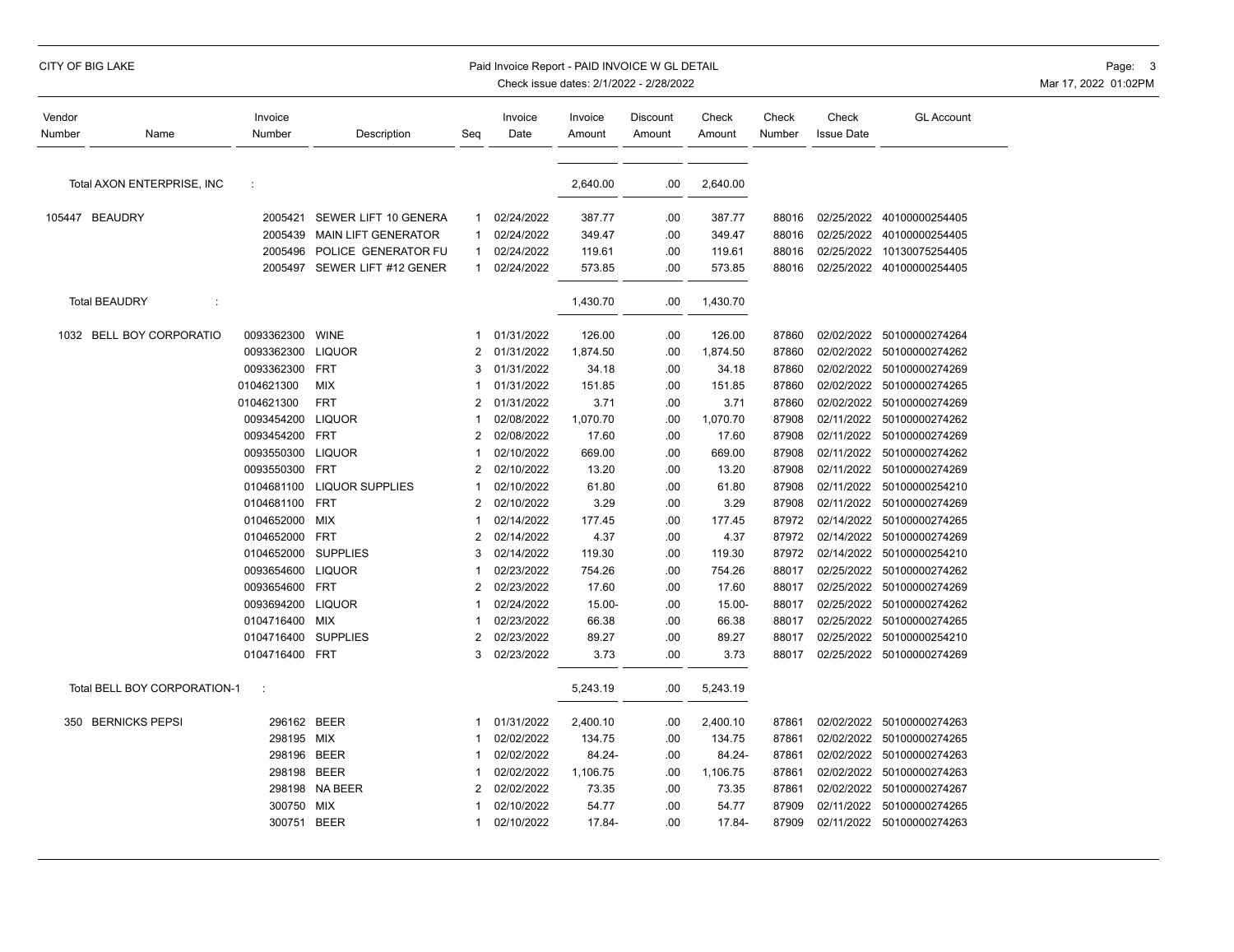| <b>CITY OF BIG LAKE</b> |  |  |
|-------------------------|--|--|
|-------------------------|--|--|

### Paid Invoice Report - PAID INVOICE W GL DETAIL **CONSERVANCE WAS A CONSERVANCE OF A CONSERVANCE OF A** Page: 4

| Vendor |                                      | Invoice         |                                                         |                | Invoice                  | Invoice              | Discount | Check     | Check          | Check              | <b>GL Account</b>         |
|--------|--------------------------------------|-----------------|---------------------------------------------------------|----------------|--------------------------|----------------------|----------|-----------|----------------|--------------------|---------------------------|
| Number | Name                                 | Number          | Description                                             | Seq            | Date                     | Amount               | Amount   | Amount    | Number         | <b>Issue Date</b>  |                           |
|        |                                      |                 |                                                         |                |                          |                      |          |           |                |                    |                           |
|        |                                      | 300752 BEER     |                                                         | 1              | 02/10/2022               | 1,009.90             | .00      | 1,009.90  | 87909          | 02/11/2022         | 50100000274263            |
|        |                                      | 238638          | MIX                                                     | 1              | 12/31/2021               | 247.69               | .00      | 247.69    | 87986          | 02/15/2022         | 50100000274265            |
|        |                                      | 241678          | <b>MIX</b>                                              | 1              | 12/31/2021               | 81.75                | .00      | 81.75     | 87986          |                    | 02/15/2022 50100000274265 |
|        |                                      | 243996          | <b>MIX</b>                                              | 1              | 12/31/2021               | 19.75                | .00      | 19.75     | 87986          |                    | 02/15/2022 50100000274265 |
|        |                                      | 246326          | <b>MIX</b>                                              | 1              | 12/31/2021               | 119.86               | .00      | 119.86    | 87986          | 02/15/2022         | 50100000274265            |
|        |                                      | 276834          | MIX                                                     | 1              | 12/31/2021               | 204.63               | .00      | 204.63    | 87986          |                    | 02/15/2022 50100000274265 |
|        |                                      | 3031            | MIX                                                     | 1              | 12/31/2021               | 70.00-               | .00      | 70.00-    | 87986          |                    | 02/15/2022 50100000274265 |
|        |                                      | 285635          | <b>BEER</b>                                             | 1              | 02/17/2022               | $3.84 -$             | .00      | $3.84 -$  | 88009          |                    | 02/18/2022 50100000274263 |
|        |                                      | 302807          | MIX                                                     | 1              | 02/18/2022               | 91.23                | .00      | 91.23     | 88009          |                    | 02/18/2022 50100000274265 |
|        |                                      | 302810          | <b>BEER</b>                                             | 1              | 02/17/2022               | 7.68                 | .00      | 7.68      | 88009          |                    | 02/18/2022 50100000274263 |
|        |                                      | 302811          | <b>BEER</b>                                             | 1              | 02/17/2022               | 4,179.20             | .00      | 4,179.20  | 88009          | 02/18/2022         | 50100000274263            |
|        |                                      | 304940          | MIX                                                     |                | 02/24/2022               | 43.42                | .00      | 43.42     | 88018          |                    | 02/25/2022 50100000274265 |
|        |                                      | 304941          | <b>BEER</b>                                             | 1              | 02/24/2022               | $2.00 -$             | .00      | $2.00 -$  | 88018          |                    | 02/25/2022 50100000274263 |
|        |                                      | 304942 BEER     |                                                         | 1              | 02/24/2022               | 3,313.15             | .00      | 3,313.15  | 88018          |                    | 02/25/2022 50100000274263 |
|        | <b>Total BERNICKS PEPSI:</b>         |                 |                                                         |                |                          | 12,910.06            | .00      | 12,910.06 |                |                    |                           |
|        | 105090 BIG LAKE CENTER OWN           | 02222022        | <b>IMPROVEMENT LIGHTS</b>                               | 1              | 02/23/2022               | 1,408.00             | .00      | 1,408.00  | 88019          |                    | 02/25/2022 50100000254322 |
|        |                                      | 02222022 LIGHTS |                                                         | $\mathfrak{p}$ | 02/23/2022               | 25.40                | .00      | 25.40     | 88019          |                    | 02/25/2022 50100000254570 |
|        |                                      |                 | 02222022 ELECTRIC FOR SIGN                              | 3              | 02/23/2022               | 4.30                 | .00      | 4.30      | 88019          |                    | 02/25/2022 50100000254570 |
|        |                                      |                 | 02222022 SHOPPING CENTER WAT                            | 4              | 02/23/2022               | 7.74                 | .00      | 7.74      | 88019          |                    | 02/25/2022 50100000254590 |
|        |                                      |                 | 02222022 SNOW PLOW MONTLY                               | 5              | 02/23/2022               | 981.15               | .00      | 981.15    | 88019          |                    | 02/25/2022 50100000254375 |
|        |                                      | 02222022        | JAN RESERVE DUES                                        | 6              | 02/23/2022               | 103.75               | .00      | 103.75    | 88019          |                    | 02/25/2022 50100000254595 |
|        | Total BIG LAKE CENTER OWNERS ASSOC.: |                 |                                                         |                |                          | 2,530.34             | .00      | 2,530.34  |                |                    |                           |
|        |                                      |                 |                                                         |                |                          |                      |          |           |                |                    |                           |
|        | 3800 BIG LAKE LUMBER                 |                 | 2201-511416 PICNIC TABLE REPAIR                         | $\mathbf{1}$   | 01/31/2022               | 69.73                | .00      | 69.73     | 87862          |                    | 02/02/2022 10120055254210 |
|        | Total BIG LAKE LUMBER                | ÷               |                                                         |                |                          | 69.73                | .00      | 69.73     |                |                    |                           |
| 105708 | <b>BIG LAKE SPUD FEST</b>            |                 | 02242022 SPECIAL EVENTS DEPO                            | $\mathbf{1}$   | 02/24/2022               | 50.00                | .00      | 50.00     | 88020          | 02/25/2022 1012200 |                           |
|        | Total BIG LAKE SPUD FEST:            |                 |                                                         |                |                          | 50.00                | .00      | 50.00     |                |                    |                           |
|        |                                      |                 |                                                         |                |                          |                      |          |           |                |                    |                           |
|        | 7675 BIG LAKE TOWNSHIP               |                 | 02082022 PROPERTY TAX COLLEC<br>020822 2021 RECYCLE DAY | 1<br>1         | 02/08/2022<br>12/31/2021 | 5,299.43<br>9,528.26 | .00      | 5,299.43  | 87910<br>87910 | 02/11/2022 1012075 | 02/11/2022 10140070254400 |
|        |                                      |                 |                                                         |                |                          |                      | .00      | 9,528.26  |                |                    |                           |
|        | <b>Total BIG LAKE TOWNSHIP</b>       | ÷               |                                                         |                |                          | 14,827.69            | .00      | 14,827.69 |                |                    |                           |
|        | 109250 BIG LAKE WOMEN OF TO          |                 | 02242022 SPECIAL EVENTS DEPO                            | 1              | 02/24/2022               | 50.00                | .00      | 50.00     | 88021          | 02/25/2022 1012200 |                           |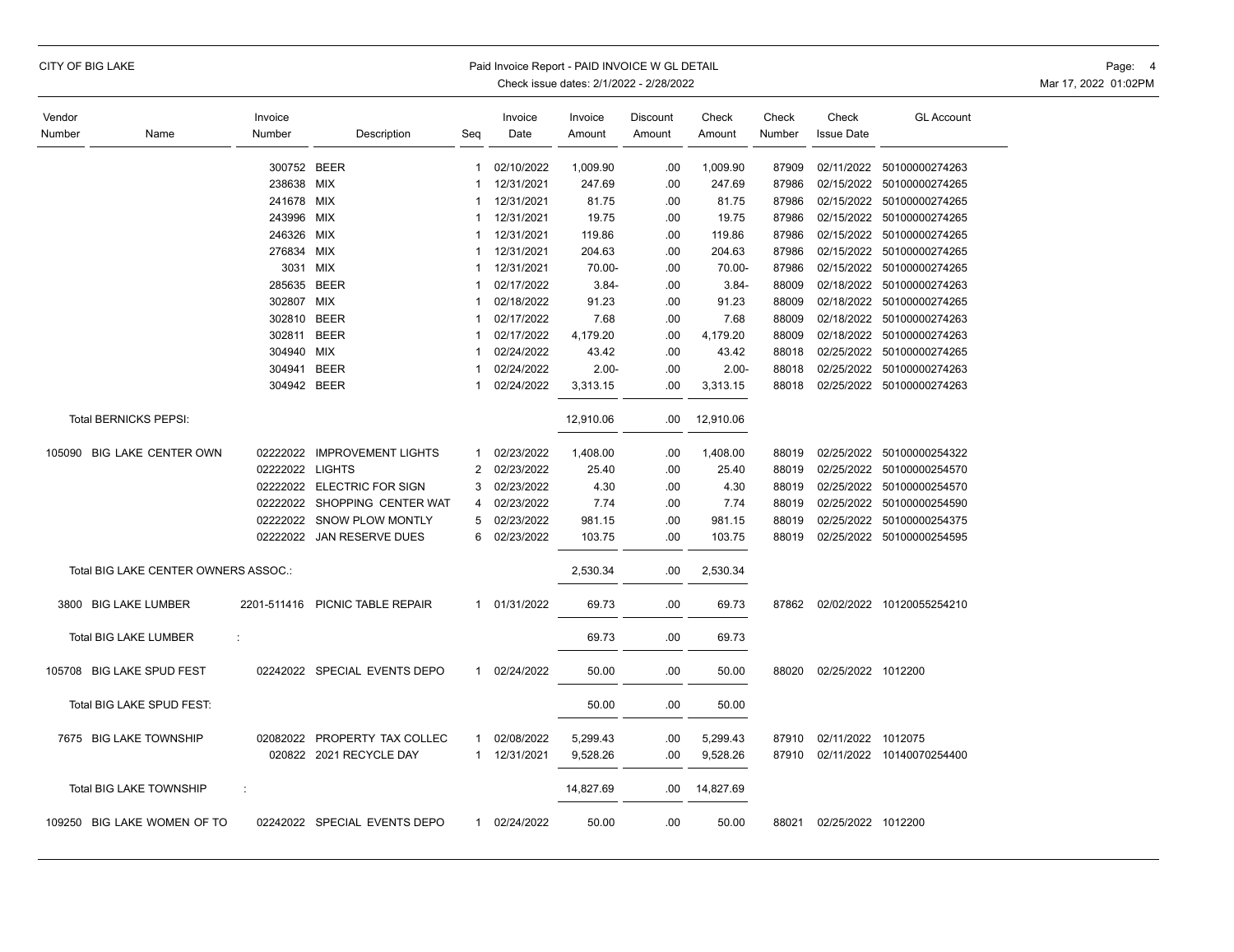### CITY OF BIG LAKE **Example 2008 CITY OF BIG LAKE** Page: 5 Paid Invoice Report - PAID INVOICE W GL DETAIL Page: 5 Page: 5

| Vendor |                                | Invoice          |                               |                | Invoice    | Invoice    | Discount | Check          | Check  | Check              | <b>GL Account</b>         |
|--------|--------------------------------|------------------|-------------------------------|----------------|------------|------------|----------|----------------|--------|--------------------|---------------------------|
| Number | Name                           | Number           | Description                   | Seg            | Date       | Amount     | Amount   | Amount         | Number | <b>Issue Date</b>  |                           |
|        |                                |                  |                               |                |            |            |          |                |        |                    |                           |
|        | Total BIG LAKE WOMEN OF TODAY: |                  |                               |                |            | 50.00      | .00      | 50.00          |        |                    |                           |
|        |                                |                  |                               |                |            |            |          |                |        |                    |                           |
|        | 104002 BOLTON & MENK INC       | 0283026          | GIS PROJ DEC 2021             | 1.             | 12/31/2021 | 370.00     | .00      | 370.00         | 87863  | 02/02/2022         | 19900050204150            |
|        |                                | 0283027          | DEVELOP PROCCESS G            | 1              | 12/31/2021 | 435.00     | .00      | 435.00         | 87863  | 02/02/2022         | 10120040204150            |
|        |                                | 0283027          | <b>STATE AID</b>              | 2              | 12/31/2021 | 185.00     | .00      | 185.00         | 87863  | 02/02/2022         | 10120040204150            |
|        |                                |                  | 0283027 HIGHLAND DRIVE        | 3              | 12/31/2021 | 228.00     | .00      | 228.00         | 87863  | 02/02/2022         | 10120040204150            |
|        |                                | 0283066          | 2022 STREET PROJECT           | 1              | 12/31/2021 | 53,442.00  | .00      | 53,442.00      | 87863  | 02/02/2022         | 17500000204150            |
|        |                                | 0283071          | AVALON ESTATES DECE           | 1              | 12/31/2021 | 4,465.00   | .00      | 4,465.00       | 87863  | 02/02/2022 1012055 |                           |
|        |                                | 0283073          | BL MARKETPLACE CAPS           | $\mathbf{1}$   | 12/31/2021 | 1,086.50   | .00      | 1,086.50       | 87863  | 02/02/2022 1012055 |                           |
|        |                                | 0283075          | CAR CONDO-DEC SERVI           | 1              | 12/31/2021 | 977.00     | .00.     | 977.00         | 87863  | 02/02/2022         | 1502055                   |
|        |                                | 0283076          | CARLSON DEV BL BUSIN          | 1              | 12/31/2021 | 3,973.00   | .00      | 3,973.00       | 87863  | 02/02/2022         | 1012055                   |
|        |                                | 0283077          | PARK KNOLLS ESCROW            | 1              | 12/31/2021 | 570.00     | .00      | 570.00         | 87863  | 02/02/2022 1012055 |                           |
|        |                                | 0283078          | <b>CAVALIER HOMES ESCR</b>    | 1              | 12/31/2021 | 2,637.50   | .00      | 2,637.50       | 87863  | 02/02/2022 1012055 |                           |
|        |                                | 0283079          | STATION STREET ESCR           | 1              | 12/31/2021 | 3,168.00   | .00      | 3,168.00       | 87863  | 02/02/2022         | 1502055                   |
|        |                                | 0284193          | GIS PROGRAM JAN 22            | 1              | 02/24/2022 | 390.00     | .00      | 390.00         | 88022  | 02/25/2022         | 19900050204150            |
|        |                                | 0284194          | STEGORA ESCROW SUL            | 1              | 02/24/2022 | 225.00     | .00      | 225.00         | 88022  | 02/25/2022         | 1012055                   |
|        |                                | 0284194          | MSA RUTE REVISION DE          | 2              | 02/24/2022 | 700.00     | .00      | 700.00         | 88022  | 02/25/2022         | 10120040204150            |
|        |                                |                  | 0284194 FUNCTIONAL CLASS MA   | 3              | 02/24/2022 | 92.50      | .00      | 92.50          | 88022  | 02/25/2022         | 10110010204150            |
|        |                                |                  | 0284195 FUNCTIONAL CLASS MA   | 1              | 02/24/2022 | 625.00     | .00      | 625.00         | 88022  | 02/25/2022         | 10110010204150            |
|        |                                |                  | 0284195 MSA ROUTE             | 2              | 02/24/2022 | 225.00     | .00      | 225.00         | 88022  | 02/25/2022         | 10120040204150            |
|        |                                |                  | 0284195 STEGORA SULLIVAN WA   | 3              | 02/24/2022 | 865.00     | .00      | 865.00         | 88022  | 02/25/2022         | 1012055                   |
|        |                                |                  | 0284195 T-MOBILE ESCROW       | 4              | 02/24/2022 | 645.00     | .00      | 645.00         | 88022  | 02/25/2022 1502055 |                           |
|        |                                | 0284197          | 2022 STREET PRO JAN 2         | 1              | 02/24/2022 | 16,751.50  | .00      | 16,751.50      | 88022  |                    | 02/25/2022 17500000204150 |
|        |                                | 0284198          | AVALON ESTATES EAW E          | 1              | 02/24/2022 | 3,317.50   | .00      | 3,317.50       | 88022  | 02/25/2022         | 1012055                   |
|        |                                | 0284199          | <b>CAPSTONE HOMES JAN</b>     | 1              | 02/24/2022 | 3,826.00   | .00      | 3,826.00       | 88022  | 02/25/2022         | 1012055                   |
|        |                                | 0284200          | CARLSON DEV FINAL PL          | 1              | 02/24/2022 | 982.50     | .00      | 982.50         | 88022  | 02/25/2022 1012055 |                           |
|        |                                | 0284201          | <b>CAVALIER HOMES ESCR</b>    | 1              | 02/24/2022 | 5,814.00   | .00      | 5,814.00       | 88022  | 02/25/2022 1012055 |                           |
|        |                                |                  | 0284204 THE CROSSING PHASE II | 1              | 02/24/2022 | 396.00     | .00      | 396.00         | 88022  | 02/25/2022 1502055 |                           |
|        | Total BOLTON & MENK INC        |                  |                               |                |            | 106,392.00 |          | .00 106,392.00 |        |                    |                           |
|        | 109396 BRATZEL, IRA            |                  | 02082022 FARMERS MARKET MUSI  | 1.             | 02/08/2022 | 200.00     | .00      | 200.00         | 87911  |                    | 02/11/2022 28000000254257 |
|        | Total BRATZEL, IRA:            |                  |                               |                |            | 200.00     | .00      | 200.00         |        |                    |                           |
|        | 106710 BREAKTHRU BEVERAGE      | 342682512 LIQUOR |                               | 1              | 02/02/2022 | 76.45      | .00      | 76.45          | 87864  |                    | 02/02/2022 50100000274262 |
|        |                                | 342727109        | <b>LIQUOR</b>                 | 1              | 02/02/2022 | 1,895.99   | .00      | 1,895.99       | 87864  | 02/02/2022         | 50100000274262            |
|        |                                | 342815540        | MIX                           | 1              | 02/08/2022 | 26.09      | .00      | 26.09          | 87912  |                    | 02/11/2022 50100000274265 |
|        |                                | 342815540 LIQUOR |                               | $\overline{c}$ | 02/08/2022 | 5,499.64   | .00      | 5,499.64       | 87912  |                    | 02/11/2022 50100000274262 |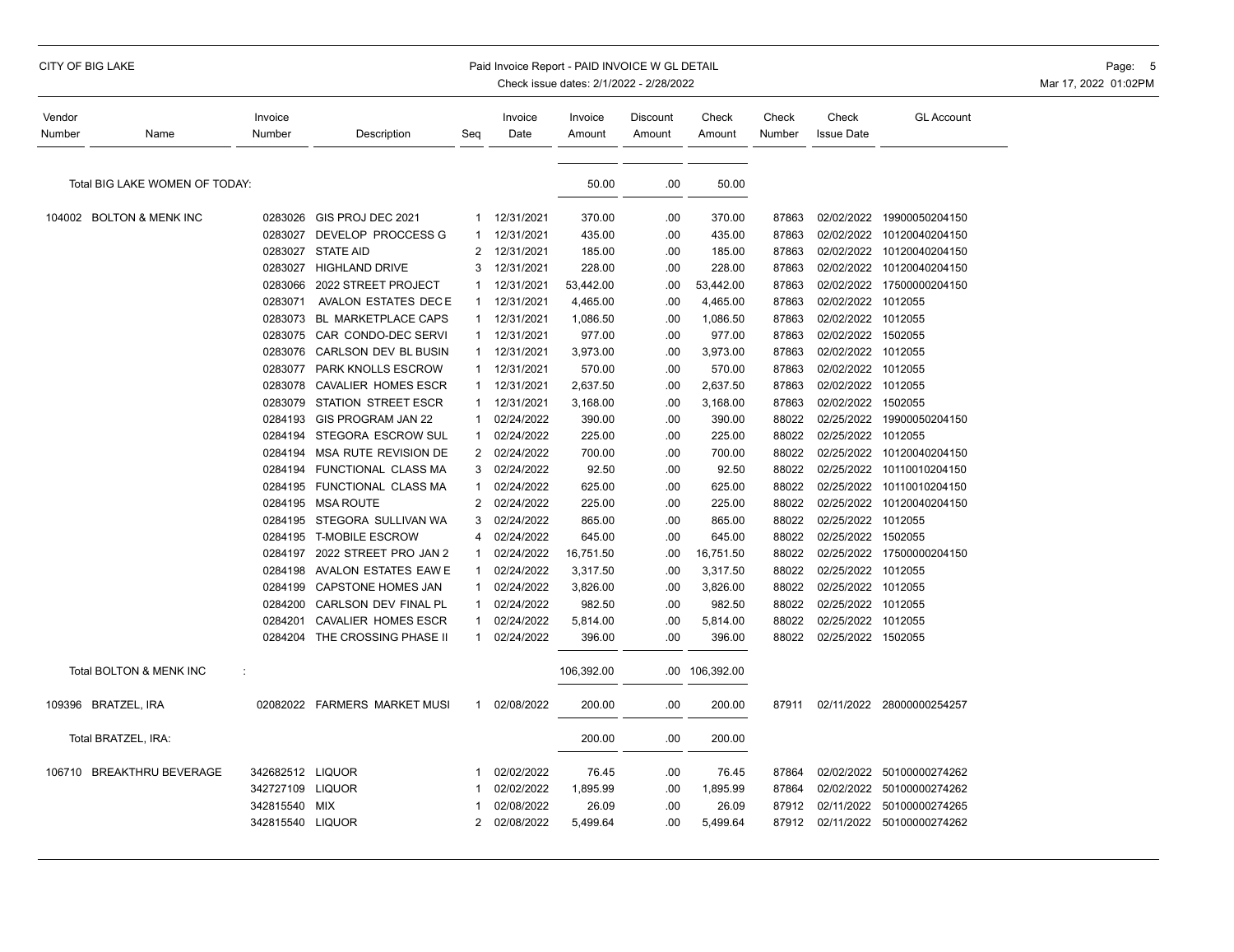| CITY OF BIG LAKE |  |  |  |
|------------------|--|--|--|
|------------------|--|--|--|

#### Paid Invoice Report - PAID INVOICE W GL DETAIL **CONSERVANCE AND A CONSERVANCE OF A CONSERVANCE** OF Page: 6

| Vendor                    |                                 | Invoice        |                               |                | Invoice    | Invoice   | Discount | Check     | Check  | Check              | <b>GL Account</b>         |
|---------------------------|---------------------------------|----------------|-------------------------------|----------------|------------|-----------|----------|-----------|--------|--------------------|---------------------------|
| Number                    | Name                            | Number         | Description                   | Seg            | Date       | Amount    | Amount   | Amount    | Number | <b>Issue Date</b>  |                           |
|                           |                                 |                |                               |                |            |           |          |           |        |                    |                           |
|                           |                                 | 342815540      | <b>WINE</b>                   | 3              | 02/08/2022 | 417.00    | .00      | 417.00    | 87912  | 02/11/2022         | 50100000274264            |
|                           |                                 | 342896939      | <b>LIQUOR</b>                 |                | 02/10/2022 | 4,834.06  | .00      | 4,834.06  | 87912  | 02/11/2022         | 50100000274262            |
|                           |                                 | 342896939      | <b>MIX</b>                    | $\overline{2}$ | 02/10/2022 | 26.09     | .00      | 26.09     | 87912  | 02/11/2022         | 50100000274265            |
|                           |                                 | 342983649      | <b>WINE</b>                   | -1             | 02/24/2022 | 525.00    | .00      | 525.00    | 88023  | 02/25/2022         | 50100000274264            |
|                           |                                 | 342983649      | <b>MIX</b>                    | 2              | 02/24/2022 | 26.09     | .00      | 26.09     | 88023  | 02/25/2022         | 50100000274265            |
|                           |                                 | 342983649      | <b>LIQUOR</b>                 | 3              | 02/24/2022 | 5,294.14  | .00      | 5,294.14  | 88023  |                    | 02/25/2022 50100000274262 |
| Total BREAKTHRU BEVERAGE: |                                 |                |                               |                |            | 18,620.55 | .00      | 18,620.55 |        |                    |                           |
|                           | 105224 BROTHERS FIRE & SECU     | C001355        | ANNUAL PW BLDG MONI           | 1              | 02/10/2022 | 450.00    | .00      | 450.00    | 87913  |                    | 02/11/2022 10120050254540 |
|                           |                                 | W16799         | 2022 ANNUAL ALARM INS         | $\mathbf{1}$   | 02/15/2022 | 295.00    | .00      | 295.00    | 87991  |                    | 02/15/2022 10120050254540 |
|                           | Total BROTHERS FIRE & SECURITY  | $\mathbb{R}^2$ |                               |                |            | 745.00    | .00      | 745.00    |        |                    |                           |
| 118679                    | <b>BYA BECKER BASS CLUB</b>     |                | 02242022 SPECIAL EVENTS PERMI | $\mathbf{1}$   | 02/24/2022 | 50.00     | .00      | 50.00     | 88024  | 02/25/2022 1012200 |                           |
|                           | Total BYA BECKER BASS CLUB:     |                |                               |                |            | 50.00     | .00      | 50.00     |        |                    |                           |
| 550                       | <b>C&amp;L DISTRIBUTING COM</b> | 1411070 BEER   |                               | -1             | 01/31/2022 | $95.43 -$ | .00.     | $95.43 -$ | 87865  |                    | 02/02/2022 50100000274263 |
|                           |                                 | 1411070        | NA BEER                       | $\overline{2}$ | 01/31/2022 | $10.33 -$ | .00      | $10.33 -$ | 87865  | 02/02/2022         | 50100000274267            |
|                           |                                 | 1411070        | <b>KEG DEPOSIT</b>            | 3              | 01/31/2022 | $30.00 -$ | .00      | $30.00 -$ | 87865  | 02/02/2022         | 50100000274274            |
|                           |                                 | 1411395        | <b>BEER</b>                   |                | 02/02/2022 | 279.00    | .00      | 279.00    | 87865  | 02/02/2022         | 50100000274263            |
|                           |                                 |                | 1412255 LIQUOR                |                | 02/02/2022 | 405.00    | .00      | 405.00    | 87865  | 02/02/2022         | 50100000274262            |
|                           |                                 | 1410771        | <b>BEER</b>                   |                | 02/10/2022 | 12,659.20 | .00      | 12,659.20 | 87914  | 02/11/2022         | 50100000274263            |
|                           |                                 | 1413574        | <b>BEER</b>                   |                | 02/08/2022 | 79.04-    | .00      | 79.04-    | 87914  | 02/11/2022         | 50100000274263            |
|                           |                                 | 1413576 BEER   |                               |                | 02/08/2022 | 11,965.60 | .00      | 11,965.60 | 87914  | 02/11/2022         | 50100000274263            |
|                           |                                 | 1413576 MIX    |                               | $\overline{2}$ | 02/08/2022 | 33.80     | .00      | 33.80     | 87914  | 02/11/2022         | 50100000274265            |
|                           |                                 | 1413576        | NA BEER                       | 3              | 02/08/2022 | 144.55    | .00      | 144.55    | 87914  | 02/11/2022         | 50100000274267            |
|                           |                                 | 1416157        | <b>BEER</b>                   |                | 02/10/2022 | 120.00    | .00      | 120.00    | 87914  | 02/11/2022         | 50100000274263            |
|                           |                                 | 1416190        | <b>BEER</b>                   |                | 02/10/2022 | $96.81 -$ | .00      | 96.81-    | 87914  | 02/11/2022         | 50100000274263            |
|                           |                                 | 1416190        | <b>KEG DEPOSIT</b>            | $\overline{2}$ | 02/10/2022 | $30.00 -$ | .00      | $30.00 -$ | 87914  | 02/11/2022         | 50100000274274            |
|                           |                                 | 1516191        | <b>BEER</b>                   |                | 02/10/2022 | 11,654.85 | .00      | 11,654.85 | 87914  | 02/11/2022         | 50100000274263            |
|                           |                                 | 1516191        | MIX                           | 2              | 02/10/2022 | 118.00    | .00      | 118.00    | 87914  | 02/11/2022         | 50100000274265            |
|                           |                                 | 1516191        | <b>KEG DEPOSIT</b>            | 3              | 02/10/2022 | 30.00     | .00      | 30.00     | 87914  | 02/11/2022         | 50100000274274            |
|                           |                                 |                | 1516191 NA BEER               | 4              | 02/10/2022 | 133.15    | .00.     | 133.15    | 87914  | 02/11/2022         | 50100000274267            |
|                           |                                 | 1516191        | <b>LIQUOR</b>                 | 5              | 02/10/2022 | 117.00    | .00      | 117.00    | 87914  | 02/11/2022         | 50100000274262            |
|                           |                                 | 1414289-       | <b>BEER</b>                   |                | 02/14/2022 | 111.00    | .00      | 111.00    | 87973  | 02/14/2022         | 50100000274263            |
|                           |                                 | 1414289-       | <b>KEG DEPOSIT</b>            | $\overline{2}$ | 02/14/2022 | 30.00     | .00.     | 30.00     | 87973  | 02/14/2022         | 50100000274274            |
|                           |                                 | 1419157        | <b>BEER</b>                   |                | 02/24/2022 | 15,254.45 | .00      | 15,254.45 | 88025  | 02/25/2022         | 50100000274263            |
|                           |                                 |                | 1419157 NA BEER               | 2              | 02/24/2022 | 25.75     | .00      | 25.75     | 88025  | 02/25/2022         | 50100000274267            |
|                           |                                 |                |                               |                |            |           |          |           |        |                    |                           |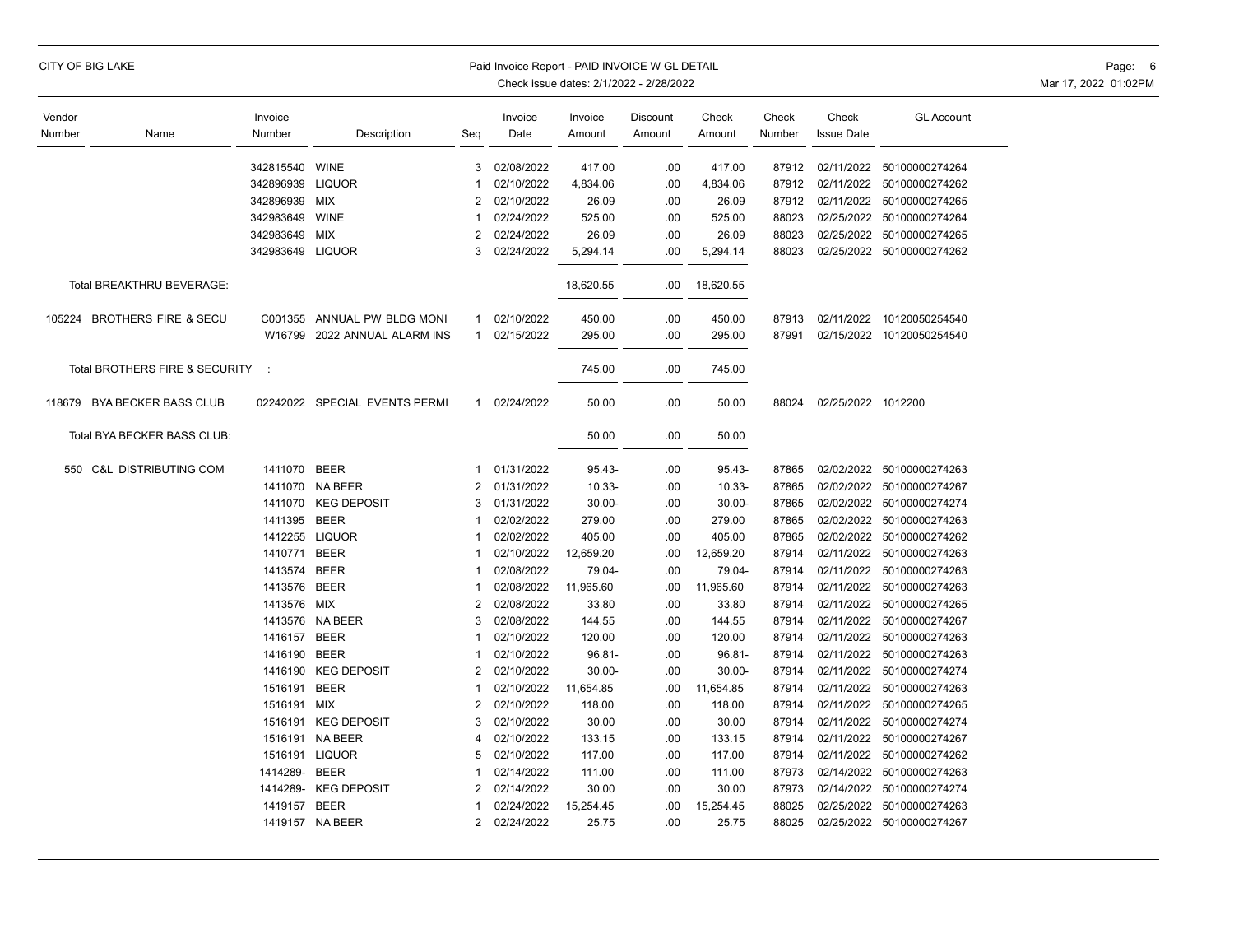|  |  |  | CITY OF BIG LAKE |
|--|--|--|------------------|
|--|--|--|------------------|

### Paid Invoice Report - PAID INVOICE W GL DETAIL **Page:** 7

| Vendor |                                      | Invoice         |                                |                | Invoice    | Invoice   | Discount  | Check     | Check  | Check              | <b>GL Account</b>         |
|--------|--------------------------------------|-----------------|--------------------------------|----------------|------------|-----------|-----------|-----------|--------|--------------------|---------------------------|
| Number | Name                                 | Number          | Description                    | Seg            | Date       | Amount    | Amount    | Amount    | Number | <b>Issue Date</b>  |                           |
|        |                                      |                 |                                |                |            |           |           |           |        |                    |                           |
|        |                                      |                 | 1419157 LIQUOR                 | 3              | 02/24/2022 | 58.50     | .00       | 58.50     | 88025  |                    | 02/25/2022 50100000274262 |
|        |                                      | 1419157         | MIX                            | 4              | 02/24/2022 | 216.00    | .00       | 216.00    | 88025  | 02/25/2022         | 50100000274265            |
|        |                                      | 1421958         | <b>BEER</b>                    | 1              | 02/24/2022 | 10,029.35 | .00       | 10,029.35 | 88025  |                    | 02/25/2022 50100000274263 |
|        |                                      | 1421958         | <b>MIX</b>                     | $\overline{2}$ | 02/24/2022 | 47.80     | .00       | 47.80     | 88025  | 02/25/2022         | 50100000274265            |
|        |                                      |                 | 1421958 LIQUOR                 | 3              | 02/24/2022 | 292.50    | .00       | 292.50    | 88025  |                    | 02/25/2022 50100000274262 |
|        |                                      | 1421958         | <b>NA BEER</b>                 | 4              | 02/24/2022 | 286.30    | .00       | 286.30    | 88025  |                    | 02/25/2022 50100000274267 |
|        |                                      | 1805000263      | <b>BEER</b>                    | 1              | 02/24/2022 | 32.88-    | .00       | 32.88-    | 88025  |                    | 02/25/2022 50100000274263 |
|        |                                      | 1805000263      | <b>MIX</b>                     | $\overline{2}$ | 02/24/2022 | $5.25 -$  | .00       | $5.25 -$  | 88025  | 02/25/2022         | 50100000274265            |
|        |                                      | 1805000271      | <b>BEER</b>                    | 1              | 02/24/2022 | 34.38-    | .00       | 34.38-    | 88025  |                    | 02/25/2022 50100000274263 |
|        | Total C&L DISTRIBUTING COMPANY :     |                 |                                |                | 63,597.68  | .00       | 63,597.68 |           |        |                    |                           |
| 994    | CAMPBELL KNUTSON PR                  | <b>JAN 2022</b> | COUNCIL LEGAL JAN 22           | 1              | 02/24/2022 | 115.50    | .00       | 115.50    | 88026  | 02/25/2022         | 10110005204170            |
|        |                                      |                 | JAN 2022 PLANNING LEGAL JAN 22 | $\overline{2}$ | 02/24/2022 | 770.70    | .00       | 770.70    | 88026  | 02/25/2022         | 10110010204170            |
|        |                                      | <b>JAN 2022</b> | LANDFORM CONTRACT J            | 3              | 02/24/2022 | 132.00    | .00       | 132.00    | 88026  | 02/25/2022         | 10110010204170            |
|        |                                      | <b>JAN 2022</b> | ADM LEGAL PERSONNEL            | 4              | 02/24/2022 | 4,110.80  | .00       | 4,110.80  | 88026  | 02/25/2022         | 10110015204170            |
|        |                                      |                 | JAN 2022 ENGINEER LEGAL JAN 2  | 5              | 02/24/2022 | 82.50     | .00       | 82.50     | 88026  | 02/25/2022         | 10120040204170            |
|        |                                      | <b>JAN 2022</b> | CARLSON DEVL BL BUSI           | 6              | 02/24/2022 | 981.00    | .00       | 981.00    | 88026  | 02/25/2022 1012055 |                           |
|        |                                      |                 | JAN 2022 MUSIC IN THE PARK CON | $\overline{7}$ | 02/24/2022 | 66.00     | .00       | 66.00     | 88026  |                    | 02/25/2022 28200000204170 |
|        |                                      |                 |                                |                |            |           |           |           |        |                    |                           |
|        | Total CAMPBELL KNUTSON PROFESSIONAL: |                 |                                |                |            | 6,258.50  | .00       | 6,258.50  |        |                    |                           |
|        |                                      |                 |                                |                |            |           |           |           |        |                    |                           |
|        | 106615 CARLOS CREEK WINERY           | 22747 WINE      |                                | 1              | 02/08/2022 | 306.00    | .00       | 306.00    | 87915  | 02/11/2022         | 50100000274264            |
|        |                                      | 22815 WINE      |                                | 1              | 02/24/2022 | 279.00    | .00       | 279.00    | 88027  |                    | 02/25/2022 50100000274264 |
|        | Total CARLOS CREEK WINERY:           |                 |                                |                |            | 585.00    | .00       | 585.00    |        |                    |                           |
| 105078 | <b>CENTERPOINT ENERGY</b>            |                 | 02082022 WATER TREATMENT FAC   | 1              | 02/10/2022 | 1,916.85  | .00       | 1,916.85  | 87916  |                    | 02/11/2022 30100000254580 |
|        |                                      | 02082022        | 4430 PINTAIL                   | 2              | 02/10/2022 | 107.13    | .00       | 107.13    | 87916  | 02/11/2022         | 30100000254580            |
|        |                                      |                 | 02082022 601 MINNESOTA         | 3              | 02/10/2022 | 103.65    | .00       | 103.65    | 87916  | 02/11/2022         | 30100000254580            |
|        |                                      |                 | 02082022 PW SHED               | 4              | 02/10/2022 | 165.36    | .00       | 165.36    | 87916  | 02/11/2022         | 10120050254580            |
|        |                                      |                 | 02082022 PW SHED               | 5              | 02/10/2022 | 36.00     | .00       | 36.00     | 87916  | 02/11/2022         | 10120050254580            |
|        |                                      |                 | 02082022 LIQUOR STORE          | 6              | 02/10/2022 | 588.77    | .00       | 588.77    | 87916  | 02/11/2022         | 50100000254580            |
|        |                                      | 02082022        | POLICE/LIBRARY                 | $\overline{7}$ | 02/10/2022 | 147.20    | .00       | 147.20    | 87916  | 02/11/2022         | 10110020254580            |
|        |                                      |                 | 02082022 POLICE/LIBRARY        | 8              | 02/10/2022 | 421.08    | .00       | 421.08    | 87916  | 02/11/2022         | 10110020254580            |
|        |                                      | 02082022        | POLICE/LIBRARY                 | 9              | 02/10/2022 | 634.66    | .00       | 634.66    | 87916  | 02/11/2022         | 10110020254580            |
|        |                                      |                 | 02082022 CITY HALL             | 10             | 02/10/2022 | 1,388.52  | .00       | 1,388.52  | 87916  | 02/11/2022         | 10110015254580            |
|        |                                      |                 | 02082022 PW BUILLDING          | 11             | 02/10/2022 | 1,161.93  | .00       | 1,161.93  | 87916  | 02/11/2022         | 10120050254580            |
|        |                                      |                 | 02082022 PW BUILLDING          | 12             | 02/10/2022 | 1,161.93  | .00       | 1,161.93  | 87916  | 02/11/2022         | 10120055254580            |
|        |                                      |                 | 02082022 PW BUILLDING          | 13             | 02/10/2022 | 1,161.93  | .00       | 1,161.93  | 87916  |                    | 02/11/2022 30100000254580 |
|        |                                      |                 |                                |                |            |           |           |           |        |                    |                           |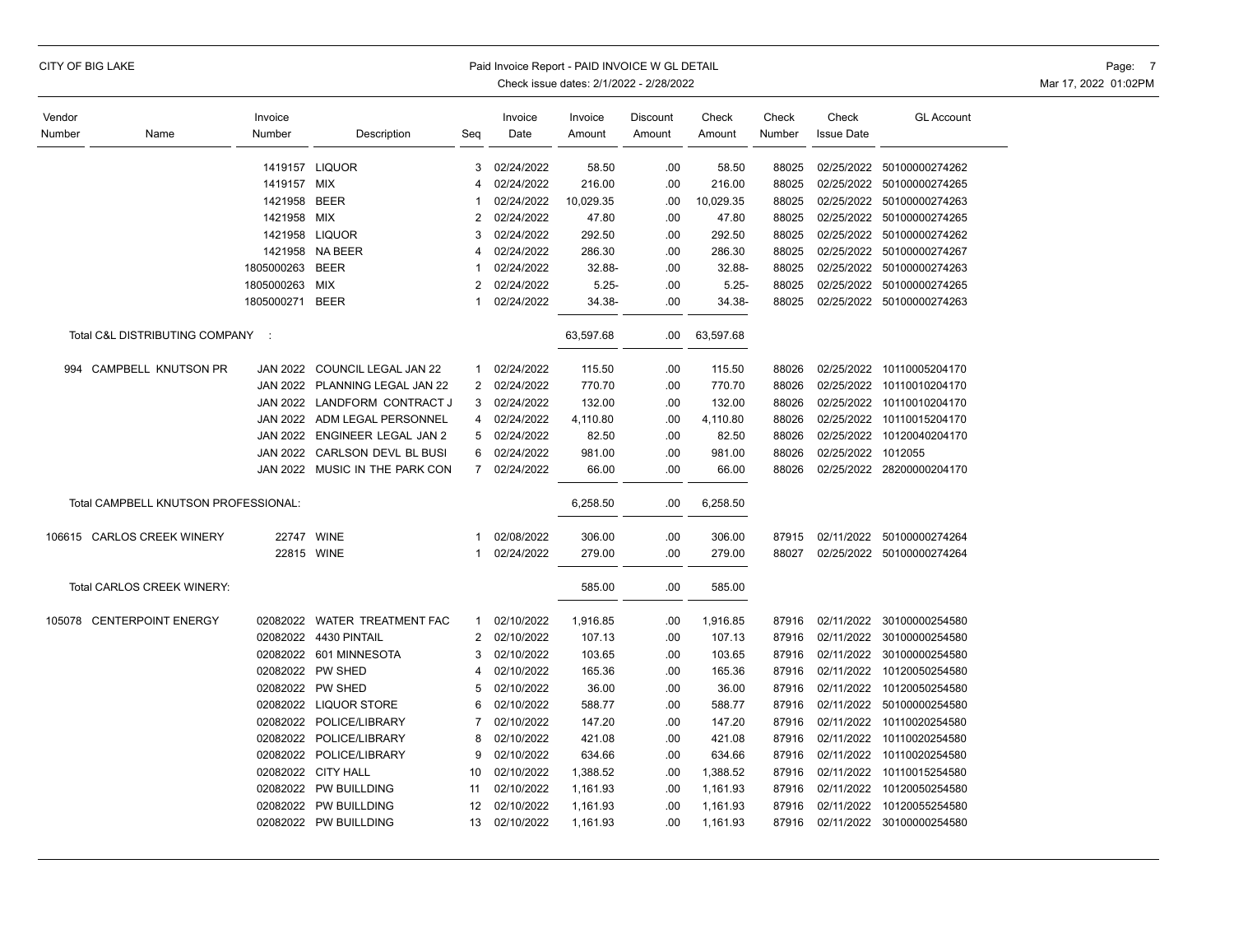### CITY OF BIG LAKE **Example 2008 CITY OF BIG LAKE** Page: 8

| Vendor<br>Number              | Name                               | Invoice<br>Number | Description                  | Seg            | Invoice<br>Date | Invoice<br>Amount | Discount<br>Amount | Check<br>Amount | Check<br>Number | Check<br><b>Issue Date</b> | <b>GL Account</b>         |
|-------------------------------|------------------------------------|-------------------|------------------------------|----------------|-----------------|-------------------|--------------------|-----------------|-----------------|----------------------------|---------------------------|
|                               |                                    |                   | 02082022 PW BUILLDING        | 14             | 02/10/2022      | 1,161.93          | .00                | 1,161.93        | 87916           |                            | 02/11/2022 40100000254580 |
|                               | <b>Total CENTERPOINT ENERGY</b>    | ÷                 |                              |                |                 | 10,156.94         | .00.               | 10,156.94       |                 |                            |                           |
|                               | 104187 CHARTER COMMUNICATI         | 0161552012        | PW INTERNET-JAN SERV         | 1              | 02/01/2022      | 213.21            | .00                | 213.21          | 87866           |                            | 02/02/2022 10120050254230 |
|                               |                                    | 0161669020        | <b>LIQUOR STORE INTERNE</b>  | -1             | 02/10/2022      | 325.55            | .00.               | 325.55          | 87917           | 02/11/2022                 | 50100000254230            |
|                               |                                    | 0171015012        | LAKESIDE PARK INTERN         |                | 02/08/2022      | 144.98            | .00.               | 144.98          | 87917           |                            | 02/11/2022 10120055254230 |
|                               |                                    | 0171015012        | LAKESIDE PARK INTERN         | 1              | 12/31/2021      | 144.98            | .00                | 144.98          | 87917           | 02/11/2022                 | 10120055254230            |
|                               |                                    | 0004630021        | <b>CITY HALL INTERNET</b>    |                | 02/24/2022      | 76.31             | .00.               | 76.31           | 88028           | 02/25/2022                 | 10110015254230            |
|                               |                                    | 0203685021        | <b>CITY HALL INTERNET</b>    | $\mathbf 1$    | 02/24/2022      | 329.96            | .00                | 329.96          | 88028           |                            | 02/25/2022 10110015254230 |
| Total CHARTER COMMUNICATIONS: |                                    |                   |                              |                |                 | 1,234.99          | .00                | 1,234.99        |                 |                            |                           |
| 118636                        | <b>CHASE PAYMENTECH (E-</b>        | <b>JAN 2022</b>   | <b>INVOICE CLOUD FEES #1</b> | 1              | 01/31/2022      | 117.64            | .00.               | 117.64          | 418             | 02/04/2022                 | 10110015254110            |
|                               |                                    | <b>JAN 2022</b>   | INVOICE CLOUD FEES #1        | 2              | 01/31/2022      | 529.35            | .00                | 529.35          | 418             | 02/04/2022                 | 30100000254110            |
|                               |                                    | <b>JAN 2022</b>   | <b>INVOICE CLOUD FEES #1</b> | 3              | 01/31/2022      | 529.35            | .00                | 529.35          | 418             | 02/04/2022                 | 40100000254110            |
|                               |                                    | JAN2022           | <b>INVOICE CLOUD FEES #1</b> | -1             | 01/31/2022      | 22.33             | .00                | 22.33           | 418             | 02/04/2022                 | 10110015254110            |
|                               |                                    | JAN2022           | INVOICE CLOUD FEES #1        | $\overline{2}$ | 01/31/2022      | 100.50            | .00                | 100.50          | 418             | 02/04/2022                 | 30100000254110            |
|                               |                                    | <b>JAN2022</b>    | INVOICE CLOUD FEES #1        | 3              | 01/31/2022      | 100.50            | .00                | 100.50          | 418             | 02/04/2022                 | 40100000254110            |
|                               | Total CHASE PAYMENTECH (E-CHECKS): |                   |                              |                |                 | 1,399.67          | .00                | 1,399.67        |                 |                            |                           |
|                               | 3860 CINTAS                        | 12857225 JA       | <b>PW UNIFORMS</b>           | -1             | 02/10/2022      | 137.85            | .00                | 137.85          | 87918           | 02/11/2022                 | 10120050254215            |
|                               |                                    | 12857225 JA       | PW UNIFORMS                  | 2              | 02/10/2022      | 137.85            | .00.               | 137.85          | 87918           | 02/11/2022                 | 10120055254215            |
|                               |                                    | 12857225 JA       | PW UNIFORMS                  | 3              | 02/10/2022      | 137.85            | .00                | 137.85          | 87918           | 02/11/2022                 | 30100000254215            |
|                               |                                    | 12857225 JA       | PW UNIFORMS                  | 4              | 02/10/2022      | 137.85            | .00                | 137.85          | 87918           | 02/11/2022                 | 40100000254215            |
|                               |                                    | 12857519 JA       | LIQUOR CLEANING              |                | 02/10/2022      | 388.40            | .00                | 388.40          | 87918           |                            | 02/11/2022 50100000254217 |
|                               | <b>Total CINTAS</b><br>÷           |                   |                              |                |                 | 939.80            | .00                | 939.80          |                 |                            |                           |
| 109291                        | CITY OF BIG LAKE                   | <b>JAN SERVIC</b> | 19255 ENGLEWOOD DRI          | -1             | 02/24/2022      | 33.67             | .00                | 33.67           | 88029           | 02/25/2022                 | 10120055254590            |
|                               |                                    | <b>JAN SERVIC</b> | PARKWAY IRRIGATION           | 2              | 02/24/2022      | 33.67             | .00                | 33.67           | 88029           | 02/25/2022                 | 10120055254590            |
|                               |                                    | <b>JAN SERVIC</b> | <b>LAKE RIDGE PARK</b>       | 3              | 02/24/2022      | 33.67             | .00                | 33.67           | 88029           | 02/25/2022                 | 10120055254590            |
|                               |                                    | <b>JAN SERVIC</b> | LAKESIDE PARK IRRIGAT        | 4              | 02/24/2022      | 33.67             | .00                | 33.67           | 88029           | 02/25/2022                 | 10120055254590            |
|                               |                                    | <b>JAN SERVIC</b> | <b>POWELL PARK</b>           | 5              | 02/24/2022      | 33.67             | .00                | 33.67           | 88029           | 02/25/2022                 | 10120055254590            |
|                               |                                    | <b>JAN SERVIC</b> | <b>MITCHELL FARMS</b>        | 6              | 02/24/2022      | 33.67             | .00                | 33.67           | 88029           | 02/25/2022                 | 10120055254590            |
|                               |                                    | <b>JAN SERVIC</b> | <b>HIGHLINE PARK</b>         | 7              | 02/24/2022      | 33.67             | .00                | 33.67           | 88029           | 02/25/2022                 | 10120055254590            |
|                               |                                    | <b>JAN SERVIC</b> | <b>WRIGHTS CROSSING</b>      | 8              | 02/24/2022      | 33.67             | .00                | 33.67           | 88029           | 02/25/2022                 | 10120055254590            |
|                               |                                    | <b>JAN SERVIC</b> | SHORES OF LAKE MITCH         | 9              | 02/24/2022      | 33.67             | .00                | 33.67           | 88029           | 02/25/2022                 | 10120055254590            |
|                               |                                    | <b>JAN SERVIC</b> | HUDSON WOODS PARK            | 10             | 02/24/2022      | 33.67             | .00                | 33.67           | 88029           |                            | 02/25/2022 10120055254590 |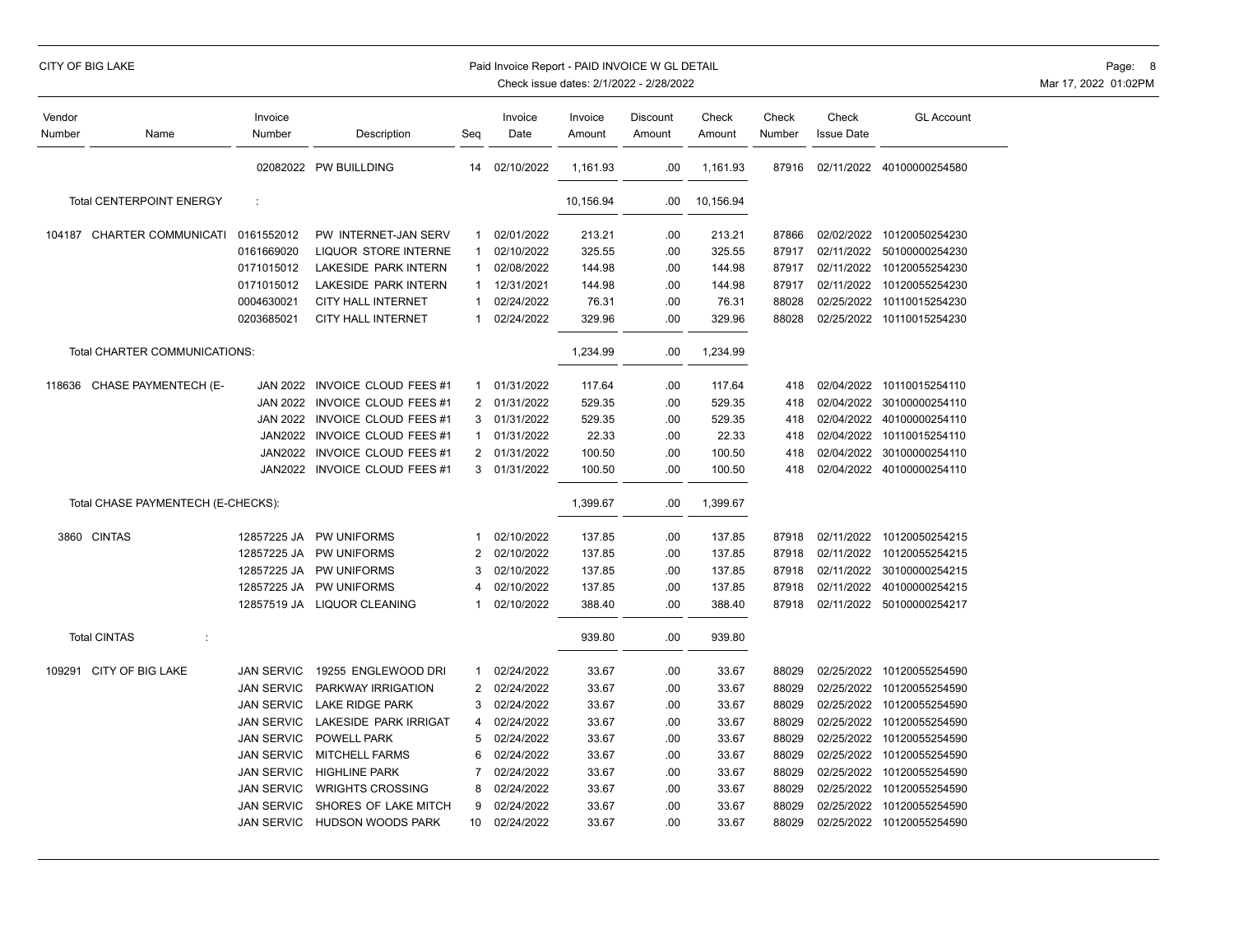|  |  |  | CITY OF BIG LAKE |
|--|--|--|------------------|
|--|--|--|------------------|

### Paid Invoice Report - PAID INVOICE W GL DETAIL **CONSERVATION** CONSERVATION Page: 9

| Vendor |                                                             | Invoice           |                                  |                | Invoice      | Invoice  | Discount | Check    | Check  | Check              | <b>GL Account</b>               |
|--------|-------------------------------------------------------------|-------------------|----------------------------------|----------------|--------------|----------|----------|----------|--------|--------------------|---------------------------------|
| Number | Name                                                        | Number            | Description                      | Seg            | Date         | Amount   | Amount   | Amount   | Number | <b>Issue Date</b>  |                                 |
|        |                                                             |                   |                                  |                |              |          |          |          |        |                    |                                 |
|        |                                                             | <b>JAN SERVIC</b> | <b>LIQUOR STORE</b>              | 11             | 02/24/2022   | 62.53    | .00      | 62.53    | 88029  |                    | 02/25/2022 50100000254590       |
|        |                                                             | <b>JAN SERVIC</b> | PW BLDG METER 2                  | 12             | 02/24/2022   | 209.43   | .00.     | 209.43   | 88029  | 02/25/2022         | 10120050254590                  |
|        |                                                             | <b>JAN SERVIC</b> | <b>LAKESIDE PARK WATER</b>       | 13             | 02/24/2022   | 33.67    | .00      | 33.67    | 88029  |                    | 02/25/2022 10120055254590       |
|        |                                                             | <b>JAN SERVIC</b> | LAKESIDE PARK RESTR              | 14             | 02/24/2022   | 33.67    | .00      | 33.67    | 88029  | 02/25/2022         | 10120055254590                  |
|        |                                                             | <b>JAN SERVIC</b> | <b>CITY HALL</b>                 | 15             | 02/24/2022   | 429.13   | .00.     | 429.13   | 88029  |                    | 02/25/2022 10110015254590       |
|        |                                                             | <b>JAN SERVIC</b> | POLICE/LIBRARY BLDG              | 16             | 02/24/2022   | 209.43   | .00      | 209.43   | 88029  | 02/25/2022         | 10110020254590                  |
|        |                                                             | <b>JAN SERVIC</b> | PW BLDG METER 2                  | 17             | 02/24/2022   | 55.64    | .00      | 55.64    | 88029  | 02/25/2022         | 10120050254590                  |
|        |                                                             | <b>JAN SERVIC</b> | 20480 NEDD ST                    | 18             | 02/24/2022   | 33.67    | .00.     | 33.67    | 88029  | 02/25/2022         | 10120055254590                  |
|        |                                                             | <b>JAN SERVIC</b> | <b>BLUFF PARK</b>                | 19             | 02/24/2022   | 33.67    | .00.     | 33.67    | 88029  | 02/25/2022         | 10120055254590                  |
|        |                                                             | <b>JAN SERVIC</b> | JEFFERSON SQUARE PA              | 20             | 02/24/2022   | 33.67    | .00      | 33.67    | 88029  |                    | 02/25/2022 10120055254590       |
|        | Total CITY OF BIG LAKE:                                     |                   |                                  |                |              | 1,471.21 | .00      | 1,471.21 |        |                    |                                 |
|        | 109385 CIVICPLUS                                            |                   | 221962 CIVICREADY AUTOMATE       | $\mathbf{1}$   | 02/10/2022   | 2,703.75 | .00      | 2,703.75 | 87919  |                    | 02/11/2022 10110515254134       |
|        | Total CIVICPLUS:                                            |                   |                                  |                |              | 2,703.75 | .00      | 2,703.75 |        |                    |                                 |
| 110225 | <b>CLEARWAY COMMUNITY</b>                                   | CIOBGLK-12        | 10 LAKE ST ST LIGHTS             | $\mathbf{1}$   | 12/31/2021   | 64.73    | .00.     | 64.73    | 87987  |                    | 02/15/2022 10120050254582       |
|        |                                                             | CIOBGLK-12        | 160 LAKE ST SKATING RI           | 2              | 12/31/2021   | 58.51    | .00.     | 58.51    | 87987  | 02/15/2022         | 10120055254582                  |
|        |                                                             | CIOBGLK-12        | 256 CRESCENT ST                  | 3              | 12/31/2021   | 59.81    | .00      | 59.81    | 87987  |                    | 02/15/2022 40100000254582       |
|        |                                                             |                   | CIOBGLK-12 514 FOREST RD PARK    | 4              | 12/31/2021   | 4.37     | .00      | 4.37     | 87987  |                    | 02/15/2022 10120055254582       |
|        |                                                             |                   | CIOBGLK-12 160 LAKE ST LIGHTS    | 5              | 12/31/2021   | 4.83     | .00      | 4.83     | 87987  |                    | 02/15/2022 10120050254582       |
|        |                                                             |                   | CIOBGLK-12 10 LAKE ST ST LIGHTS  | 6              | 12/31/2021   | 22.67    | .00      | 22.67    | 87987  | 02/15/2022         | 10120050254582                  |
|        |                                                             |                   | CIOBGLK-12 18889 COUNTY ROAD 68  | $\overline{7}$ | 12/31/2021   | 400.11   | .00.     | 400.11   | 87987  |                    | 02/15/2022 40100000254582       |
|        |                                                             | CIOBGLK-12        | 601 MINNESOTA AVE PU             | 8              | 12/31/2021   | 155.83   | .00      | 155.83   | 87987  |                    | 02/15/2022 30100000254582       |
|        |                                                             |                   | CIOBGLK-12 160 LAKE ST CITY HALL | 9              | 12/31/2021   | 406.59   | .00      | 406.59   | 87987  |                    | 02/15/2022 10110015254582       |
|        |                                                             |                   | CIOBGLK-12 19173 COUNTY RD 68 SE | 10             | 12/31/2021   | 15.75    | .00      | 15.75    | 87987  |                    | 02/15/2022 40100000254582       |
|        |                                                             |                   | CIOBGLK-12 615 ROSE DR LIQUOR ST | 11             | 12/31/2021   | 565.19   | .00      | 565.19   | 87987  |                    | 02/15/2022 50100000254582       |
|        | Total CLEARWAY COMMUNITY SOLAR LLC :                        |                   |                                  |                |              | 1,758.39 | .00      | 1,758.39 |        |                    |                                 |
| 108598 | <b>COASTWISE FIREGUARD</b>                                  | 848               | PREMIER MARINE FIRE I            | $\mathbf{1}$   | 02/14/2022   | 5,829.60 | .00      | 5,829.60 | 87974  |                    | 02/14/2022 10110030254257       |
|        | Total COASTWISE FIREGUARD:                                  |                   |                                  |                |              | 5,829.60 | .00      | 5,829.60 |        |                    |                                 |
|        | 108858 COLONIAL LIFE (E-CHEC 4377404020                     |                   | COLONIAL LIFE INS PRE            | $\mathbf{1}$   | 02/02/2022   | 114.78   | .00      | 114.78   | 429    | 02/25/2022 1012183 |                                 |
|        | Total COLONIAL LIFE (E-CHECKS):                             |                   |                                  |                |              | 114.78   | .00      | 114.78   |        |                    |                                 |
|        | 118635 COMMISSIONER OF FINA ICR 2100062 DILLON MATTHEW GRIM |                   |                                  |                | 1 02/15/2022 | 17.45    | .00.     | 17.45    |        |                    | 87992 02/15/2022 27600000204170 |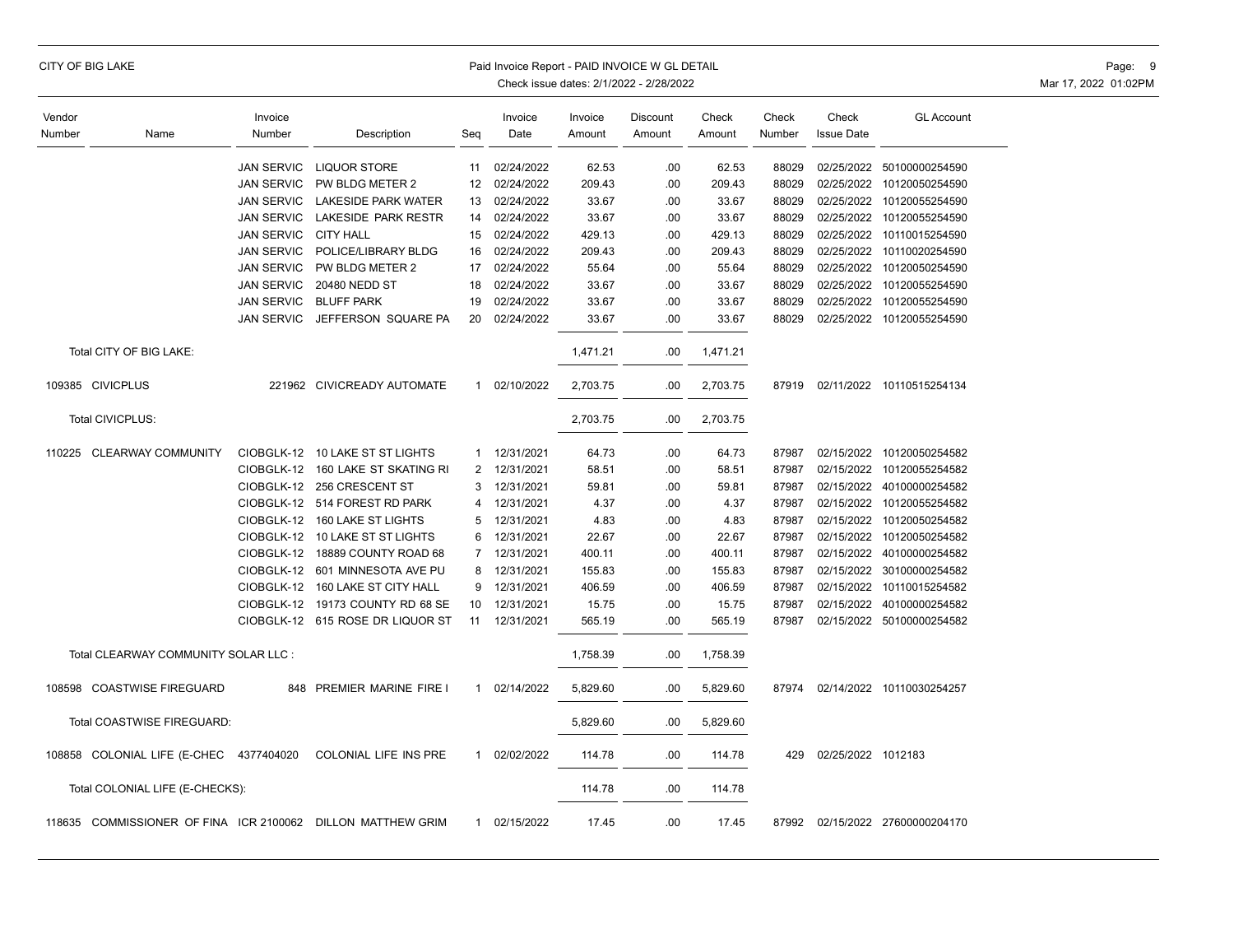## CITY OF BIG LAKE PAID INVOICE WORLD EXAMPLE PAID INVOICE WORLD DETAIL PAID INVOICE WORLD DETAIL PAGE: 10

| Vendor<br>Number | Name                               | Invoice<br>Number    | Description                    | Seg          | Invoice<br>Date          | Invoice<br>Amount | <b>Discount</b><br>Amount | Check<br>Amount  | Check<br>Number | Check<br><b>Issue Date</b> | <b>GL Account</b>                |
|------------------|------------------------------------|----------------------|--------------------------------|--------------|--------------------------|-------------------|---------------------------|------------------|-----------------|----------------------------|----------------------------------|
|                  | Total COMMISSIONER OF FINANCE:     |                      |                                |              |                          | 17.45             | .00                       | 17.45            |                 |                            |                                  |
|                  |                                    |                      |                                |              |                          |                   |                           |                  |                 |                            |                                  |
|                  | 3300 CONNEXUS ENERGY               | 390212-2829          | PRAIRIE DR-DEC SERVIC          | $\mathbf{1}$ | 12/31/2021               | 14.50             | .00                       | 14.50            | 87867           |                            | 02/02/2022 10120055254570        |
|                  |                                    | 390212-2829          | PRAIRIE JAN 22                 | $\mathbf 1$  | 02/24/2022               | 14.50             | .00                       | 14.50            | 88030           |                            | 02/25/2022 10120055254570        |
|                  | <b>Total CONNEXUS ENERGY</b>       | $\ddot{\phantom{a}}$ |                                |              |                          | 29.00             | .00                       | 29.00            |                 |                            |                                  |
|                  | 110755 CONSTANT CONTACT (E-        |                      | FEB 2022 FARMERS MKT CONSTA    | $\mathbf{1}$ | 02/01/2022               | 45.00             | .00                       | 45.00            | 424             |                            | 02/09/2022 28000000254260        |
|                  | Total CONSTANT CONTACT (E-CHECKS): |                      |                                |              |                          | 45.00             | .00                       | 45.00            |                 |                            |                                  |
|                  | 109340 CRYSTAL SPRINGS ICE         | 2005186              | <b>ICE/WATER</b>               | $\mathbf{1}$ | 02/08/2022               | 240.30            | .00                       | 240.30           | 87920           |                            | 02/11/2022 50100000274266        |
|                  | Total CRYSTAL SPRINGS ICE          | ÷                    |                                |              |                          | 240.30            | .00                       | 240.30           |                 |                            |                                  |
|                  | 103995 CRYSTEEL TRUCK EQUI         | FP184888             | <b>BOOM REST PAD</b>           | -1           | 02/01/2022               | 76.56             | .00.                      | 76.56            | 87868           |                            | 02/02/2022 10120052254546        |
|                  |                                    | F48518               | WATER NEW 2022 EQUIP           | -1           | 02/15/2022               | 9,088.74          | .00                       | 9,088.74         | 87993           | 02/15/2022                 | 39900000704316                   |
|                  |                                    |                      | FP185562 08 REPAIRS SPRINGS ST | $\mathbf{1}$ | 02/24/2022               | 96.72             | .00                       | 96.72            | 88031           |                            | 02/25/2022 10120052254431        |
|                  | Total CRYSTEEL TRUCK EQUIPMENT:    |                      |                                |              |                          | 9,262.02          | .00                       | 9,262.02         |                 |                            |                                  |
|                  |                                    |                      |                                |              |                          |                   |                           |                  |                 |                            |                                  |
| 118520           | <b>CURBSIDE WASTE</b>              | 02082022             | 160 LAKE ST                    | 2            | 02/08/2022               | 307.63            | .00                       | 307.63           | 87921           | 02/11/2022                 | 10110015254225                   |
|                  |                                    | 02082022<br>02082022 | 615 ROSE DR<br>790 MINNESOTA   | 3            | 02/08/2022<br>02/08/2022 | 522.71<br>177.54  | .00.<br>.00               | 522.71<br>177.54 | 87921<br>87921  | 02/11/2022<br>02/11/2022   | 50100000254225<br>10110020254225 |
|                  |                                    | 02082022             | 18999 CTY RD 14                |              | 02/08/2022               | 25.00             | .00                       | 25.00            | 87921           |                            | 02/11/2022 40100000254225        |
|                  |                                    |                      |                                |              |                          |                   |                           |                  |                 |                            |                                  |
|                  | Total CURBSIDE WASTE:              |                      |                                |              |                          | 1,032.88          | .00                       | 1,032.88         |                 |                            |                                  |
|                  | 750 DAHLHEIMER DISTRIBUT           | 1528077 BEER         |                                |              | 02/01/2022               | 16.00-            | .00                       | 16.00-           | 87869           | 02/02/2022                 | 50100000274263                   |
|                  |                                    | 1528107 BEER         |                                |              | 02/01/2022               | 47.60-            | .00                       | 47.60-           | 87869           |                            | 02/02/2022 50100000274263        |
|                  |                                    | 1528220              | <b>BEER</b>                    |              | 02/01/2022               | 30,482.70         | .00                       | 30,482.70        | 87869           |                            | 02/02/2022 50100000274263        |
|                  |                                    |                      | 1528220 NA BEER                | 2            | 02/01/2022               | 22.40             | .00                       | 22.40            | 87869           |                            | 02/02/2022 50100000274267        |
|                  |                                    | 1528220              | MIX                            | 3            | 02/01/2022               | 215.00            | .00                       | 215.00           | 87869           |                            | 02/02/2022 50100000274265        |
|                  |                                    | 1528220              | <b>KEG DEPOSIT</b>             | 4            | 02/01/2022               | 30.00             | .00                       | 30.00            | 87869           |                            | 02/02/2022 50100000274274        |
|                  |                                    | 1528686              | <b>BEER</b>                    |              | 02/02/2022               | 389.20            | .00                       | 389.20           | 87869           | 02/02/2022                 | 50100000274263                   |
|                  |                                    | 1528688              | <b>BEER</b>                    |              | 02/08/2022               | $22.50 -$         | .00                       | $22.50 -$        | 87922           | 02/11/2022                 | 50100000274263                   |
|                  |                                    | 1531579              | <b>BEER</b>                    |              | 02/08/2022               | 58.92-            | .00                       | 58.92-           | 87922           | 02/11/2022                 | 50100000274263                   |
|                  |                                    | 1531579              | <b>LIQUOR</b>                  | 2            | 02/08/2022               | 23.75-            | .00                       | $23.75 -$        | 87922           | 02/11/2022                 | 50100000274262                   |
|                  |                                    | 1531629 BEER         |                                |              | 02/08/2022               | 4,172.70          | .00                       | 4,172.70         | 87922           |                            | 02/11/2022 50100000274263        |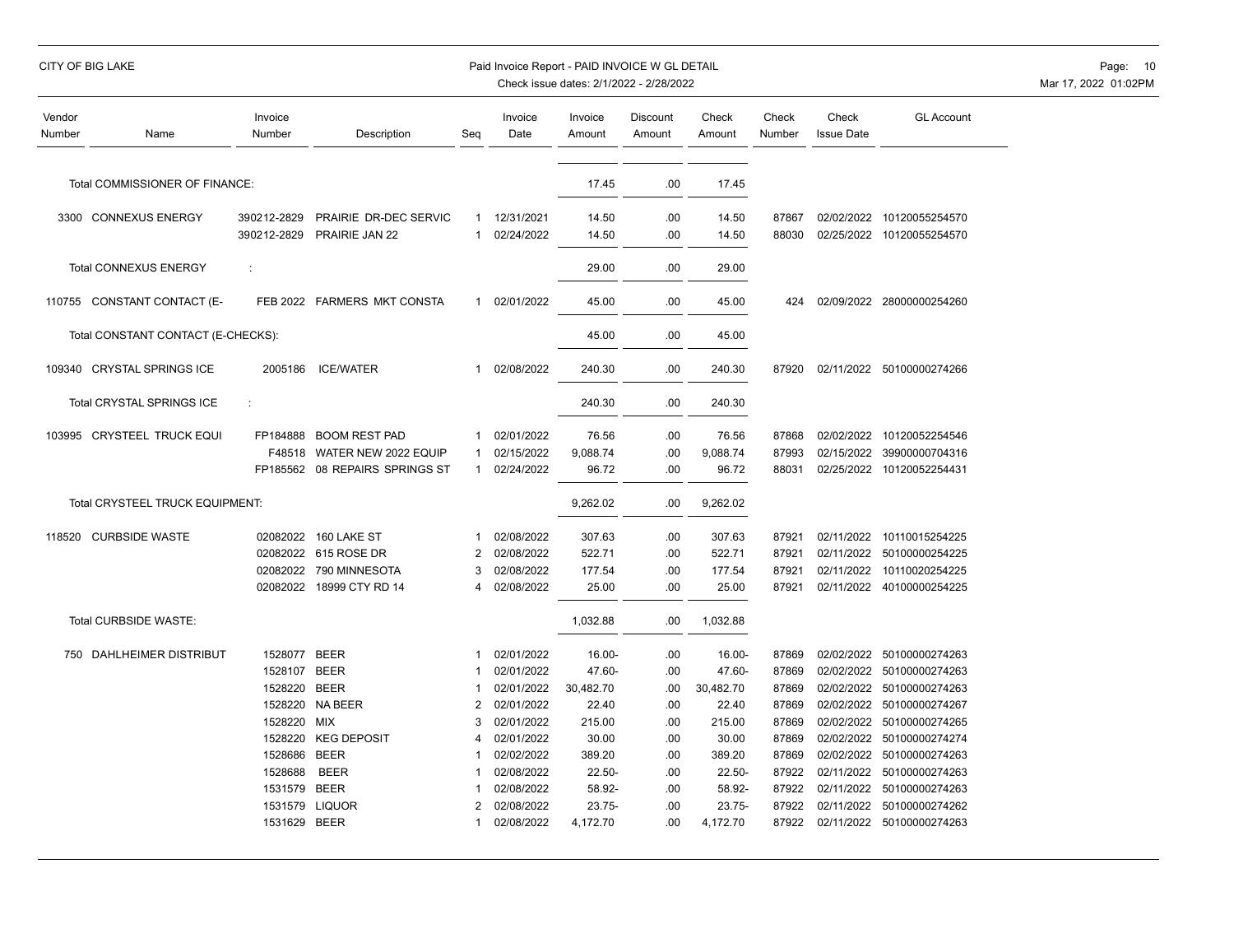|  |  |  | CITY OF BIG LAKE |
|--|--|--|------------------|
|--|--|--|------------------|

### Paid Invoice Report - PAID INVOICE W GL DETAIL **Page:** 11

| Vendor |                                      | Invoice        |                                 |                | Invoice                  | Invoice               | Discount   | Check                 | Check          | Check                    | <b>GL Account</b>                |
|--------|--------------------------------------|----------------|---------------------------------|----------------|--------------------------|-----------------------|------------|-----------------------|----------------|--------------------------|----------------------------------|
| Number | Name                                 | Number         | Description                     | Seg            | Date                     | Amount                | Amount     | Amount                | Number         | <b>Issue Date</b>        |                                  |
|        |                                      |                |                                 |                |                          |                       |            |                       |                |                          |                                  |
|        |                                      | 1531629 MIX    |                                 | 2<br>3         | 02/08/2022               | 75.00                 | .00        | 75.00                 | 87922<br>87922 | 02/11/2022               | 50100000274265                   |
|        |                                      | 1535218 BEER   | 1531629 KEG DEPOSIT             |                | 02/08/2022<br>02/10/2022 | 30.00                 | .00        | 30.00                 | 87922          | 02/11/2022<br>02/11/2022 | 50100000274274                   |
|        |                                      |                | 1535218 KEG DEPOSIT             | 2              | 02/10/2022               | 5,041.40<br>$30.00 -$ | .00<br>.00 | 5,041.40<br>$30.00 -$ | 87922          | 02/11/2022               | 50100000274263<br>50100000274274 |
|        |                                      | 1535218 MIX    |                                 | 3              | 02/10/2022               | 21.20                 | .00        | 21.20                 | 87922          | 02/11/2022               | 50100000274265                   |
|        |                                      |                | 1535218 NA BEER                 | 4              | 02/10/2022               | 33.80                 | .00        | 33.80                 | 87922          | 02/11/2022               | 50100000274267                   |
|        |                                      | 1535333 BEER   |                                 | 1              | 02/10/2022               | 149.00                | .00        | 149.00                | 87922          | 02/11/2022               | 50100000274263                   |
|        |                                      |                | 1535333 KEG DEPOSIT             | $\overline{2}$ | 02/10/2022               | 60.00                 | .00        | 60.00                 | 87922          |                          | 02/11/2022 50100000274274        |
|        |                                      | 1535445 BEER   |                                 | 1              | 02/10/2022               | 68.40-                | .00        | 68.40-                | 87922          | 02/11/2022               | 50100000274263                   |
|        |                                      | CHK 87697 BEER |                                 |                | 02/10/2022               | $.01 -$               | .00        | $.01 -$               | 87922          | 02/11/2022               | 50100000274263                   |
|        |                                      | 1536694 BEER   |                                 | 1              | 02/14/2022               | 441.10                | .00        | 441.10                | 87975          | 02/14/2022               | 50100000274263                   |
|        |                                      |                | 1536694 KEG DEPOSIT             | $\overline{2}$ | 02/14/2022               | 30.00                 | .00        | 30.00                 | 87975          | 02/14/2022               | 50100000274274                   |
|        |                                      | 1538685 BEER   |                                 | 1              | 02/24/2022               | 9,978.34              | .00        | 9,978.34              | 88032          | 02/25/2022               | 50100000274263                   |
|        |                                      | 1538685 MIX    |                                 | $\overline{2}$ | 02/24/2022               | 114.10                | .00        | 114.10                | 88032          | 02/25/2022               | 50100000274265                   |
|        |                                      |                | 1538685 KEG DEPOSIT             | 3              | 02/24/2022               | $90.00 -$             | .00        | $90.00 -$             | 88032          |                          | 02/25/2022 50100000274274        |
|        |                                      |                | 1538685 NA BEER                 | 4              | 02/24/2022               | 28.50                 | .00        | 28.50                 | 88032          | 02/25/2022               | 50100000274267                   |
|        |                                      |                | 1538685 LIQUOR                  | 5              | 02/24/2022               | 58.50                 | .00        | 58.50                 | 88032          | 02/25/2022               | 50100000274262                   |
|        |                                      |                | 1541066 LIQUOR                  | 1              | 02/24/2022               | 472.50                | .00        | 472.50                | 88032          | 02/25/2022               | 50100000274262                   |
|        |                                      | 1541928 BEER   |                                 | 1              | 02/24/2022               | 110.00-               | .00        | 110.00-               | 88032          |                          | 02/25/2022 50100000274263        |
|        |                                      | 1541929 BEER   |                                 | 1              | 02/24/2022               | 15,432.72             | .00        | 15,432.72             | 88032          | 02/25/2022               | 50100000274263                   |
|        |                                      | 1541929 MIX    |                                 | $\overline{2}$ | 02/24/2022               | 138.00                | .00        | 138.00                | 88032          | 02/25/2022               | 50100000274265                   |
|        |                                      |                | 1541929 LIQUOR                  | 3              | 02/24/2022               | 229.50                | .00        | 229.50                | 88032          |                          | 02/25/2022 50100000274262        |
|        |                                      |                | 1541929 LIQUOR                  | 4              | 02/24/2022               | 76.60-                | .00        | 76.60-                | 88032          |                          | 02/25/2022 50100000274262        |
|        |                                      |                |                                 |                |                          |                       |            |                       |                |                          |                                  |
|        | Total DAHLHEIMER DISTRIBUTING CO :   |                |                                 |                |                          | 67,101.88             | .00        | 67,101.88             |                |                          |                                  |
|        | 110849 DAILEY DATA & ASSC (E-        |                | JAN 2022 LIQUOR STORE CC FEES   |                | 1 01/31/2022             | 6,082.45              | .00        | 6,082.45              | 419            |                          | 02/04/2022 50100000254110        |
|        | Total DAILEY DATA & ASSC (E-CHECKS): |                |                                 |                |                          | 6,082.45              | .00        | 6,082.45              |                |                          |                                  |
| 109891 | DEARBORN NATIONAL (E                 |                | FEB 2022 LIFE INS PREMS FEB 202 | 1              | 02/01/2022               | 131.86                | .00        | 131.86                | 409            | 02/02/2022 1012182       |                                  |
|        |                                      |                | FEB 2022 LIFE INS PREMS FEB 202 | 2              | 02/01/2022               | 86.74                 | .00        | 86.74                 | 409            | 02/02/2022 1012182       |                                  |
|        |                                      |                | FEB 2022 LIFE INS PREMS FEB 202 | 3              | 02/01/2022               | 104.36-               | .00        | 104.36-               | 409            | 02/02/2022 1012182       |                                  |
|        |                                      |                | FEB 2022 LIFE INS PREMS FEB 202 | 4              | 02/01/2022               | 1,497.59              | .00        | 1,497.59              | 409            | 02/02/2022 1012182       |                                  |
|        |                                      |                | FEB 2022 LIFE INS PREMS FEB 202 | 5              | 02/01/2022               | 414.44                | .00        | 414.44                | 409            | 02/02/2022 1012182       |                                  |
|        |                                      |                | FEB 2022 LIFE INS PREMS FEB 202 | 6              | 02/01/2022               | 3.44                  | .00        | 3.44                  | 409            | 02/02/2022 1011158       |                                  |
|        | Total DEARBORN NATIONAL (E-CHECK):   |                |                                 |                |                          | 2,029.71              | .00        | 2,029.71              |                |                          |                                  |
|        | 109727 DELEGARD TOOL CO              | 116811/1       | <b>SHOP TOOLS</b>               | 1              | 02/02/2022               | 252.69                | .00        | 252.69                | 87870          |                          | 02/02/2022 10120052254390        |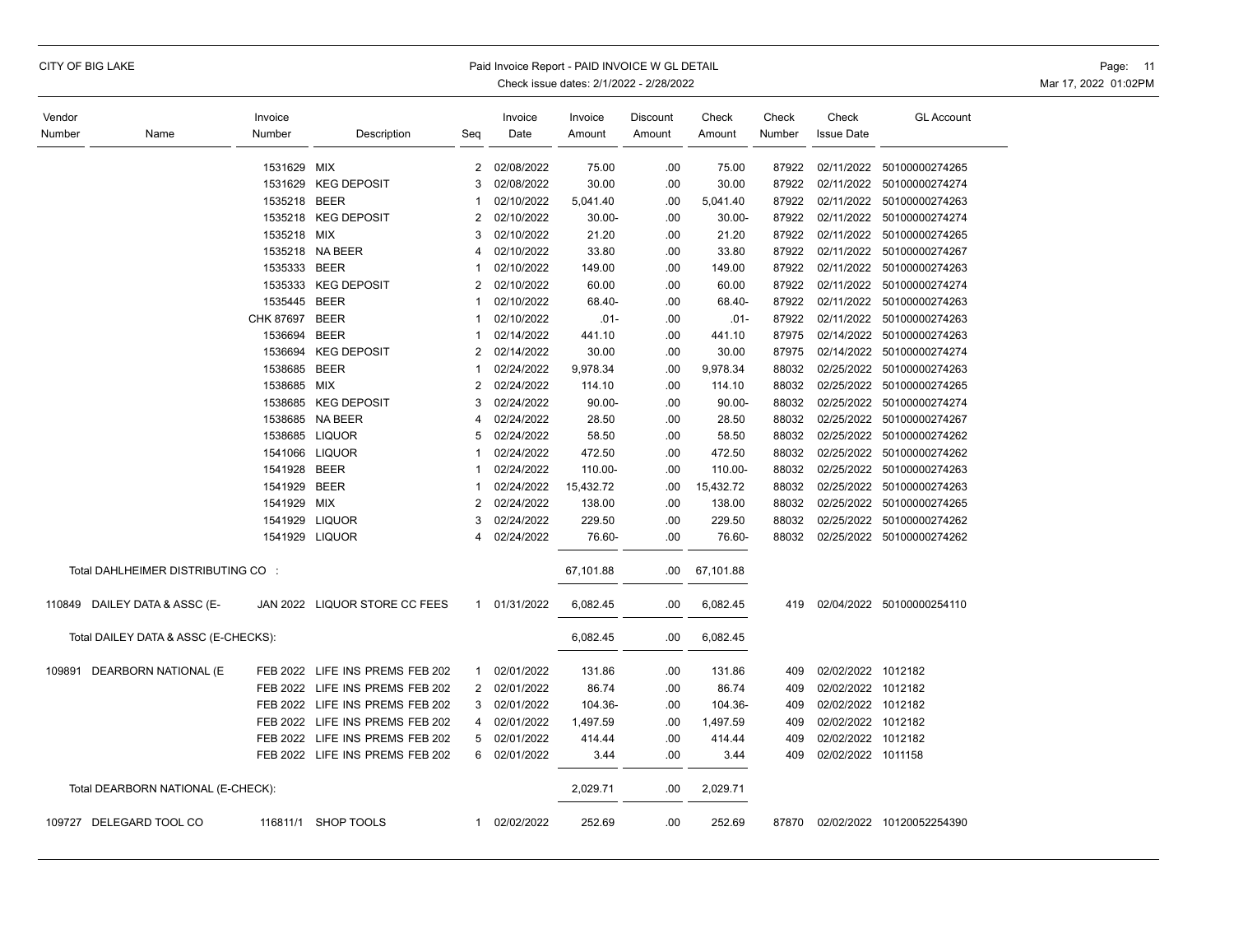## CITY OF BIG LAKE PAID INVOICE WORLD EXAMPLE PAID INVOICE WORLD DETAIL PAID INVOICE WORLD DETAIL PAGE: 12

| Vendor<br>Number | Name                                  | Invoice<br>Number | Description                  | Seg            | Invoice<br>Date | Invoice<br>Amount | <b>Discount</b><br>Amount | Check<br>Amount | Check<br>Number | Check<br><b>Issue Date</b> | <b>GL Account</b>         |
|------------------|---------------------------------------|-------------------|------------------------------|----------------|-----------------|-------------------|---------------------------|-----------------|-----------------|----------------------------|---------------------------|
|                  |                                       |                   | 125850/1 SHOP TOOLS          | $\mathbf{1}$   | 02/15/2022      | 451.99            | .00                       | 451.99          | 87994           |                            | 02/15/2022 10120052254390 |
|                  | Total DELEGARD TOOL CO                | ċ                 |                              |                |                 | 704.68            | .00                       | 704.68          |                 |                            |                           |
|                  | 104361 DELTA DENTAL (E-CHEC           | CNS0000877        | DENTAL INS PREM FEB -        | 1              | 02/01/2022      | 110.65            | .00                       | 110.65          | 415             |                            | 02/03/2022 10130075054008 |
|                  |                                       | CNS0000877        | DENTAL INS PREM FEB -        | 2              | 02/01/2022      | 2,647.10          | .00                       | 2,647.10        | 415             | 02/03/2022 1012182         |                           |
|                  |                                       | CNS0000877        | DENTAL INS PREM FEB -        | 3              | 02/01/2022      | 42.00             | .00                       | 42.00           | 415             | 02/03/2022 1012182         |                           |
|                  |                                       | CNS0000877        | DENTAL INS PREM FEB -        | 4              | 02/01/2022      | 81.05             | .00                       | 81.05           | 415             | 02/03/2022 1011158         |                           |
|                  |                                       | CNS0000877        | DENTAL INS PREM FEB -        | 5              | 02/01/2022      | 123.05            | .00                       | 123.05          | 415             | 02/03/2022 1011158         |                           |
|                  | Total DELTA DENTAL (E-CHECKS):        |                   |                              |                |                 | 3,003.85          | .00                       | 3,003.85        |                 |                            |                           |
|                  | 104347 DJS HEATING & AIR CON          | 02242022          | <b>REFUND BLD PERMIT</b>     | -1             | 02/24/2022      | 100.00            | .00                       | 100.00          | 88033           |                            | 02/25/2022 1010303242     |
|                  |                                       | 02242022          | <b>REFUND BLD PERMIT</b>     | $\overline{2}$ | 02/24/2022      | 1.00              | .00                       | 1.00            | 88033           | 02/25/2022                 | 1010303222                |
|                  |                                       |                   | 02242022 ADM FEE             | 3              | 02/24/2022      | $25.00 -$         | .00                       | 25.00-          | 88033           |                            | 02/25/2022 1010303418     |
|                  | Total DJS HEATING & AIR CONDITIONING: |                   |                              |                |                 | 76.00             | .00                       | 76.00           |                 |                            |                           |
|                  | 7772 ECM PUBLISHERS, INC.             | 873087            | <b>EMBER COFFEE/MATHE</b>    | $\mathbf{1}$   | 02/01/2022      | 54.00             | .00                       | 54.00           | 87871           | 02/02/2022 1012055         |                           |
|                  |                                       | 873088            | PRAIIREI MEADOWS 3RD         | $\mathbf 1$    | 02/01/2022      | 85.50             | .00                       | 85.50           | 87871           | 02/02/2022 1012055         |                           |
|                  |                                       | 873994            | ST2022-1 NOTICVE OF BI       | $\mathbf 1$    | 02/08/2022      | 166.50            | .00                       | 166.50          | 87923           | 02/11/2022                 | 17500000254220            |
|                  |                                       | 876063            | PARKS ADVISORY COMM          | $\mathbf{1}$   | 02/10/2022      | 72.00             | .00                       | 72.00           | 87923           | 02/11/2022                 | 10120055254220            |
|                  |                                       | 878069            | SIDEWALK MAINT AMEN          | $\mathbf 1$    | 02/24/2022      | 22.50             | .00                       | 22.50           | 88034           | 02/25/2022                 | 10110010254220            |
|                  | Total ECM PUBLISHERS, INC.            | ÷                 |                              |                |                 | 400.50            | .00                       | 400.50          |                 |                            |                           |
|                  | 118536 FIRST SYSTEMS TECHN            | 22365             | <b>CALIBRATING METERS</b>    | 1              | 02/14/2022      | 700.00            | .00                       | 700.00          | 87976           |                            | 02/14/2022 40100000254545 |
|                  | Total FIRST SYSTEMS TECHNOLOGY INC:   |                   |                              |                |                 | 700.00            | .00                       | 700.00          |                 |                            |                           |
|                  | 20004 FLEXIBLE PIPE TOOL CO           | 27094             | <b>REPAIRS UNIT 136</b>      | 1              | 02/02/2022      | 805.55            | .00                       | 805.55          | 87872           |                            | 02/02/2022 40100000254545 |
|                  | Total FLEXIBLE PIPE TOOL COMPANY :    |                   |                              |                |                 | 805.55            | .00                       | 805.55          |                 |                            |                           |
|                  | 4915 FREIDAY, SARA                    | 004350            | <b>CITY HALL CLEANING</b>    | $\mathbf{1}$   | 02/10/2022      | 1,025.00          | .00                       | 1,025.00        | 87924           | 02/11/2022                 | 10110015254217            |
|                  |                                       |                   | 004350 POLICE/LIBRARY CLEANI | $\overline{2}$ | 02/10/2022      | 1,175.00          | .00                       | 1,175.00        | 87924           | 02/11/2022                 | 10110020254217            |
|                  | Total FREIDAY, SARA:                  |                   |                              |                |                 | 2,200.00          | .00                       | 2,200.00        |                 |                            |                           |
|                  | 118503 FROOGLE LLC                    |                   | 4210 FEB 2022 ONLINE         | 1              | 02/08/2022      | 50.00             | .00                       | 50.00           | 87925           |                            | 02/11/2022 50100000254111 |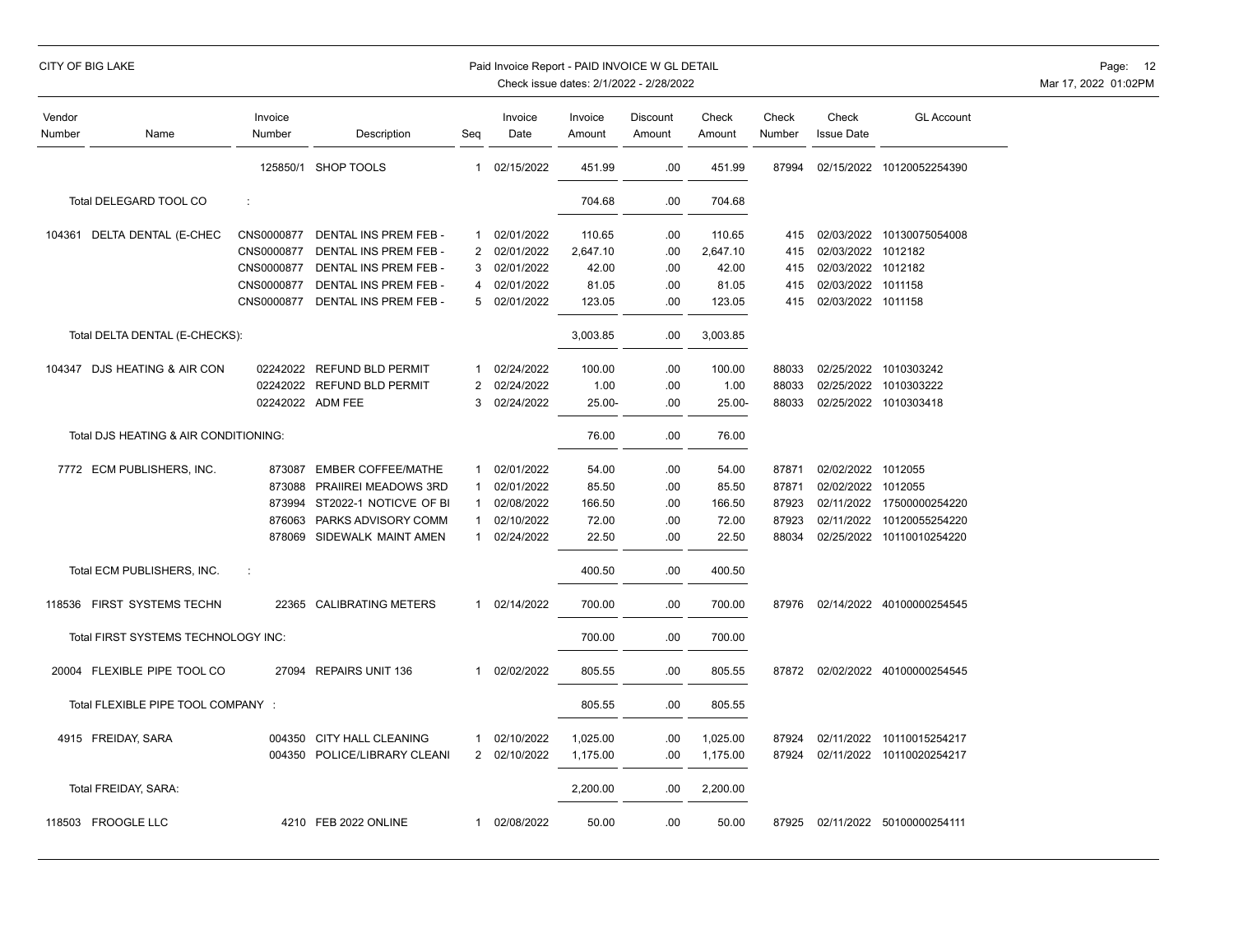## CITY OF BIG LAKE PAID INVOICE WORLD EXAMPLE PAID INVOICE WORLD DETAIL PAID INVOICE WORLD DETAIL PAGE: 13

| Vendor<br>Number | Name                          | Invoice<br>Number | Description           | Seg            | Invoice<br>Date | Invoice<br>Amount | Discount<br>Amount | Check<br>Amount | Check<br>Number | Check<br><b>Issue Date</b> | <b>GL Account</b>         |
|------------------|-------------------------------|-------------------|-----------------------|----------------|-----------------|-------------------|--------------------|-----------------|-----------------|----------------------------|---------------------------|
|                  |                               | 4220              | JAN FROOGLE FEE       | 1              | 02/08/2022      | 38.00             | .00                | 38.00           | 87925           |                            | 02/11/2022 50100000254111 |
|                  | Total FROOGLE LLC:            |                   |                       |                |                 | 88.00             | .00                | 88.00           |                 |                            |                           |
|                  | 104805 FSSOLUTIONS            | FL00490776        | 2022 ANNUAL SUB DOT C | 1              | 02/10/2022      | 130.00            | .00                | 130.00          | 87926           | 02/11/2022                 | 40100000254260            |
|                  |                               | FL00490776        | 2022 ANNUAL SUB DOT C | $\overline{2}$ | 02/10/2022      | 130.00            | .00                | 130.00          | 87926           | 02/11/2022                 | 30100000254260            |
|                  |                               | FL00490776        | 2022 ANNUAL SUB DOT C | 3              | 02/10/2022      | 130.00            | .00                | 130.00          | 87926           | 02/11/2022                 | 10120055254260            |
|                  |                               | FL00490776        | 2022 ANNUAL SUB DOT C | 4              | 02/10/2022      | 130.00            | .00                | 130.00          | 87926           | 02/11/2022                 | 10120050254260            |
|                  |                               | FL00490776        | 2022 ANNUAL SUB DOT C | 5              | 02/10/2022      | 130.00            | .00                | 130.00          | 87926           | 02/11/2022                 | 10120052254260            |
|                  | <b>Total FSSOLUTIONS</b><br>÷ |                   |                       |                |                 | 650.00            | .00                | 650.00          |                 |                            |                           |
|                  | 5202 GOPHER STATE ONE CA      | 1110220           | PW LOCATES            | 1              | 12/31/2021      | 55.35             | .00                | 55.35           | 87977           | 02/14/2022                 | 10120050254257            |
|                  |                               | 1110220           | PW LOCATES            | $\overline{2}$ | 12/31/2021      | 55.35             | .00                | 55.35           | 87977           |                            | 02/14/2022 30100000254257 |
|                  |                               | 1110220           | <b>PW LOCATES</b>     | 3              | 12/31/2021      | 55.35             | .00                | 55.35           | 87977           | 02/14/2022                 | 40100000254257            |
|                  |                               | 1120219           | <b>PW LOCATES</b>     |                | 12/31/2021      | 30.15             | .00                | 30.15           | 87977           | 02/14/2022                 | 10120050254257            |
|                  |                               | 1120219           | <b>PW LOCATES</b>     | 2              | 12/31/2021      | 30.15             | .00                | 30.15           | 87977           | 02/14/2022                 | 30100000254257            |
|                  |                               | 1120219           | <b>PW LOCATES</b>     | 3              | 12/31/2021      | 30.15             | .00                | 30.15           | 87977           | 02/14/2022                 | 40100000254257            |
|                  |                               | 2000219           | PW ANNUAL FEE         | -1             | 02/14/2022      | 16.68             | .00                | 16.68           | 87977           | 02/14/2022                 | 10120050254260            |
|                  |                               | 2000219           | PW ANNUAL FEE         | 2              | 02/14/2022      | 16.66             | .00.               | 16.66           | 87977           | 02/14/2022                 | 30100000254260            |
|                  |                               | 2000219           | PW ANNUAL FEE         | 3              | 02/14/2022      | 16.66             | .00                | 16.66           | 87977           | 02/14/2022                 | 40100000254260            |
|                  |                               | 2010220           | PW LOCATES            |                | 02/14/2022      | 13.05             | .00                | 13.05           | 87977           | 02/14/2022                 | 10120050254257            |
|                  |                               | 2010220           | PW LOCATES            | $\overline{2}$ | 02/14/2022      | 13.05             | .00                | 13.05           | 87977           | 02/14/2022                 | 30100000254257            |
|                  |                               | 2010220           | <b>PW LOCATES</b>     | 3              | 02/14/2022      | 13.05             | .00                | 13.05           | 87977           |                            | 02/14/2022 40100000254257 |
|                  | Total GOPHER STATE ONE CALL   | ÷                 |                       |                |                 | 345.65            | .00                | 345.65          |                 |                            |                           |
|                  | 5213 GRANITE CITY JOBBING     |                   | 266616 TOBACCO        | -1             | 02/01/2022      | 756.88            | .00                | 756.88          | 87873           |                            | 02/02/2022 50100000274273 |
|                  |                               | 266616            | <b>CIGARS</b>         | $\overline{2}$ | 02/01/2022      | 161.06            | .00                | 161.06          | 87873           |                            | 02/02/2022 50100000274271 |
|                  |                               | 266616            | MIX                   | 3              | 02/01/2022      | 38.34             | .00                | 38.34           | 87873           | 02/02/2022                 | 50100000274265            |
|                  |                               | 266616 FRT        |                       | 4              | 02/01/2022      | 4.25              | .00.               | 4.25            | 87873           | 02/02/2022                 | 50100000274269            |
|                  |                               | 267556            | <b>TOBACCO</b>        |                | 02/08/2022      | 861.99            | .00.               | 861.99          | 87927           | 02/11/2022                 | 50100000274273            |
|                  |                               | 267556            | <b>CIGARS</b>         | 2              | 02/08/2022      | 158.88            | .00                | 158.88          | 87927           | 02/11/2022                 | 50100000274271            |
|                  |                               | 267556            | MIX                   | 3              | 02/08/2022      | 8.76              | .00                | 8.76            | 87927           | 02/11/2022                 | 50100000274265            |
|                  |                               | 267556            | <b>FRT</b>            | 4              | 02/08/2022      | 4.25              | .00.               | 4.25            | 87927           | 02/11/2022                 | 50100000274269            |
|                  |                               | 268596            | <b>TOBACCO</b>        |                | 02/10/2022      | 662.97            | .00                | 662.97          | 87927           | 02/11/2022                 | 50100000274273            |
|                  |                               | 268596            | <b>CIGARS</b>         | $\overline{2}$ | 02/10/2022      | 109.62            | .00                | 109.62          | 87927           | 02/11/2022                 | 50100000274271            |
|                  |                               | 268596            | MIX                   | 3              | 02/10/2022      | 49.44             | .00.               | 49.44           | 87927           | 02/11/2022                 | 50100000274265            |
|                  |                               | 268596            | <b>FRT</b>            |                | 02/10/2022      | 4.25              | .00                | 4.25            | 87927           | 02/11/2022                 | 50100000274269            |
|                  |                               |                   | 269434 TOBACCO        | -1             | 02/24/2022      | 961.50            | .00.               | 961.50          | 88035           |                            | 02/25/2022 50100000274273 |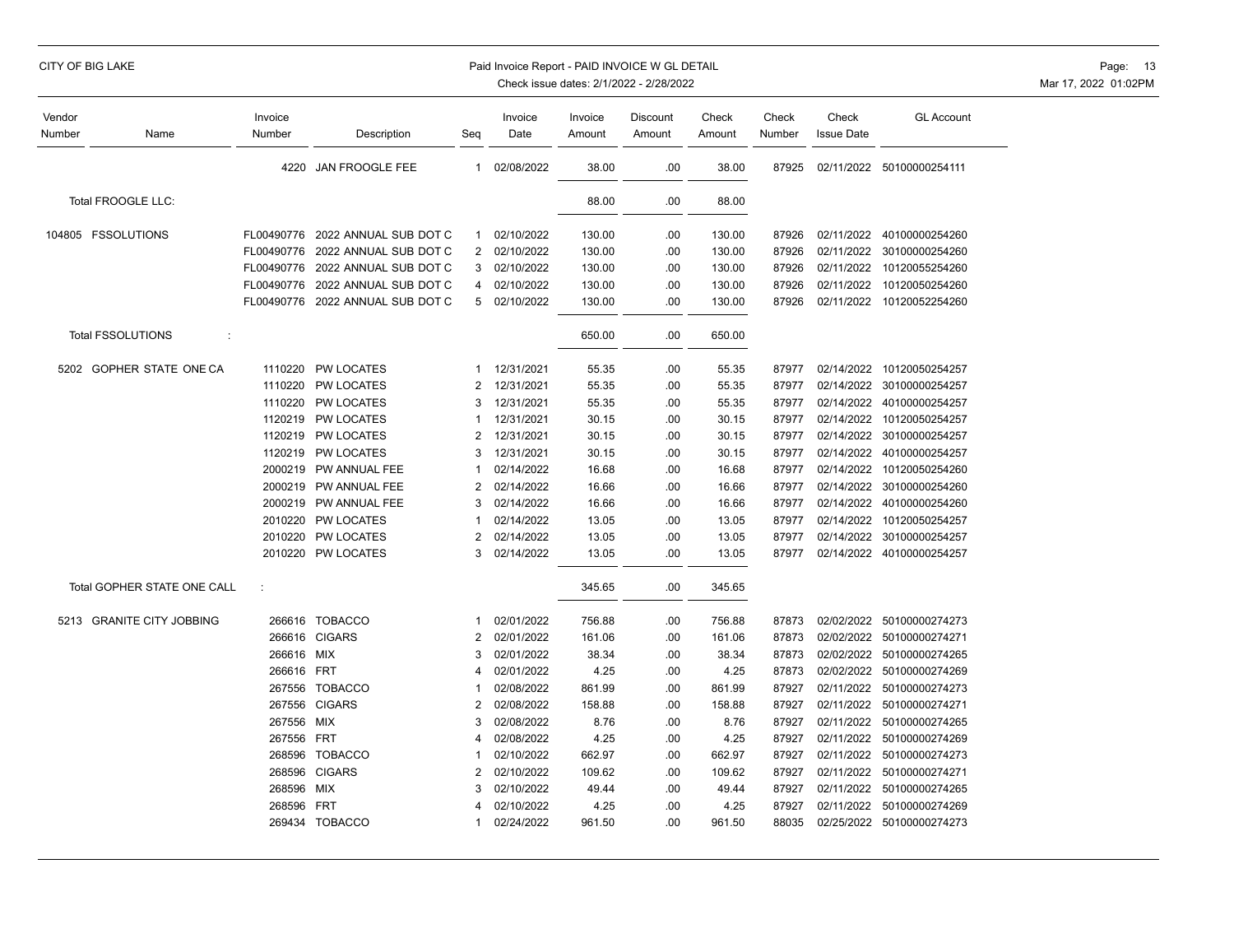|                  | CITY OF BIG LAKE                            |                   |                                |                | Paid Invoice Report - PAID INVOICE W GL DETAIL |                   | Check issue dates: 2/1/2022 - 2/28/2022 |                 |                 |                            |                           | Page: 14<br>Mar 17, 2022 01:02PM |
|------------------|---------------------------------------------|-------------------|--------------------------------|----------------|------------------------------------------------|-------------------|-----------------------------------------|-----------------|-----------------|----------------------------|---------------------------|----------------------------------|
| Vendor<br>Number | Name                                        | Invoice<br>Number | Description                    | Seq            | Invoice<br>Date                                | Invoice<br>Amount | Discount<br>Amount                      | Check<br>Amount | Check<br>Number | Check<br><b>Issue Date</b> | <b>GL Account</b>         |                                  |
|                  |                                             | 269434            | <b>CIGARS</b>                  | $\overline{2}$ | 02/24/2022                                     | 146.16            | .00                                     | 146.16          | 88035           | 02/25/2022                 | 50100000274271            |                                  |
|                  |                                             | 269434            | <b>MIX</b>                     | 3              | 02/24/2022                                     | 38.34             | .00                                     | 38.34           | 88035           |                            | 02/25/2022 50100000274265 |                                  |
|                  |                                             | 269434            | <b>FRT</b>                     | 4              | 02/24/2022                                     | 4.25              | .00                                     | 4.25            | 88035           |                            | 02/25/2022 50100000274269 |                                  |
|                  |                                             |                   | 270250 TOBACCO                 | -1             | 02/24/2022                                     | 751.28            | .00                                     | 751.28          | 88035           |                            | 02/25/2022 50100000274273 |                                  |
|                  |                                             | 270250            | <b>CIGARS</b>                  | 2              | 02/24/2022                                     | 187.05            | .00                                     | 187.05          | 88035           |                            | 02/25/2022 50100000274271 |                                  |
|                  |                                             | 270250            | <b>MIX</b>                     | 3              | 02/24/2022                                     | 8.76              | .00                                     | 8.76            | 88035           | 02/25/2022                 | 50100000274265            |                                  |
|                  |                                             | 270250 FRT        |                                | $\overline{4}$ | 02/24/2022                                     | 4.25              | .00                                     | 4.25            | 88035           |                            | 02/25/2022 50100000274269 |                                  |
|                  | Total GRANITE CITY JOBBING                  | ÷                 |                                |                |                                                | 4,922.28          | .00.                                    | 4,922.28        |                 |                            |                           |                                  |
|                  | 5245 HACH COMPANY                           | 12868286          | <b>WWTP CHEMICALS</b>          | 1              | 02/14/2022                                     | 265.72            | .00                                     | 265.72          | 87978           |                            | 02/14/2022 40100000254380 |                                  |
|                  |                                             | 12869449          | <b>WWTP CHEMICALS</b>          | 1              | 02/14/2022                                     | 155.68            | .00                                     | 155.68          | 87978           |                            | 02/14/2022 40100000254380 |                                  |
|                  | <b>Total HACH COMPANY</b>                   | ÷                 |                                |                |                                                | 421.40            | .00                                     | 421.40          |                 |                            |                           |                                  |
|                  | 110659 HAUGO GEO TECHNICAL                  |                   | 11075 STREET & UTILITY 2022    | $\mathbf{1}$   | 02/01/2022                                     | 7,465.00          | .00                                     | 7,465.00        | 87874           |                            | 02/02/2022 17500000204160 |                                  |
|                  | Total HAUGO GEO TECHNICAL SERVICES :        |                   |                                |                |                                                | 7,465.00          | .00                                     | 7,465.00        |                 |                            |                           |                                  |
|                  | 105205 HAWKINS, INC-1                       | 3742863           | <b>WATER CHEMICALS</b>         | 1              | 02/02/2022                                     | 2,867.05          | .00                                     | 2,867.05        | 87875           |                            | 02/02/2022 30100000254380 |                                  |
|                  |                                             | 6107864           | <b>WWTP CHEMICALS</b>          | $\mathbf{1}$   | 02/02/2022                                     | 3,109.38          | .00                                     | 3,109.38        | 87875           |                            | 02/02/2022 40100000254380 |                                  |
|                  | Total HAWKINS, INC-1<br>÷                   |                   |                                |                |                                                | 5,976.43          | .00                                     | 5,976.43        |                 |                            |                           |                                  |
|                  | 104376 HEALTH PARTNERS (E-C                 | 109913386         | <b>HEALTH INS PREMS FEB</b>    | 1              | 02/01/2022                                     | 1,619.24          | .00                                     | 1,619.24        | 410             |                            | 02/02/2022 10130075054008 |                                  |
|                  |                                             | 109913386         | <b>HEALTH INS PREMS FEB</b>    | $\overline{2}$ | 02/01/2022                                     | 764.18            | .00                                     | 764.18          | 410             |                            | 02/02/2022 10130075054008 |                                  |
|                  |                                             | 109913386         | HEALTH INS PREMS FEB           | 3              | 02/01/2022                                     | 559.44            | .00                                     | 559.44          | 410             |                            | 02/02/2022 10130075054008 |                                  |
|                  |                                             | 109913386         | <b>HEALTH INS PREMS FEB</b>    | 4              | 02/01/2022                                     | 1,073.79          | .00                                     | 1,073.79        | 410             | 02/02/2022 1011158         |                           |                                  |
|                  |                                             | 109913386         | <b>HEALTH INS PREMS FEB</b>    | 5              | 02/01/2022                                     | 357.93-           | .00                                     | 357.93-         | 410             | 02/02/2022 1012182         |                           |                                  |
|                  |                                             | 109913386         | <b>HEALTH INS PREMS FEB</b>    | 6              | 02/01/2022                                     | 1,080.24          | .00                                     | 1,080.24        | 410             | 02/02/2022 1012182         |                           |                                  |
|                  |                                             | 109913386         | <b>HEALTH INS PREMS FEB</b>    | $\overline{7}$ | 02/01/2022                                     | 28,775.67         | .00                                     | 28,775.67       | 410             | 02/02/2022 1012182         |                           |                                  |
|                  |                                             |                   | 109913386 HEALTH INS PREMS FEB | 8              | 02/01/2022                                     | 4,967.39          | .00                                     | 4,967.39        | 410             | 02/02/2022 1012182         |                           |                                  |
|                  | Total HEALTH PARTNERS (E-CHECKS):           |                   |                                |                |                                                | 38,482.02         | .00.                                    | 38,482.02       |                 |                            |                           |                                  |
|                  | 105141 HEARTLAND PAYMENTS                   |                   | JAN 2022 LIQUOR STORE FROOGL   |                | 1 01/31/2022                                   | 58.34             | .00                                     | 58.34           | 425             |                            | 02/09/2022 50100000254111 |                                  |
|                  | Total HEARTLAND PAYMENT SYSTEMS (E-CHECKS): |                   |                                |                |                                                | 58.34             | .00                                     | 58.34           |                 |                            |                           |                                  |
|                  | 230 HOGLUND BUS COMPAN X100003932           |                   | DUMP TRUCK 106 REPAI           |                | 1 02/10/2022                                   | 140.26            | .00                                     | 140.26          | 87928           |                            | 02/11/2022 10120052254431 |                                  |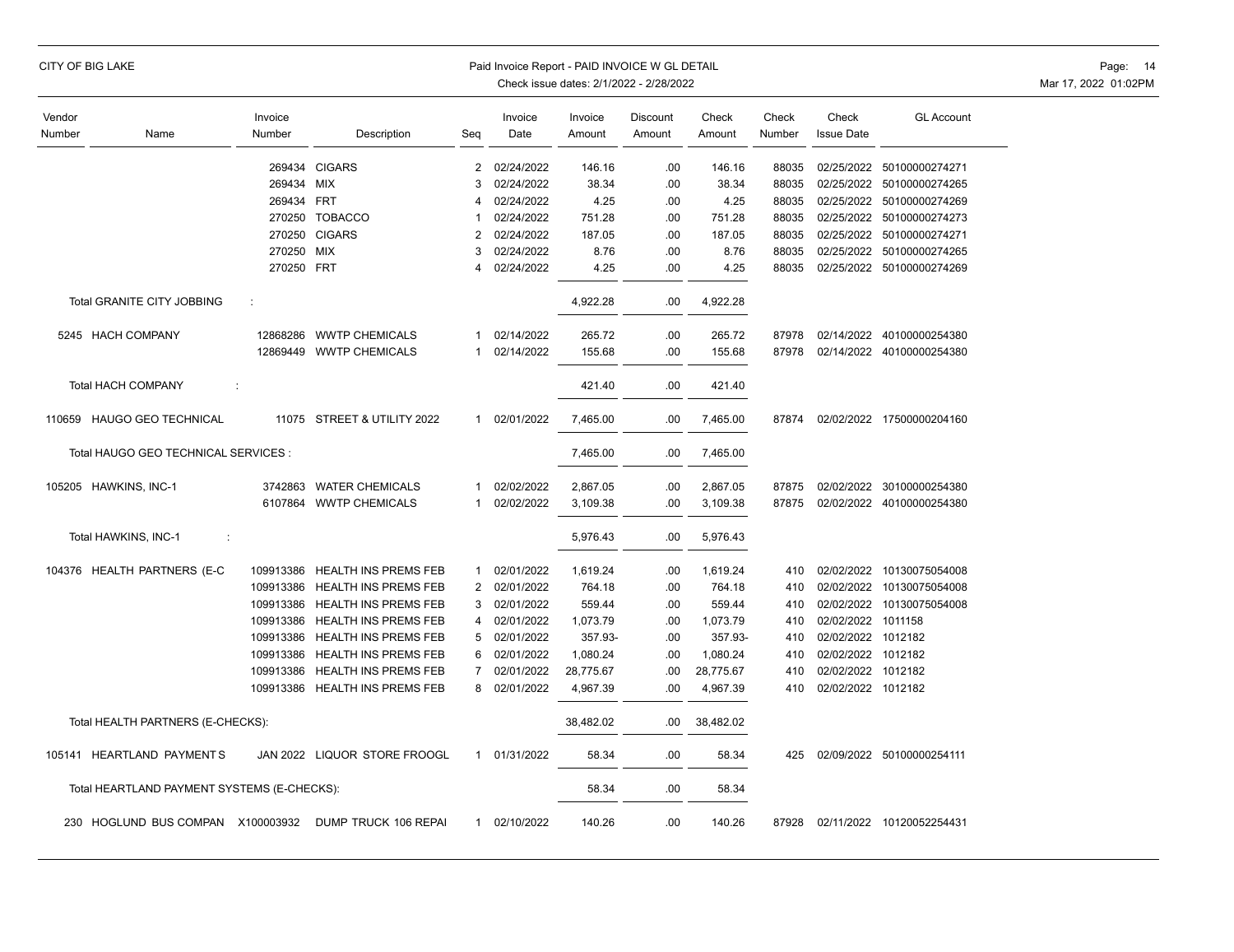| <b>CITY OF BIG LAKE</b> |                                  |                   |                            | Paid Invoice Report - PAID INVOICE W GL DETAIL<br>Check issue dates: 2/1/2022 - 2/28/2022 |                 |                   |                    |                 |                 |                            |                           |  |  |
|-------------------------|----------------------------------|-------------------|----------------------------|-------------------------------------------------------------------------------------------|-----------------|-------------------|--------------------|-----------------|-----------------|----------------------------|---------------------------|--|--|
| Vendor<br>Number        | Name                             | Invoice<br>Number | Description                | Seq                                                                                       | Invoice<br>Date | Invoice<br>Amount | Discount<br>Amount | Check<br>Amount | Check<br>Number | Check<br><b>Issue Date</b> | <b>GL Account</b>         |  |  |
|                         | Total HOGLUND BUS COMPANY        | $\pm$             |                            |                                                                                           |                 | 140.26            | .00                | 140.26          |                 |                            |                           |  |  |
|                         | 108894 HR EMPLOYMENT LAW         |                   | SBQ6R03 HR EMPLOYMENT LAW  |                                                                                           | 1 02/10/2022    | 211.00            | .00                | 211.00          | 87929           | 02/11/2022                 | 10110015254260            |  |  |
|                         | Total HR EMPLOYMENT LAW:         |                   |                            |                                                                                           |                 | 211.00            | .00.               | 211.00          |                 |                            |                           |  |  |
|                         | 7747 HUBBARD ELECTRIC            |                   | 10466 ICE RINK LIGHT       |                                                                                           | 02/01/2022      | 585.55            | .00                | 585.55          | 87876           |                            | 02/02/2022 10120055254540 |  |  |
|                         | Total HUBBARD ELECTRIC           | ÷                 |                            |                                                                                           |                 | 585.55            | .00                | 585.55          |                 |                            |                           |  |  |
|                         | 107099 INSPECTRON, INC.          |                   | 2021-223 JAN 2022 BUILDING |                                                                                           | 1 02/10/2022    | 600.00            | .00                | 600.00          | 87930           | 02/11/2022                 | 10110030254257            |  |  |
|                         | Total INSPECTRON, INC.<br>$\sim$ |                   |                            |                                                                                           |                 | 600.00            | .00 <sub>1</sub>   | 600.00          |                 |                            |                           |  |  |

| Total HOGLUND BUS COMPANY                                        | ÷             |                                  |                    |                          | 140.26             | .00        | 140.26             |                |                    |                                             |
|------------------------------------------------------------------|---------------|----------------------------------|--------------------|--------------------------|--------------------|------------|--------------------|----------------|--------------------|---------------------------------------------|
| 108894 HR EMPLOYMENT LAW                                         |               | SBQ6R03 HR EMPLOYMENT LAW        |                    | 1 02/10/2022             | 211.00             | .00        | 211.00             | 87929          |                    | 02/11/2022 10110015254260                   |
| Total HR EMPLOYMENT LAW:                                         |               |                                  |                    |                          | 211.00             | .00        | 211.00             |                |                    |                                             |
| 7747 HUBBARD ELECTRIC                                            |               | 10466 ICE RINK LIGHT             | $\mathbf{1}$       | 02/01/2022               | 585.55             | .00        | 585.55             | 87876          |                    | 02/02/2022 10120055254540                   |
| <b>Total HUBBARD ELECTRIC</b>                                    | ÷             |                                  |                    |                          | 585.55             | .00        | 585.55             |                |                    |                                             |
| 107099 INSPECTRON, INC.                                          |               | 2021-223 JAN 2022 BUILDING       | $\mathbf{1}$       | 02/10/2022               | 600.00             | .00        | 600.00             | 87930          |                    | 02/11/2022 10110030254257                   |
| Total INSPECTRON, INC.                                           | ÷             |                                  |                    |                          | 600.00             | .00        | 600.00             |                |                    |                                             |
|                                                                  |               |                                  |                    |                          |                    |            |                    |                |                    |                                             |
| 118581 INVOICE CLOUD INC (E-C 2466-2022 1 INVOICE CLOUD FEES - J |               |                                  |                    | 1 01/31/2022             | 2,385.45           | .00        | 2,385.45           | 420            |                    | 02/04/2022 40100000254110                   |
| Total INVOICE CLOUD INC (E-CHECKS):                              |               |                                  |                    |                          | 2,385.45           | .00        | 2,385.45           |                |                    |                                             |
| 109539 IUOE LOCAL #49                                            |               | FEB 2022 PW UNION DUES-FEB       | $\mathbf{1}$       | 02/10/2022               | 455.00             | .00        | 455.00             | 87931          | 02/11/2022 1012175 |                                             |
| Total IUOE LOCAL #49<br>÷                                        |               |                                  |                    |                          | 455.00             | .00        | 455.00             |                |                    |                                             |
| 109658 IUOE LOCAL 49 FRINGE                                      |               | 02082022 PW MARCH INSURANCE      | 1                  | 02/08/2022               | 18,830.00          | .00        | 18,830.00          | 87932          | 02/11/2022 1012185 |                                             |
| Total IUOE LOCAL 49 FRINGE BENEFIT:                              |               |                                  |                    |                          | 18,830.00          | .00        | 18,830.00          |                |                    |                                             |
|                                                                  |               |                                  |                    |                          |                    |            |                    |                |                    |                                             |
| 1500 JOHNSON BROTHERS W                                          |               | 1980853 LIQUOR                   | -1                 | 02/02/2022               | 6,849.62           | .00        | 6,849.62           | 87877          |                    | 02/02/2022 50100000274262                   |
|                                                                  | 1980854 WINE  |                                  | 1                  | 02/02/2022               | 4,088.76           | .00        | 4,088.76           | 87877          |                    | 02/02/2022 50100000274264                   |
|                                                                  | 1980855 BEER  |                                  | -1                 | 02/02/2022               | 21.00              | .00        | 21.00              | 87877          |                    | 02/02/2022 50100000274263                   |
|                                                                  |               | 1980856 LIQUOR                   | $\mathbf{1}$       | 02/02/2022               | 540.00             | .00        | 540.00             | 87877          |                    | 02/02/2022 50100000274262                   |
|                                                                  |               | 1982281 LIQUOR                   | -1                 | 02/08/2022               | 523.56             | .00        | 523.56             | 87933          | 02/11/2022         | 50100000274262                              |
|                                                                  | 1982282 WINE  |                                  | -1                 | 02/08/2022               | 69.36              | .00        | 69.36              | 87933          | 02/11/2022         | 50100000274264                              |
|                                                                  |               | 1982315 LIQUOR                   | -1                 | 02/08/2022               | 2,032.62           | .00        | 2,032.62           | 87933          | 02/11/2022         | 50100000274262                              |
|                                                                  | 1982316 WINE  |                                  | $\mathbf{1}$       | 02/08/2022               | 75.12              | .00        | 75.12              | 87933          | 02/11/2022         | 50100000274264                              |
|                                                                  |               | 1982356 LIQUOR<br>1985331 LIQUOR | $\mathbf{1}$<br>-1 | 02/08/2022               | 478.56             | .00        | 478.56             | 87933          | 02/11/2022         | 50100000274262                              |
|                                                                  |               |                                  |                    | 02/08/2022               | 3,825.96           | .00        | 3,825.96           | 87933          | 02/11/2022         | 50100000274262                              |
|                                                                  |               | 1985332 LIQUOR                   |                    | 02/08/2022               | 5,840.62           | .00        | 5,840.62           | 87933          | 02/11/2022         | 50100000274262                              |
|                                                                  | 19853333 WINE | 1986709 LIQUOR                   | 1                  | 02/08/2022<br>02/10/2022 | 2,813.94<br>342.72 | .00<br>.00 | 2,813.94<br>342.72 | 87933<br>87933 | 02/11/2022         | 50100000274264<br>02/11/2022 50100000274262 |
|                                                                  |               |                                  |                    |                          |                    |            |                    |                |                    |                                             |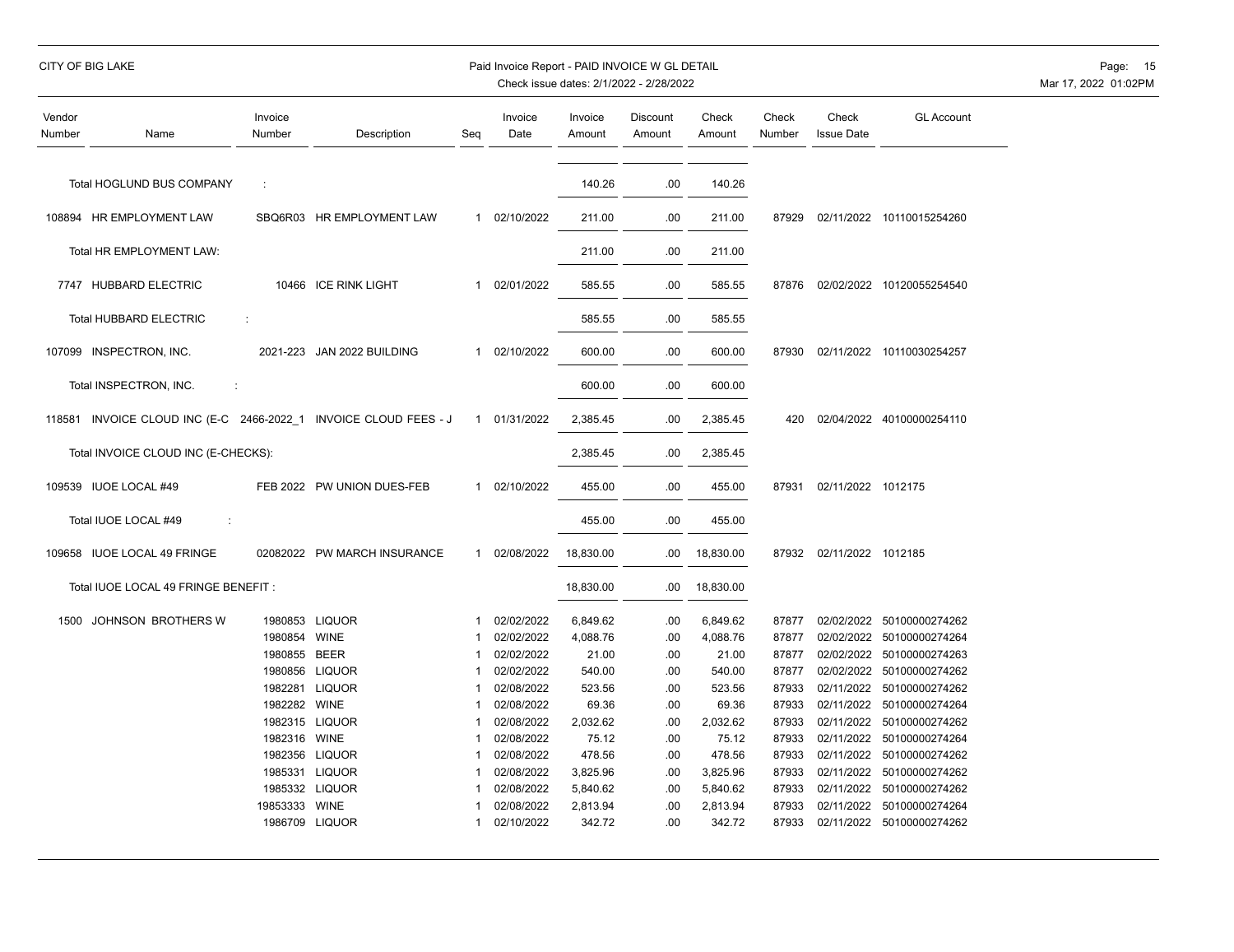|  |  |  | CITY OF BIG LAKE |
|--|--|--|------------------|
|--|--|--|------------------|

### Paid Invoice Report - PAID INVOICE W GL DETAIL **Page: 16** Page: 16

| Vendor |                                    | Invoice            |                                   |                | Invoice                  | Invoice            | Discount   | Check              | Check          | Check                    | <b>GL Account</b>                                      |
|--------|------------------------------------|--------------------|-----------------------------------|----------------|--------------------------|--------------------|------------|--------------------|----------------|--------------------------|--------------------------------------------------------|
| Number | Name                               | Number             | Description                       | Seg            | Date                     | Amount             | Amount     | Amount             | Number         | <b>Issue Date</b>        |                                                        |
|        |                                    |                    |                                   |                |                          |                    |            |                    |                |                          |                                                        |
|        |                                    | 1986710            | <b>WINE</b><br>1986770 LIQUOR     | -1<br>-1       | 02/10/2022<br>02/10/2022 | 43.32              | .00.       | 43.32              | 87933<br>87933 | 02/11/2022               | 50100000274264<br>50100000274262                       |
|        |                                    |                    | 1989767 LIQUOR                    | -1             | 02/10/2022               | 54.00              | .00        | 54.00              |                | 02/11/2022<br>02/11/2022 |                                                        |
|        |                                    | 170230             | <b>LIQUOR</b>                     | -1             | 02/17/2022               | 7,064.59<br>16.50- | .00<br>.00 | 7,064.59<br>16.50- | 87933<br>88010 |                          | 50100000274262<br>02/18/2022 50100000274262            |
|        |                                    | 176301             | <b>WINE</b>                       | $\overline{1}$ | 02/17/2022               | 182.00-            | .00        | 182.00-            | 88010          | 02/18/2022               | 50100000274264                                         |
|        |                                    |                    | 176302 LIQUOR                     | 1              | 02/17/2022               | 171.95-            | .00        | 171.95-            | 88010          |                          | 02/18/2022 50100000274262                              |
|        |                                    |                    | 176304 LIQUOR                     | $\mathbf 1$    | 02/17/2022               | 90.00-             | .00        | $90.00 -$          | 88010          |                          | 02/18/2022 50100000274262                              |
|        |                                    | 179596             | <b>LIQUOR</b>                     | 1              | 02/17/2022               | $9.23 -$           | .00        | $9.23 -$           | 88010          |                          | 02/18/2022 50100000274262                              |
|        |                                    |                    | 179728 LIQUOR                     | $\mathbf 1$    | 02/17/2022               | 99.25-             | .00.       | 99.25-             | 88010          |                          | 02/18/2022 50100000274262                              |
|        |                                    | 179730             | <b>LIQUOR</b>                     | $\overline{1}$ | 02/17/2022               | 12.00-             | .00        | 12.00-             | 88010          | 02/18/2022               | 50100000274262                                         |
|        |                                    |                    | 183087 LIQUOR                     | -1             | 02/17/2022               | 36.50-             | .00        | 36.50-             | 88010          |                          | 02/18/2022 50100000274262                              |
|        |                                    |                    | 184777 LIQUOR                     | 1              | 02/17/2022               | 32.08-             | .00        | 32.08-             | 88010          | 02/18/2022               | 50100000274262                                         |
|        |                                    | 184777' WINE       |                                   | $\mathbf 1$    | 02/17/2022               | $7.67 -$           | .00        | $7.67 -$           | 88010          |                          | 02/18/2022 50100000274264                              |
|        |                                    |                    | 184778 LIQUOR                     | $\overline{1}$ | 02/17/2022               | 1,036.78-          | .00        | 1,036.78-          | 88010          |                          | 02/18/2022 50100000274262                              |
|        |                                    | 185625 WINE        |                                   | -1             | 02/17/2022               | 24.29-             | .00        | 24.29-             | 88010          |                          | 02/18/2022 50100000274264                              |
|        |                                    |                    | 186532 LIQUOR                     | -1             | 02/18/2022               | 87.75-             | .00        | 87.75-             | 88010          |                          | 02/18/2022 50100000274262                              |
|        |                                    | 186633 WINE        |                                   | 1              | 02/18/2022               | $8.00 -$           | .00        | $8.00 -$           | 88010          |                          | 02/18/2022 50100000274264                              |
|        |                                    | 1972358-           |                                   | -1             | 02/18/2022               |                    |            |                    |                | 02/18/2022               |                                                        |
|        |                                    | 1972361-           | LIQUOR<br><b>LIQUOR</b>           | 1              | 02/18/2022               | 161.30             | .00        | 161.30             | 88010<br>88010 |                          | 50100000274262<br>02/18/2022 50100000274262            |
|        |                                    | 1989768            | <b>WINE</b>                       | 1              | 02/18/2022               | 1,131.00           | .00<br>.00 | 1,131.00           | 88010          |                          | 02/18/2022 50100000274264                              |
|        |                                    | 1989769            | <b>MIX</b>                        | 1              | 02/18/2022               | 5,054.81<br>36.00  | .00        | 5,054.81<br>36.00  | 88010          |                          | 02/18/2022 50100000274265                              |
|        |                                    |                    | 1989770 LIQUOR                    | $\overline{1}$ | 02/18/2022               |                    | .00        |                    | 88010          |                          | 02/18/2022 50100000274262                              |
|        |                                    | 1991200            | <b>LIQUOR</b>                     | 1              | 02/24/2022               | 3,009.25<br>342.72 | .00.       | 3,009.25<br>342.72 | 88036          |                          | 02/25/2022 50100000274262                              |
|        |                                    | 1994365            | LIQUOR                            | 1              | 02/24/2022               |                    | .00        |                    | 88036          |                          | 02/25/2022 50100000274262                              |
|        |                                    | 1994366            | <b>WINE</b>                       | 1              | 02/24/2022               | 4,103.35           |            | 4,103.35           |                |                          | 02/25/2022 50100000274264                              |
|        |                                    |                    |                                   | 1              |                          | 2,195.02           | .00        | 2,195.02           | 88036          |                          |                                                        |
|        |                                    | 1994367<br>1994368 | MIX<br><b>LIQUOR</b>              | 1              | 02/24/2022<br>02/24/2022 | 32.00              | .00<br>.00 | 32.00              | 88036<br>88036 |                          | 02/25/2022 50100000274265<br>02/25/2022 50100000274262 |
|        |                                    |                    |                                   |                |                          | 1,358.50           |            | 1,358.50           |                |                          |                                                        |
|        | Total JOHNSON BROTHERS WHOLESALE : |                    |                                   |                |                          | 50,273.70          | .00        | 50,273.70          |                |                          |                                                        |
|        | 110025 KWIK TRIP INC               | 02082022           | POLICE FUEL JAN                   | $\mathbf 1$    | 02/10/2022               | 2,626.74           | .00        | 2,626.74           | 87934          | 02/11/2022               | 10130075254405                                         |
|        |                                    | 02082022           | STREET FUEL JAN                   | 2              | 02/10/2022               | 1,803.21           | .00        | 1,803.21           | 87934          | 02/11/2022               | 10120050254405                                         |
|        |                                    | 02082022           | PARKS FUEL JAN                    | 3              | 02/10/2022               | 1,803.21           | .00        | 1,803.21           | 87934          | 02/11/2022               | 10120055254405                                         |
|        |                                    | 02082022           | FLEET FUEL JAN                    | 4              | 02/10/2022               | 132.71             | .00        | 132.71             | 87934          | 02/11/2022               | 10120052254405                                         |
|        |                                    | 02082022           | WATER FUEL JAN                    | 5              | 02/10/2022               | 485.29             | .00        | 485.29             | 87934          | 02/11/2022               | 30100000254405                                         |
|        |                                    |                    | 02082022 WASTEWATER FUEL JAN      | 6              | 02/10/2022               | 485.29             | .00        | 485.29             | 87934          |                          | 02/11/2022 40100000254405                              |
|        | Total KWIK TRIP INC<br>÷           |                    |                                   |                |                          | 7,336.45           | .00        | 7,336.45           |                |                          |                                                        |
|        | 104254 LANDFORM PROFESSIO          |                    | 32602-32603 BIG LAKE BUSINESS PAR | 1              | 02/24/2022               | 2,372.50           | .00        | 2,372.50           | 88037          | 02/25/2022 1012055       |                                                        |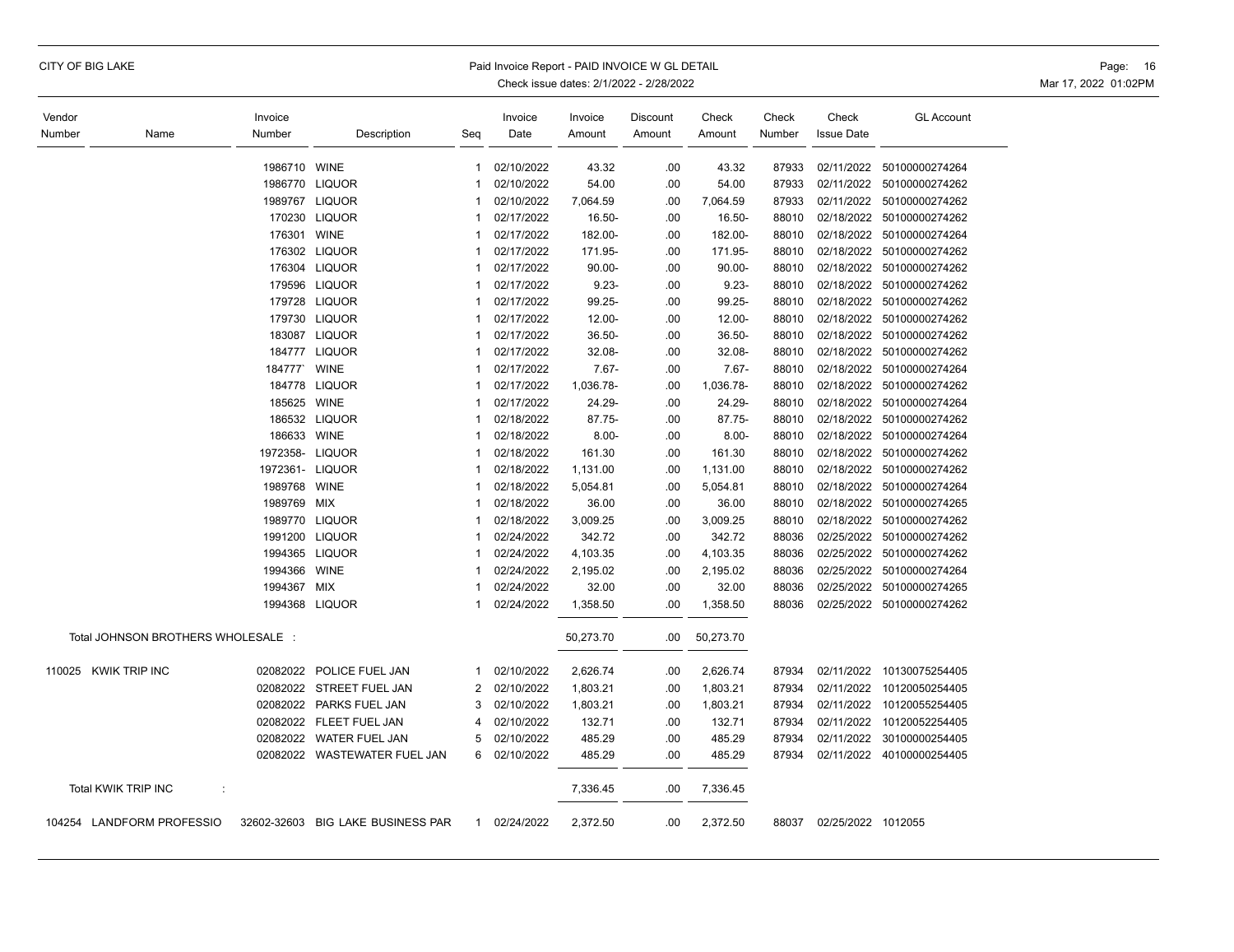| CITY OF BIG LAKE |  |  |
|------------------|--|--|
|------------------|--|--|

### Paid Invoice Report - PAID INVOICE W GL DETAIL **Page: 17** Page: 17

| Vendor |                                             | Invoice      |                                |              | Invoice    | Invoice    | Discount | Check          | Check  | Check              | <b>GL Account</b>         |
|--------|---------------------------------------------|--------------|--------------------------------|--------------|------------|------------|----------|----------------|--------|--------------------|---------------------------|
| Number | Name                                        | Number       | Description                    | Seq          | Date       | Amount     | Amount   | Amount         | Number | <b>Issue Date</b>  |                           |
|        |                                             |              |                                |              |            |            |          |                |        |                    |                           |
|        |                                             | 32602-32603  | <b>BIG LAKE BUSINESS PAR</b>   | 2            | 02/24/2022 | 828.50     | .00      | 828.50         | 88037  | 02/25/2022         | 1012055                   |
|        |                                             | 32602-32603  | OVERPAYMENT FROM N             | 3            | 02/24/2022 | 11.00-     | .00      | $11.00 -$      | 88037  | 02/25/2022 1011150 |                           |
|        |                                             | 32602-32603  | CONSULTANT TRANSPO             | 4            | 02/24/2022 | 398.50     | .00      | 398.50         | 88037  | 02/25/2022         | 10110010204180            |
|        |                                             | 32602-32603  | CONSULTANT CITY MEET           | 5            | 02/24/2022 | 73.00      | .00      | 73.00          | 88037  |                    | 02/25/2022 10110010204180 |
|        |                                             | 32604        | CODE REVISION KICK O           | $\mathbf{1}$ | 02/24/2022 | 438.00     | .00      | 438.00         | 88037  | 02/25/2022         | 19900015204180            |
|        |                                             | NOV INV OV   | NOV 2021 INVOICE OVER          | 1            | 11/30/2021 | 11.00-     | .00      | $11.00 -$      | 88037  | 02/25/2022 1011150 |                           |
|        | Total LANDFORM PROFESSIONAL SERVICES LLC:   |              |                                |              |            | 4,088.50   | .00      | 4,088.50       |        |                    |                           |
|        | 5096 LAW ENFORCEMENT LA                     |              | 02082022 FEB 2022 POLICE UNION | 1            | 02/08/2022 | 845.00     | .00      | 845.00         | 87935  | 02/11/2022 1012175 |                           |
|        | <b>Total LAW ENFORCEMENT LABOR SERVICE:</b> |              |                                |              |            | 845.00     | .00      | 845.00         |        |                    |                           |
|        | 5701 LEAGUE OF MN CITIES                    | 359180       | LMC SAFETY TRAINING-           | 1            | 02/01/2022 | 20.00      | .00      | 20.00          | 87878  |                    | 02/02/2022 10110015254238 |
|        |                                             |              | 359015 REGIONAL SAFETY GRO     | 1            | 02/08/2022 | 600.00     | .00      | 600.00         | 87936  |                    | 02/11/2022 10110015254213 |
|        |                                             |              |                                |              |            |            |          |                |        |                    |                           |
|        | Total LEAGUE OF MN CITIES                   | ÷            |                                |              |            | 620.00     | .00      | 620.00         |        |                    |                           |
|        | 5707 LEAGUE OF MN CITIES I                  | 10002475 - 2 | 2022 WC INSURANCE              | 1            | 02/14/2022 | 29,428.00  | .00      | 29,428.00      | 87979  |                    | 02/14/2022 10120050054016 |
|        |                                             | 10002475 - 2 | 2022 WC INSURANCE              | 2            | 02/14/2022 | 3,049.00   | .00      | 3,049.00       | 87979  | 02/14/2022         | 10120052054016            |
|        |                                             | 10002475 - 2 | 2022 WC INSURANCE              | 3            | 02/14/2022 | 4,598.00   | .00      | 4,598.00       | 87979  |                    | 02/14/2022 10140056054016 |
|        |                                             | 10002475 - 2 | 2022 WC INSURANCE              | 4            | 02/14/2022 | 20.00      | .00      | 20.00          | 87979  | 02/14/2022         | 28200000054016            |
|        |                                             | 10002475 - 2 | 2022 WC INSURANCE              | 5            | 02/14/2022 | 20.00      | .00      | 20.00          | 87979  |                    | 02/14/2022 28000000054016 |
|        |                                             | 10002475 - 2 | 2022 WC INSURANCE              | 6            | 02/14/2022 | 104.00     | .00      | 104.00         | 87979  | 02/14/2022         | 10110005054016            |
|        |                                             | 10002475 - 2 | 2022 WC INSURANCE              | 7            | 02/14/2022 | 3,479.00   | .00      | 3,479.00       | 87979  | 02/14/2022         | 10110025054016            |
|        |                                             | 10002475 - 2 | 2022 WC INSURANCE              | 8            | 02/14/2022 | 1,004.00   | .00      | 1,004.00       | 87979  | 02/14/2022         | 60100000054016            |
|        |                                             | 10002475 - 2 | 2022 WC INSURANCE              | 9            | 02/14/2022 | 995.00     | .00.     | 995.00         | 87979  | 02/14/2022         | 10120040054016            |
|        |                                             | 10002475 - 2 | 2022 WC INSURANCE              | 10           | 02/14/2022 | 995.00     | .00      | 995.00         | 87979  | 02/14/2022         | 10110010054016            |
|        |                                             | 10002475 - 2 | 2022 WC INSURANCE              | 11           | 02/14/2022 | 4,585.00   | .00      | 4,585.00       | 87979  | 02/14/2022         | 10110015054016            |
|        |                                             | 10002475 - 2 | 2022 WC INSURANCE              | 12           | 02/14/2022 | 20,222.00  | .00      | 20,222.00      | 87979  | 02/14/2022         | 50100000054016            |
|        |                                             | 10002475 - 2 | 2022 WC INSURANCE              | 13           | 02/14/2022 | 134,137.00 | .00      | 134,137.00     | 87979  | 02/14/2022         | 10130075054016            |
|        |                                             | 10002475 - 2 | 2022 WC INSURANCE              | 14           | 02/14/2022 | 13,332.00  | .00      | 13,332.00      | 87979  | 02/14/2022         | 40100000054016            |
|        |                                             | 10002475 - 2 | 2022 WC INSURANCE              | 15           | 02/14/2022 | 16,399.00  | .00      | 16,399.00      | 87979  | 02/14/2022         | 30100000054016            |
|        |                                             | 10002475 - 2 | 2022 WC INSURANCE              | 16           | 02/14/2022 | 23,264.00  | .00      | 23,264.00      | 87979  |                    | 02/14/2022 10120055054016 |
|        |                                             |              | 10002475 - 2 2022 WC INSURANCE | 17           | 02/14/2022 | 995.00     | .00      | 995.00         | 87979  |                    | 02/14/2022 10110030054016 |
|        | Total LEAGUE OF MN CITIES INSURANCE:        |              |                                |              |            | 256,626.00 |          | .00 256,626.00 |        |                    |                           |
|        | 109305 LIFTOFF, LLC                         | 6208REN202   | POLICE OFFICE 365 LICE         | 1            | 02/11/2022 | 3,360.00   | .00.     | 3,360.00       | 87937  |                    | 02/11/2022 10110575254130 |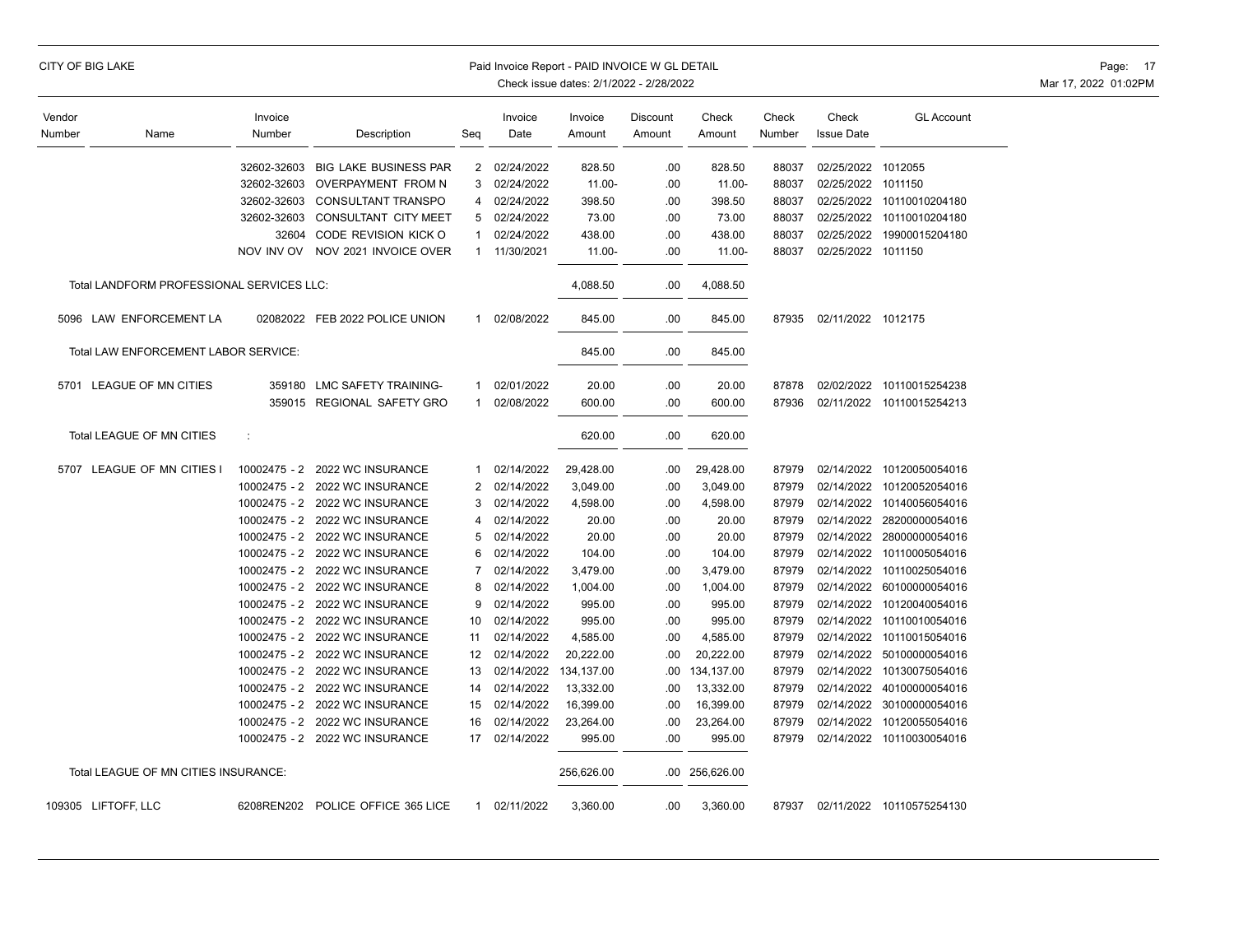## CITY OF BIG LAKE PAID INVOICE WORLD EXAMPLE PAID INVOICE WORLD DETAIL PAID INVOICE WORLD DETAIL PAGE: 18

| Vendor<br>Number | Name                               | Invoice<br>Number | Description                 | Seq          | Invoice<br>Date | Invoice<br>Amount | <b>Discount</b><br>Amount | Check<br>Amount | Check<br>Number | Check<br><b>Issue Date</b> | <b>GL Account</b>         |
|------------------|------------------------------------|-------------------|-----------------------------|--------------|-----------------|-------------------|---------------------------|-----------------|-----------------|----------------------------|---------------------------|
|                  | Total LIFTOFF, LLC<br>÷            |                   |                             |              |                 | 3,360.00          | .00                       | 3,360.00        |                 |                            |                           |
|                  | 105672 M&M EXPRESS SALES &         |                   | 361669 STREET/ROAD RELPAIR  | 1            | 02/24/2022      | 154.45            | .00                       | 154.45          | 88038           |                            | 02/25/2022 10120052254546 |
|                  |                                    |                   | 361670 EAR PLUGS            | $\mathbf{1}$ | 02/24/2022      | 7.91              | .00                       | 7.91            | 88038           |                            | 02/25/2022 10120050254210 |
|                  | Total M&M EXPRESS SALES & SERVICE: |                   |                             |              |                 | 162.36            | .00                       | 162.36          |                 |                            |                           |
|                  | 109825 MAJESTIC CREATIONS          | 10761             | <b>INVENTORY SHIRTS</b>     | 1            | 02/10/2022      | 176.00            | .00                       | 176.00          | 87938           |                            | 02/11/2022 10110015254215 |
|                  |                                    |                   | 10795 SHIRT INVENTORY       | 1            | 02/24/2022      | 44.00             | .00                       | 44.00           | 88039           | 02/25/2022                 | 10110015254215            |
|                  | <b>Total MAJESTIC CREATIONS</b>    | ÷                 |                             |              |                 | 220.00            | .00                       | 220.00          |                 |                            |                           |
|                  | 118502 MARCO TECHNOLOGIES          | 462965567         | CITY HALL COPIER LEAS       |              | 1 01/27/2022    | 903.78            | .00                       | 903.78          | 416             |                            | 02/03/2022 10110015254208 |
|                  |                                    | 462965567         | PW COPIER LEASE 01/10       | 2            | 01/27/2022      | 138.92            | .00                       | 138.92          | 416             | 02/03/2022                 | 10120050254208            |
|                  |                                    | 462965567         | PW COPIER LEASE 01/10       | 3            | 01/27/2022      | 138.92            | .00                       | 138.92          | 416             |                            | 02/03/2022 10120055254208 |
|                  |                                    | 462965567         | FIRE COPIER LEASE 01/1      | 4            | 01/27/2022      | 30.00             | .00                       | 30.00           | 416             |                            | 02/03/2022 10130085254208 |
|                  | Total MARCO TECHNOLOGIES - ECHECK: |                   |                             |              |                 | 1,211.62          | .00                       | 1,211.62        |                 |                            |                           |
|                  | 107506 MCCHESNEY HEATING A         | 8179              | QTR 1 FILTER CHANGES        | 1            | 02/24/2022      | 300.00            | .00                       | 300.00          | 88040           | 02/25/2022                 | 10110020254540            |
|                  |                                    | 8180              | <b>QTR 1 FILTER CHANGES</b> | $\mathbf 1$  | 02/24/2022      | 875.00            | .00                       | 875.00          | 88040           | 02/25/2022                 | 10110015254540            |
|                  | <b>Total MCCHESNEY HEATING AND</b> | ÷                 |                             |              |                 | 1,175.00          | .00                       | 1,175.00        |                 |                            |                           |
|                  | 108973 MIDSTATES EQUIPMENT         | 222030            | <b>CRACK SEALANT</b>        | $\mathbf 1$  | 02/10/2022      | 15,561.04         | .00                       | 15,561.04       | 87939           |                            | 02/11/2022 10120050254360 |
|                  | <b>Total MIDSTATES EQUIPMENT</b>   | ÷                 |                             |              |                 | 15,561.04         | .00                       | 15,561.04       |                 |                            |                           |
|                  | 6899 MIDWAY IRON INC.              | 512881            | PARK SUPPLIES STEEL B       | 1            | 02/01/2022      | 182.58            | .00.                      | 182.58          | 87879           |                            | 02/02/2022 10120055254210 |
|                  |                                    | 512970            | <b>CUTTING EDGE FOR SID</b> | 1            | 02/10/2022      | 151.23            | .00                       | 151.23          | 87940           | 02/11/2022                 | 10120052254546            |
|                  |                                    | 514991            | <b>JACK FOR PLOW TRUCK</b>  | 1            | 02/15/2022      | 51.64             | .00                       | 51.64           | 87995           |                            | 02/15/2022 10120052254431 |
|                  | Total MIDWAY IRON INC.<br>÷        |                   |                             |              |                 | 385.45            | .00                       | 385.45          |                 |                            |                           |
|                  | 110189 MIDWEST MACHINERY C         | 2545034           | REPAIR MOWER #336           | 1            | 12/16/2021      | 818.91            | .00                       | 818.91          | 87941           | 02/11/2022                 | 10120052254547            |
|                  |                                    | 9013923           | REPAIR MOWER #336           | 1            | 12/31/2021      | 412.55-           | .00                       | 412.55-         | 87941           | 02/11/2022                 | 10120052254547            |
|                  | <b>Total MIDWEST MACHINERY CO</b>  |                   |                             |              |                 | 406.36            | .00                       | 406.36          |                 |                            |                           |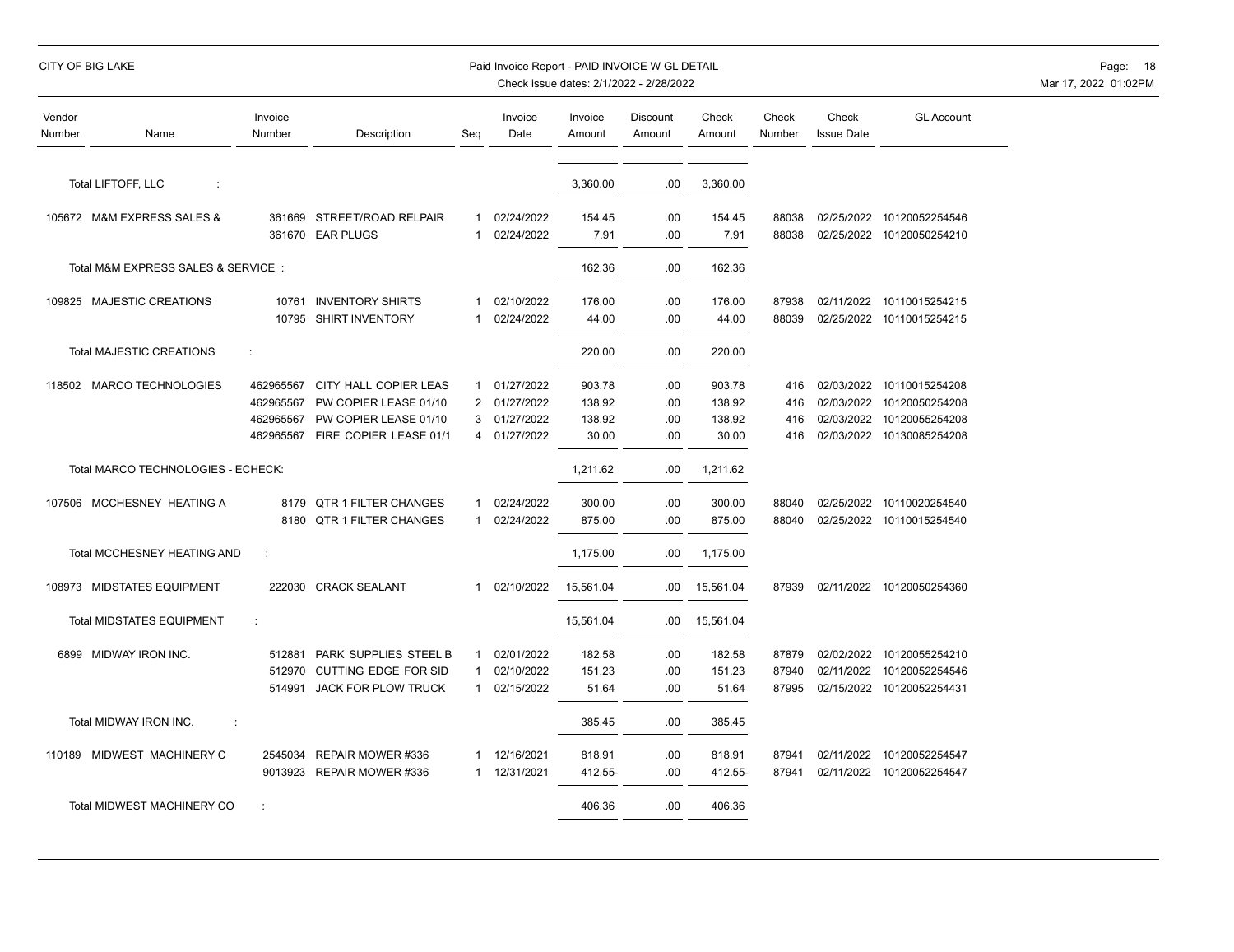# CITY OF BIG LAKE **Paid Invoice Report - PAID INVOICE W GL DETAIL Page: 19** Page: 19

| Vendor<br>Number | Name                                           | Invoice<br>Number | Description                      | Seg            | Invoice<br>Date | Invoice<br>Amount | Discount<br>Amount | Check<br>Amount | Check<br>Number | Check<br><b>Issue Date</b> | <b>GL Account</b>         |
|------------------|------------------------------------------------|-------------------|----------------------------------|----------------|-----------------|-------------------|--------------------|-----------------|-----------------|----------------------------|---------------------------|
| 118551           | MIDWEST SOUND AND S                            |                   | 02012022 2022 MUSIC IN PARK STA  | $\mathbf{1}$   | 02/01/2022      | 2,750.00          | .00                | 2,750.00        | 87880           |                            | 02/02/2022 28200000254255 |
|                  | Total MIDWEST SOUND AND STAGE INC:             |                   |                                  |                |                 | 2,750.00          | .00                | 2,750.00        |                 |                            |                           |
|                  | 6052 MN CHIEF OF POLICE AS                     |                   | 12997 CHIEF TRAINING             | $\mathbf{1}$   | 02/15/2022      | 510.00            | .00                | 510.00          | 87996           |                            | 02/15/2022 10130075254238 |
|                  | Total MN CHIEF OF POLICE ASSOC                 | ÷                 |                                  |                |                 | 510.00            | .00                | 510.00          |                 |                            |                           |
| 260              | MN COMPUTER SYSTEM                             |                   | 336492 COPY LEASE-JAN            | $\mathbf{1}$   | 02/15/2022      | 57.39             | .00                | 57.39           | 87997           |                            | 02/15/2022 10130075254208 |
|                  | Total MN COMPUTER SYSTEMS INC                  | ÷                 |                                  |                |                 | 57.39             | .00                | 57.39           |                 |                            |                           |
| 118683           | MN DEED BUSINESS & C                           | MLSBCD000         | <b>BROWNFIELD &amp; BEYOND</b>   | 1              | 02/28/2022      | 126.50            | .00                | 126.50          | 437             |                            | 02/20/2022 10110025254238 |
|                  |                                                | MLSBCD000         | <b>BROWNFIELD &amp; BEYOND</b>   | 1              | 02/25/2022      | 126.50            | .00                | 126.50          | 435             |                            | 02/22/2022 10110015254238 |
|                  | Total MN DEED BUSINESS & COMM DEVEL (E-CHECK): |                   |                                  |                |                 | 253.00            | .00                | 253.00          |                 |                            |                           |
|                  | 103966 MN DEPT OF MOTOR VE                     |                   | 02082022 2005 CHEV 921506/7110   | 1              | 02/08/2022      | 19.25             | .00                | 19.25           | 87942           | 02/11/2022                 | 10120052254431            |
|                  |                                                | 02082022          | 2008 FORD SRW 924054/            | $\overline{2}$ | 02/08/2022      | 19.25             | .00                | 19.25           | 87942           | 02/11/2022                 | 10120052254431            |
|                  |                                                |                   | 02082022 2002 STRG STE 153795/5  | 3              | 02/08/2022      | 19.25             | .00                | 19.25           | 87942           | 02/11/2022                 | 10120052254431            |
|                  |                                                |                   | 02082022 2006 INTL 70S 9229997/2 | 4              | 02/08/2022      | 19.25             | .00                | 19.25           | 87942           |                            | 02/11/2022 10120052254431 |
|                  |                                                |                   | 02082022 2005 INTL 70S 917458/55 | 5              | 02/08/2022      | 19.25             | .00                | 19.25           | 87942           | 02/11/2022                 | 10120052254431            |
|                  |                                                | 02082022          | 2021 GMC SIERRA 96392            | 6              | 02/08/2022      | 19.25             | .00                | 19.25           | 87942           | 02/11/2022                 | 10120052254431            |
|                  |                                                | 02082022          | 1996 FORD 939161/2378            | 7              | 02/08/2022      | 19.25             | .00                | 19.25           | 87942           | 02/11/2022                 | 10120052254431            |
|                  |                                                | 02082022          | 2017 RAM 350 952076/41           | 8              | 02/08/2022      | 19.25             | .00                | 19.25           | 87942           | 02/11/2022                 | 10120052254431            |
|                  |                                                |                   | 02082022 2018 ITNL 7500SFA 95094 | 9              | 02/08/2022      | 19.25             | .00                | 19.25           | 87942           | 02/11/2022                 | 10120052254431            |
|                  |                                                |                   | 02082022 2017 RAM TK 952087/558  | 10             | 02/08/2022      | 19.25             | .00                | 19.25           | 87942           | 02/11/2022                 | 40100000254430            |
|                  |                                                | 02082022          | 2004 FORD EPR 917459/4           | 11             | 02/08/2022      | 19.25             | .00                | 19.25           | 87942           | 02/11/2022                 | 10120052254431            |
|                  |                                                | 02082022          | 2001 CHEV SIL 950278/23          | 12             | 02/08/2022      | 19.25             | .00                | 19.25           | 87942           | 02/11/2022                 | 10120052254431            |
|                  |                                                | 02082022          | 2006 INTL 70S 922998/39          | 13             | 02/08/2022      | 19.25             | .00                | 19.25           | 87942           | 02/11/2022                 | 10120052254431            |
|                  |                                                |                   | 02082022 2017 GMC SIE 940211/551 | 14             | 02/08/2022      | 19.25             | .00                | 19.25           | 87942           | 02/11/2022                 | 40100000254430            |
|                  |                                                | 02082022          | 2017 FRHT SD 950402/33           | 15             | 02/08/2022      | 19.25             | .00                | 19.25           | 87942           | 02/11/2022                 | 40100000254430            |
|                  |                                                |                   | 02082022 2019 STPM TRL 200713/7  | 16             | 02/08/2022      | 19.25             | .00                | 19.25           | 87942           | 02/11/2022                 | 10120052254431            |
|                  |                                                | 02082022          | 2002 FORD 910994/2444            | 17             | 02/08/2022      | 19.25             | .00                | 19.25           | 87942           | 02/11/2022                 | 30100000254430            |
|                  |                                                | 02082022          | 2021 RICE TRL 200966/19          | 18             | 02/08/2022      | 19.25             | .00                | 19.25           | 87942           | 02/11/2022                 | 10120052254432            |
|                  |                                                | 02082022          | 2021 GMC SIERRA 96392            | 19             | 02/08/2022      | 19.25             | .00                | 19.25           | 87942           | 02/11/2022                 | 10120052254431            |
|                  |                                                | 02082022          | 2002 CHEV SIL 910997/54          | 20             | 02/08/2022      | 19.25             | .00                | 19.25           | 87942           | 02/11/2022                 | 10120052254431            |
|                  |                                                | 02082022          | 2002 FORD DRW 910399/            | 21             | 02/08/2022      | 19.25             | .00                | 19.25           | 87942           | 02/11/2022                 | 10120052254431            |
|                  |                                                | 02082022          | 2005 FORD COF 921677/            | 22             | 02/08/2022      | 19.25             | .00                | 19.25           | 87942           | 02/11/2022                 | 10120052254431            |
|                  |                                                |                   | 02082022 2016 FORD XLP 962420/5  | 23             | 02/08/2022      | 19.25             | .00                | 19.25           | 87942           |                            | 02/11/2022 10110015254430 |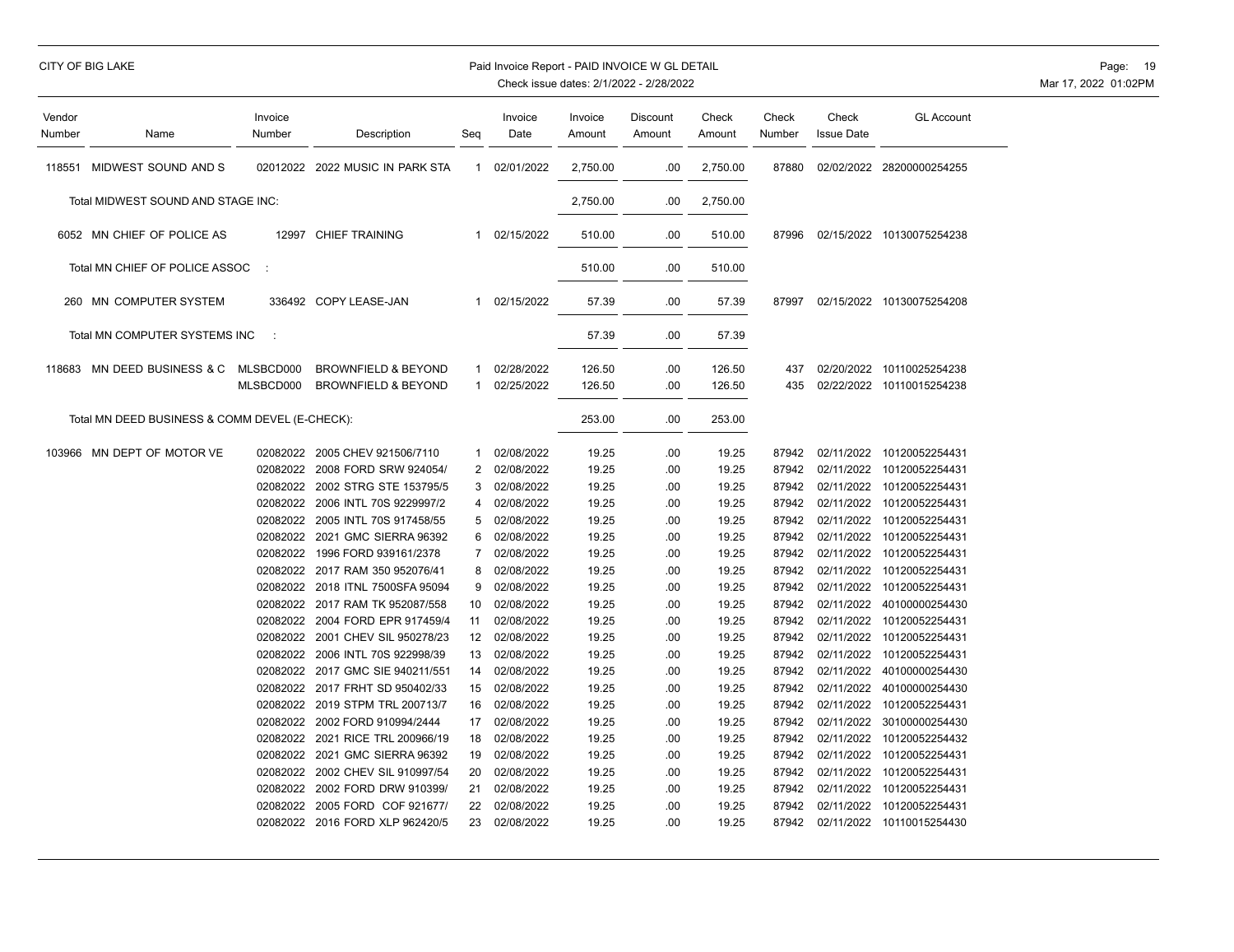|                  |                                                 |                   |                                                           |                |                          | Check issue dates: 2/1/2022 - 2/28/2022 |                           |                 |                 |                            |                                  |
|------------------|-------------------------------------------------|-------------------|-----------------------------------------------------------|----------------|--------------------------|-----------------------------------------|---------------------------|-----------------|-----------------|----------------------------|----------------------------------|
| Vendor<br>Number | Name                                            | Invoice<br>Number | Description                                               | Seg            | Invoice<br>Date          | Invoice<br>Amount                       | <b>Discount</b><br>Amount | Check<br>Amount | Check<br>Number | Check<br><b>Issue Date</b> | <b>GL Account</b>                |
|                  |                                                 | 02082022          | 02082022 2005 CHEV 921505/0428<br>2021 INTL HV507 968913/ | 24<br>25       | 02/08/2022<br>02/08/2022 | 19.25<br>19.25                          | .00<br>.00                | 19.25<br>19.25  | 87942<br>87942  | 02/11/2022<br>02/11/2022   | 40100000254430<br>10120052254431 |
|                  |                                                 |                   |                                                           |                |                          |                                         |                           |                 |                 |                            |                                  |
|                  | Total MN DEPT OF MOTOR VEHICLE                  | $\sim$ 1          |                                                           |                |                          | 481.25                                  | .00                       | 481.25          |                 |                            |                                  |
|                  | 2559 MN DEPT OF REVENUE (                       | MLSBCD000         | <b>BROWNFIELD &amp; BEYOND</b>                            | 2              | 02/01/2022               | 126.50-                                 |                           |                 |                 |                            | 10110015254238                   |
|                  |                                                 | MLSBCD000         | <b>BROWNFIELD &amp; BEYOND</b>                            | 1              | 02/01/2022               | 126.50                                  | .00                       | .00             | 430             |                            | Multiple 10110015254238          |
|                  | Total MN DEPT OF REVENUE (E-CHECKS):            |                   |                                                           |                |                          | .00                                     | .00                       | .00.            |                 |                            |                                  |
|                  | 6209 MN DEPT OF REVENUE-                        | <b>FEB 2022</b>   | SALES TAX PAYMENT - F                                     | 1              | 02/01/2022               | 36,305.00                               | .00                       | 36,305.00       | 422             | 02/08/2022 5012176         |                                  |
|                  |                                                 | <b>FEB 2022</b>   | SALES TAX PAYMENT FO                                      | $\overline{2}$ | 02/01/2022               | 1.00                                    | .00                       | 1.00            | 422             | 02/08/2022 1012176         |                                  |
|                  |                                                 | <b>FEB 2022</b>   | SALES TAX PAYMENT JA                                      | 3              | 02/01/2022               | 1,282.00                                | .00                       | 1,282.00        | 422             | 02/08/2022 3012176         |                                  |
|                  | Total MN DEPT OF REVENUE-SALES TAX:             |                   |                                                           |                |                          | 37,588.00                               | .00.                      | 37,588.00       |                 |                            |                                  |
|                  |                                                 |                   |                                                           |                |                          |                                         |                           |                 |                 |                            |                                  |
|                  | 103595 MN NCPERS LIFE                           | 3426000220        | FEB LIFE INS                                              | -1             | 02/08/2022               | 64.00                                   | .00                       | 64.00           | 87943           | 02/11/2022                 | 1012180                          |
|                  |                                                 | 3426000320        | MARCH 2022 PREMIUM                                        | 1              | 02/24/2022               | 64.00                                   | .00                       | 64.00           | 88041           | 02/25/2022 1012180         |                                  |
|                  | Total MN NCPERS LIFE                            | t                 |                                                           |                |                          | 128.00                                  | .00                       | 128.00          |                 |                            |                                  |
|                  | 104826 MN PUBLIC FACILITIES A                   |                   | FEB 2022 2004 PFA FEB PAYMENT                             | 1              | 02/01/2022               | 20,923.10                               | .00                       | 20,923.10       | 404             |                            | 02/01/2022 30100000854610        |
|                  |                                                 | FEB 2022          | 2009 PFA FEB PAYMENT                                      | 2              | 02/01/2022               | 85,190.06                               | .00                       | 85,190.06       | 404             | 02/01/2022                 | 40100000854610                   |
|                  |                                                 |                   | FEB 2022 2010 PFA FEB PAYMENT                             | 3              | 02/01/2022               | 9,769.16                                | .00                       | 9,769.16        | 404             |                            | 02/01/2022 21100000854610        |
|                  | Total MN PUBLIC FACILITIES AUTHORITY (E-CHECK): |                   |                                                           |                |                          | 115,882.32                              |                           | .00 115,882.32  |                 |                            |                                  |
|                  |                                                 |                   |                                                           |                |                          |                                         |                           |                 |                 |                            |                                  |
|                  | 6055 MN RURAL WATER ASSO                        |                   | 01312022 TRAINING/ENEBAK                                  | 1              | 02/01/2022               | 250.00                                  | .00                       | 250.00          | 87881           | 02/02/2022                 | 10120050254238                   |
|                  |                                                 |                   | 02012022 WATER/WASTEWATER T                               | 1              | 02/01/2022               | 250.00                                  | .00                       | 250.00          | 87881           | 02/02/2022                 | 30100000254238                   |
|                  |                                                 | DANIELS 20        | S DANIELS C&D WASTE                                       | 1              | 02/07/2022               | 250.00                                  | .00                       | 250.00          | 87902           | 02/07/2022                 | 40100000254238                   |
|                  |                                                 |                   | 02082022 TRAINING                                         | 1              | 02/10/2022               | 250.00                                  | .00                       | 250.00          | 87944           | 02/11/2022                 | 30100000254238                   |
|                  | Total MN RURAL WATER ASSOCIATION :              |                   |                                                           |                |                          | 1,000.00                                | .00                       | 1,000.00        |                 |                            |                                  |
|                  | 109083 NORTH STAR SIGNS AND                     | 24408             | <b>DECAL FOR TRUCK/WAT</b>                                | 1              | 02/15/2022               | 94.50                                   | .00                       | 94.50           | 87998           | 02/15/2022                 | 30100000254210                   |
|                  |                                                 | 24408             | <b>DECAL FOR TRUCK/STR</b>                                | $\overline{2}$ | 02/15/2022               | 94.50                                   | .00                       | 94.50           | 87998           | 02/15/2022                 | 10120050254210                   |
|                  | Total NORTH STAR SIGNS AND ENGRAVING:           |                   |                                                           |                |                          | 189.00                                  | .00                       | 189.00          |                 |                            |                                  |
|                  | 109670 NORTHLAND MECHANIC                       | 95297             | <b>REPAIR BOILER</b>                                      | 1              | 02/10/2022               | 1,871.51                                | .00                       | 1,871.51        | 87945           | 02/11/2022                 | 40100000254545                   |
|                  |                                                 |                   |                                                           |                |                          |                                         |                           |                 |                 |                            |                                  |

CITY OF BIG LAKE **Example 20** Paid Invoice Report - PAID INVOICE W GL DETAIL **Page:** 20 Page: 20 Mar 17, 2022 01:02PM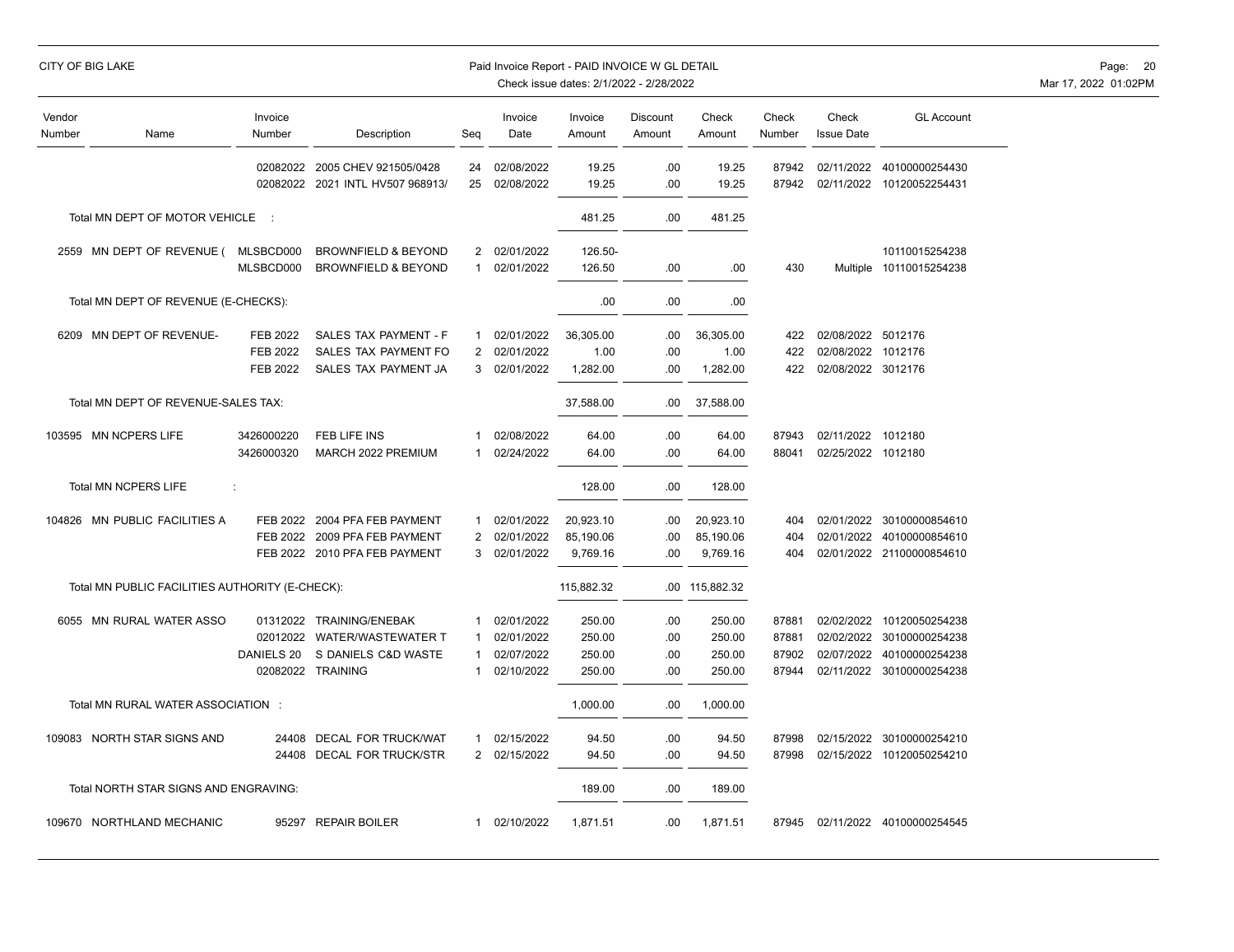|  | CITY OF BIG LAKE |  |
|--|------------------|--|
|  |                  |  |

### Paid Invoice Report - PAID INVOICE W GL DETAIL **Page:** 21

| Vendor<br>Number | Name                                                        | Invoice<br>Number        | Description                                      | Seg                            | Invoice<br>Date          | Invoice<br>Amount | Discount<br>Amount | Check<br>Amount  | Check<br>Number | Check<br><b>Issue Date</b> | <b>GL Account</b>                           |
|------------------|-------------------------------------------------------------|--------------------------|--------------------------------------------------|--------------------------------|--------------------------|-------------------|--------------------|------------------|-----------------|----------------------------|---------------------------------------------|
|                  | Total NORTHLAND MECHANICAL                                  | ÷                        |                                                  |                                |                          | 1,871.51          | .00                | 1,871.51         |                 |                            |                                             |
|                  | 109027 NORTHLAND TRUST SER BIGLAKE22A 2022A PAYING AGENT FE |                          |                                                  | $\mathbf{1}$                   | 02/10/2022               | 750.00            | .00                | 750.00           | 87946           |                            | 02/11/2022 22900000854611                   |
|                  | Total NORTHLAND TRUST SERVICES                              | $\mathbb{R}^2$           |                                                  |                                |                          | 750.00            | .00                | 750.00           |                 |                            |                                             |
|                  | 7679 OFFICE DEPOT                                           | 2167253920               | PW SUPPLIES                                      | 1                              | 02/10/2022               | 62.42             | .00                | 62.42            | 87947           | 02/11/2022                 | 10120050254210                              |
|                  |                                                             | 2167254530<br>2262068470 | PW SUPPLIES<br><b>PW SUPPLIES</b>                | 1                              | 02/10/2022<br>02/14/2022 | 4.87<br>55.99     | .00<br>.00         | 4.87<br>55.99    | 87947<br>87980  | 02/11/2022                 | 10120050254210<br>02/14/2022 10120050254210 |
|                  | <b>Total OFFICE DEPOT</b><br>÷                              |                          |                                                  |                                |                          | 123.28            | .00                | 123.28           |                 |                            |                                             |
|                  | 103690 OREILLY AUTOMOTIVE, I                                | 02102022<br>02102022     | 1532-326286 POLICE UNI<br>1532-326737 POLIC UNIT | $\mathbf{1}$<br>$\overline{2}$ | 02/10/2022<br>02/10/2022 | 96.12<br>108.35   | .00<br>.00         | 96.12<br>108.35  | 87948<br>87948  | 02/11/2022                 | 02/11/2022 10130075254430<br>10130075254430 |
|                  |                                                             | 02102022                 | 1532-327740 POLICE VEH                           | 3                              | 02/10/2022               | 10.57             | .00                | 10.57            | 87948           | 02/11/2022                 | 10130075254430                              |
|                  |                                                             | 02102022<br>02102022     | 1532-327023 POLICE VEH<br>1532-329132 REPAIR LOA | 4<br>5                         | 02/10/2022<br>02/10/2022 | 403.13<br>249.22  | .00<br>.00         | 403.13<br>249.22 | 87948<br>87948  | 02/11/2022<br>02/11/2022   | 10130075254430<br>10120052254546            |
|                  |                                                             | 02102022                 | 1532-329063 SHOP SUPP                            | 6                              | 02/10/2022               | 32.45             | .00                | 32.45            | 87948           | 02/11/2022                 | 10120052254385                              |
|                  |                                                             | 02102022                 | 1532-327982 WWTP #17                             | 7                              | 02/10/2022               | 112.61            | .00                | 112.61           | 87948           | 02/11/2022                 | 40100000254430                              |
|                  |                                                             | 02102022                 | 1532-330083 #35                                  | 8                              | 02/10/2022               | 4.70              | .00                | 4.70             | 87948           | 02/11/2022                 | 30100000254430                              |
|                  |                                                             | 02102022                 | 1532-324436 #35                                  | <u>g</u>                       | 02/10/2022               | 70.12             | .00                | 70.12            | 87948           | 02/11/2022                 | 30100000254430                              |
|                  |                                                             | 02102022                 | 1532-330072 FLOOR SCR                            | 10                             | 02/10/2022               | 234.52            | .00                | 234.52           | 87948           | 02/11/2022                 | 10120052254546                              |
|                  |                                                             | 02102022<br>02102022     | 1532-330039 OILS FOR P<br>1532-330014 OIL CHANG  | 11<br>12                       | 02/10/2022<br>02/10/2022 | 14.09<br>95.85    | .00<br>.00         | 14.09<br>95.85   | 87948<br>87948  | 02/11/2022<br>02/11/2022   | 10120052254432<br>30100000254430            |
|                  |                                                             | 02102022                 | 1532-330194 #35                                  | 13                             | 02/10/2022               | 26.64-            | .00                | 26.64-           | 87948           | 02/11/2022                 | 30100000254430                              |
|                  |                                                             | 02102022                 | 1532-324434                                      | 14                             | 02/10/2022               | 65.53             | .00                | 65.53            | 87948           | 02/11/2022                 | 10120052254546                              |
|                  |                                                             | 02102022                 | 1532--324437 PW                                  | 15                             | 02/10/2022               | 61.03-            | .00                | 61.03-           | 87948           | 02/11/2022                 | 10120052254546                              |
|                  |                                                             |                          | 1532-327581 TIRE BALANCER                        | -1                             | 02/10/2022               | 3,554.99          | .00                | 3,554.99         | 87948           |                            | 02/11/2022 19900050704316                   |
|                  | Total OREILLY AUTOMOTIVE, INC                               | $\ddot{\phantom{a}}$     |                                                  |                                |                          | 4,964.58          | .00                | 4,964.58         |                 |                            |                                             |
|                  | 118523 PAULSON, LINDA                                       |                          | 02242022 SPECIAL EVENT REFUN                     | $\mathbf{1}$                   | 02/24/2022               | 50.00             | .00                | 50.00            | 88042           | 02/25/2022 1012200         |                                             |
|                  | Total PAULSON, LINDA:                                       |                          |                                                  |                                |                          | 50.00             | .00                | 50.00            |                 |                            |                                             |
|                  | 1095 PAUSTIS WINE COMPAN                                    | 153300                   | <b>WINE</b>                                      | -1                             | 02/01/2022               | 609.00            | .00                | 609.00           | 87882           |                            | 02/02/2022 50100000274264                   |
|                  |                                                             | 153300 FRT               |                                                  | 2                              | 02/01/2022               | 10.50             | .00                | 10.50            | 87882           | 02/02/2022                 | 50100000274269                              |
|                  |                                                             | 154002 WINE              |                                                  |                                | 02/02/2022               | 526.00            | .00                | 526.00           | 87882           | 02/02/2022                 | 50100000274264                              |
|                  |                                                             | 154002 FRT               |                                                  | 2                              | 02/02/2022               | 7.00              | .00                | 7.00             | 87882           |                            | 02/02/2022 50100000274269                   |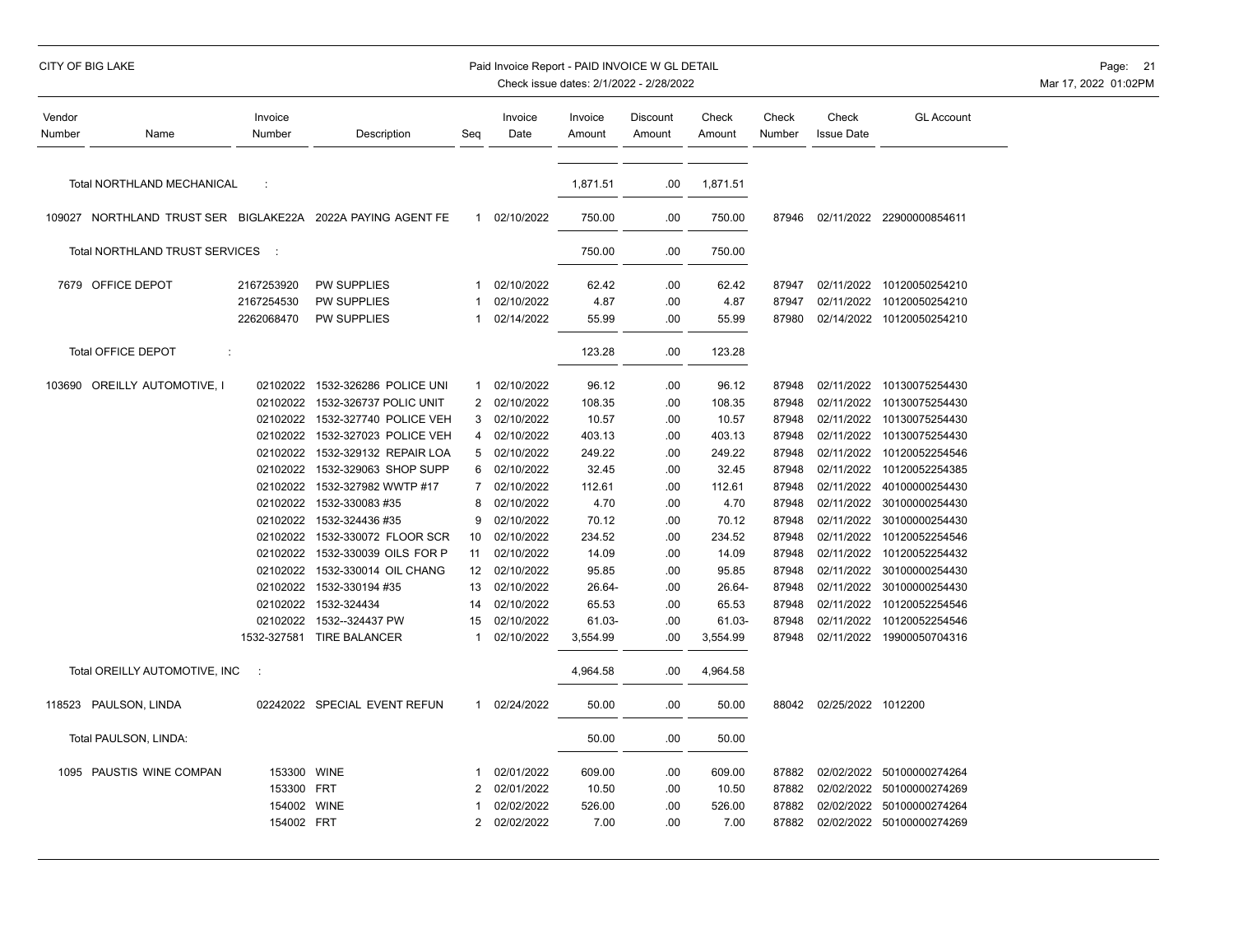|                  | CITY OF BIG LAKE              |                   |                                 |                | Paid Invoice Report - PAID INVOICE W GL DETAIL | Check issue dates: 2/1/2022 - 2/28/2022 |                    |                 |                 |                            |                           | Page: 22<br>Mar 17, 2022 01:02PM |
|------------------|-------------------------------|-------------------|---------------------------------|----------------|------------------------------------------------|-----------------------------------------|--------------------|-----------------|-----------------|----------------------------|---------------------------|----------------------------------|
| Vendor<br>Number | Name                          | Invoice<br>Number | Description                     | Seq            | Invoice<br>Date                                | Invoice<br>Amount                       | Discount<br>Amount | Check<br>Amount | Check<br>Number | Check<br><b>Issue Date</b> | <b>GL Account</b>         |                                  |
|                  |                               | 154641 WINE       |                                 | 1              | 02/10/2022                                     | 1,133.00                                | .00                | 1,133.00        | 87949           | 02/11/2022                 | 50100000274264            |                                  |
|                  |                               | 154641 FRT        |                                 | 2              | 02/10/2022                                     | 13.75                                   | .00                | 13.75           | 87949           | 02/11/2022                 | 50100000274269            |                                  |
|                  |                               | 154641- WINE      |                                 | 1              | 02/14/2022                                     | 104.00                                  | .00                | 104.00          | 87981           | 02/14/2022                 | 50100000274264            |                                  |
|                  |                               | 156114 WINE       |                                 | 1              | 02/24/2022                                     | 1,185.75                                | .00                | 1,185.75        | 88043           | 02/25/2022                 | 50100000274264            |                                  |
|                  |                               | 156114 FRT        |                                 | $\overline{2}$ | 02/24/2022                                     | 13.75                                   | .00                | 13.75           | 88043           |                            | 02/25/2022 50100000274269 |                                  |
|                  | Total PAUSTIS WINE COMPANY    | ÷                 |                                 |                |                                                | 3,602.75                                | .00                | 3,602.75        |                 |                            |                           |                                  |
|                  | 118676 PEARSON NICOLE         |                   | 01192022 POLICE MAIL            | 1              | 02/01/2022                                     | 4.33                                    | .00                | 4.33            | 87883           |                            | 02/02/2022 10130075254235 |                                  |
|                  | Total PEARSON NICOLE:         |                   |                                 |                |                                                | 4.33                                    | .00                | 4.33            |                 |                            |                           |                                  |
|                  | 108440 PERMITWORKS            |                   | 2022-00005 2022 PERM IT WORKS S |                | 1 02/10/2022                                   | 3,085.00                                | .00                | 3,085.00        | 87950           |                            | 02/11/2022 19410515254130 |                                  |
|                  | <b>Total PERMITWORKS</b><br>÷ |                   |                                 |                |                                                | 3,085.00                                | .00                | 3,085.00        |                 |                            |                           |                                  |
|                  | 7075 PETTY CASH               |                   | JAN 22 POLICE DMV               | $\mathbf{1}$   | 02/24/2022                                     | 27.00                                   | .00                | 27.00           | 88044           |                            | 02/25/2022 10130075254430 |                                  |
|                  | <b>Total PETTY CASH</b><br>÷  |                   |                                 |                |                                                | 27.00                                   | .00                | 27.00           |                 |                            |                           |                                  |
|                  | 7106 PHILLIPS WINE & SPIRIT   |                   | 6340804 LIQUOR                  | 1              | 02/02/2022                                     | 1,164.91                                | .00                | 1,164.91        | 87884           |                            | 02/02/2022 50100000274262 |                                  |
|                  |                               | 6340805 WINE      |                                 | 1              | 02/02/2022                                     | 743.00                                  | .00                | 743.00          | 87884           |                            | 02/02/2022 50100000274264 |                                  |
|                  |                               |                   | 6344263 LIQUOR                  | 1              | 02/10/2022                                     | 6,481.47                                | .00                | 6,481.47        | 87951           | 02/11/2022                 | 50100000274262            |                                  |
|                  |                               | 6344264 WINE      |                                 | 1              | 02/10/2022                                     | 1,778.98                                | .00                | 1,778.98        | 87951           |                            | 02/11/2022 50100000274264 |                                  |
|                  |                               | 6344265 MIX       |                                 | $\mathbf{1}$   | 02/10/2022                                     | 142.70                                  | .00                | 142.70          | 87951           | 02/11/2022                 | 50100000274265            |                                  |
|                  |                               | 6347811 MIX       |                                 | 1              | 02/10/2022                                     | 23.00                                   | .00                | 23.00           | 87951           |                            | 02/11/2022 50100000274265 |                                  |
|                  |                               | 653070 WINE       |                                 | 1              | 02/10/2022                                     | $11.20 -$                               | .00                | $11.20 -$       | 87951           | 02/11/2022                 | 50100000274264            |                                  |
|                  |                               |                   | 653071 LIQUOR                   | $\mathbf 1$    | 02/10/2022                                     | 210.64-                                 | .00                | 210.64-         | 87951           | 02/11/2022                 | 50100000274262            |                                  |
|                  |                               | 653844 WINE       |                                 | $\mathbf{1}$   | 02/10/2022                                     | $3.96 -$                                | .00                | $3.96 -$        | 87951           | 02/11/2022                 | 50100000274264            |                                  |
|                  |                               | 6347809           | <b>LIQUOR</b>                   | 1              | 02/24/2022                                     | 4,351.65                                | .00                | 4,351.65        | 88045           | 02/25/2022                 | 50100000274262            |                                  |
|                  |                               | 6347810 WINE      |                                 | 1              | 02/24/2022                                     | 1,713.00                                | .00                | 1,713.00        | 88045           | 02/25/2022                 | 50100000274264            |                                  |
|                  |                               |                   | 6351366 LIQUOR                  | 1              | 02/24/2022                                     | 4,799.15                                | .00                | 4,799.15        | 88045           | 02/25/2022                 | 50100000274262            |                                  |
|                  |                               | 6351367 WINE      |                                 | 1              | 02/24/2022                                     | 1,723.50                                | .00                | 1,723.50        | 88045           | 02/25/2022                 | 50100000274264            |                                  |
|                  |                               | 6351368 MIX       |                                 | 1              | 02/24/2022                                     | 27.50                                   | .00                | 27.50           | 88045           |                            | 02/25/2022 50100000274265 |                                  |
|                  | Total PHILLIPS WINE & SPIRITS | $\cdot$ :         |                                 |                |                                                | 22,723.06                               | .00                | 22,723.06       |                 |                            |                           |                                  |
|                  | 110848 PITNEY BOWES GLOBAL    |                   | 3105321619 LEASE QTR 1 2022     |                | 1 02/15/2022                                   | 387.72                                  | .00                | 387.72          | 87999           |                            | 02/15/2022 10110015254208 |                                  |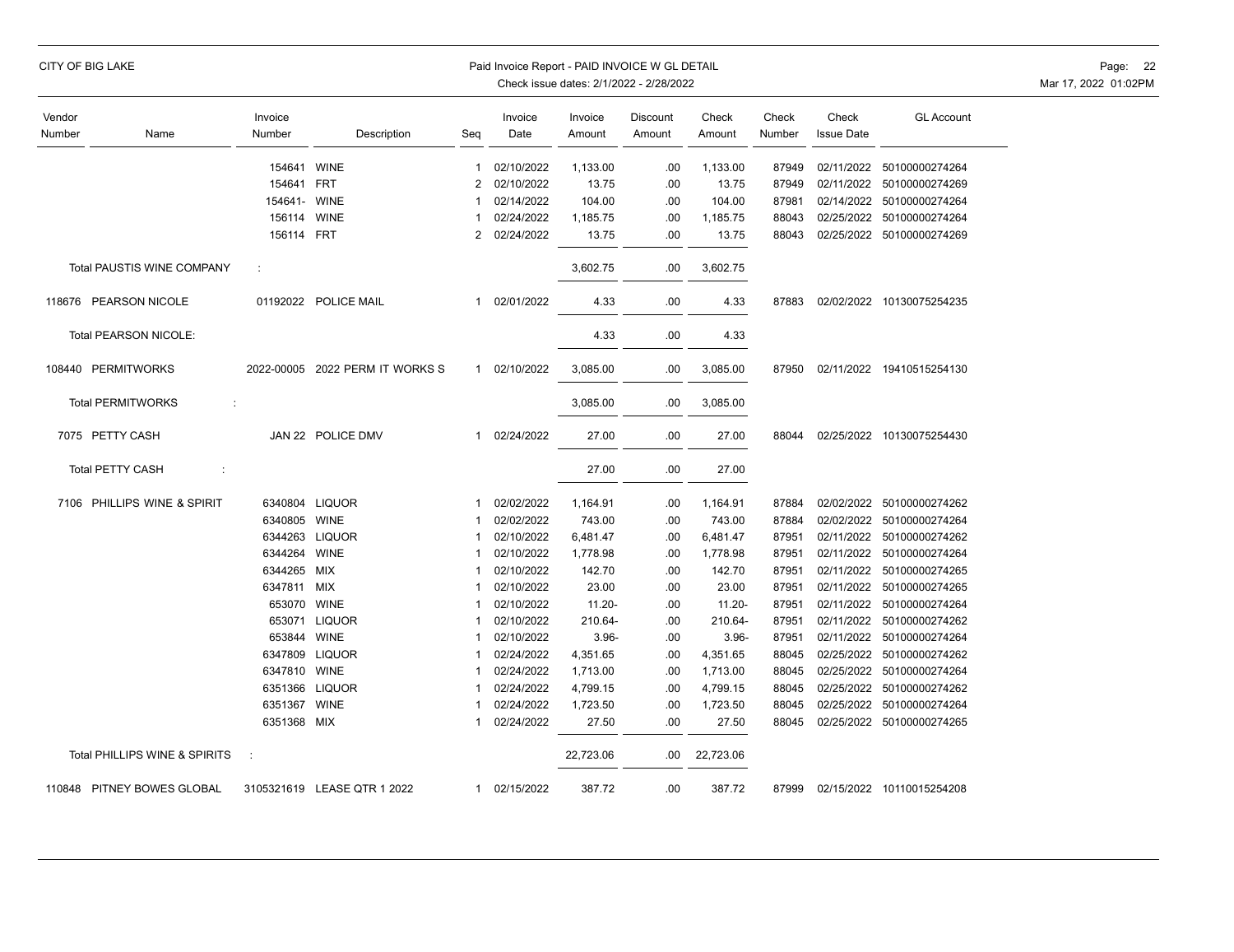|                  | CITY OF BIG LAKE                     |                      |                                                                                                                                                                                     |                        | Paid Invoice Report - PAID INVOICE W GL DETAIL                                         |                                                                  | Check issue dates: 2/1/2022 - 2/28/2022   |                                                                  |                                                    |                            |                                                                                                                                                                 | Page:<br>-23<br>Mar 17, 2022 01:02PM |
|------------------|--------------------------------------|----------------------|-------------------------------------------------------------------------------------------------------------------------------------------------------------------------------------|------------------------|----------------------------------------------------------------------------------------|------------------------------------------------------------------|-------------------------------------------|------------------------------------------------------------------|----------------------------------------------------|----------------------------|-----------------------------------------------------------------------------------------------------------------------------------------------------------------|--------------------------------------|
| Vendor<br>Number | Name                                 | Invoice<br>Number    | Description                                                                                                                                                                         | Seq                    | Invoice<br>Date                                                                        | Invoice<br>Amount                                                | Discount<br>Amount                        | Check<br>Amount                                                  | Check<br>Number                                    | Check<br><b>Issue Date</b> | <b>GL Account</b>                                                                                                                                               |                                      |
|                  | Total PITNEY BOWES GLOBAL FINANCIAL: |                      |                                                                                                                                                                                     |                        |                                                                                        | 387.72                                                           | .00                                       | 387.72                                                           |                                                    |                            |                                                                                                                                                                 |                                      |
|                  | 7199 PLAISTED COMPANIES I            |                      | 49962 SNOWPLOWING SAND                                                                                                                                                              |                        | 1 02/10/2022                                                                           | 473.06                                                           | .00                                       | 473.06                                                           | 87952                                              |                            | 02/11/2022 10120050254320                                                                                                                                       |                                      |
|                  | Total PLAISTED COMPANIES INC.        | $\ddot{\phantom{a}}$ |                                                                                                                                                                                     |                        |                                                                                        | 473.06                                                           | .00                                       | 473.06                                                           |                                                    |                            |                                                                                                                                                                 |                                      |
|                  | 108982 PLUNKETTS PEST CONT           |                      | 7418732 CITY HALL PEST CONTR                                                                                                                                                        |                        | 1 02/15/2022                                                                           | 67.60                                                            | .00                                       | 67.60                                                            | 88000                                              |                            | 02/15/2022 10110015254540                                                                                                                                       |                                      |
|                  | Total PLUNKETTS PEST CONTROL         | $\sim$               |                                                                                                                                                                                     |                        |                                                                                        | 67.60                                                            | .00                                       | 67.60                                                            |                                                    |                            |                                                                                                                                                                 |                                      |
|                  | 124 POST BOARD                       |                      | 02082022 POLICE LICENSE FRANZ<br>02082022 POLICE LICENSE FRANZ                                                                                                                      | $\mathbf{1}$           | 2 02/10/2022<br>02/10/2022                                                             | $90.00 -$<br>90.00                                               | .00.                                      | .00                                                              | 87953                                              |                            | 10130075254260<br>Multiple 10130075254260                                                                                                                       |                                      |
|                  | <b>Total POST BOARD</b>              |                      |                                                                                                                                                                                     |                        |                                                                                        | .00                                                              | .00                                       | .00                                                              |                                                    |                            |                                                                                                                                                                 |                                      |
|                  | 109035 PSN (E-CHECKS)                |                      | 253478 PSN FEES - JAN 2022                                                                                                                                                          |                        | 1 01/31/2022                                                                           | 271.40                                                           | .00                                       | 271.40                                                           | 426                                                |                            | 02/11/2022 10110015254110                                                                                                                                       |                                      |
|                  | Total PSN (E-CHECKS):                |                      |                                                                                                                                                                                     |                        |                                                                                        | 271.40                                                           | .00                                       | 271.40                                                           |                                                    |                            |                                                                                                                                                                 |                                      |
| 118521           | QUADIENT LEASING USA                 |                      | N9252323 EQUIPMENT LEASE MAR                                                                                                                                                        |                        | 1 02/10/2022                                                                           | 473.97                                                           | .00.                                      | 473.97                                                           | 87954                                              |                            | 02/11/2022 30100000254132                                                                                                                                       |                                      |
|                  | Total QUADIENT LEASING USA, INC:     |                      |                                                                                                                                                                                     |                        |                                                                                        | 473.97                                                           | .00                                       | 473.97                                                           |                                                    |                            |                                                                                                                                                                 |                                      |
|                  | 1946 QUALITY FLOW SYSTEM             |                      | 42357 SERVICE CHECK ON LIF                                                                                                                                                          | 1                      | 02/10/2022                                                                             | 2,000.00                                                         | .00.                                      | 2,000.00                                                         | 87955                                              |                            | 02/11/2022 40100000254545                                                                                                                                       |                                      |
|                  | Total QUALITY FLOW SYSTEMS           | ÷                    |                                                                                                                                                                                     |                        |                                                                                        | 2,000.00                                                         | .00                                       | 2,000.00                                                         |                                                    |                            |                                                                                                                                                                 |                                      |
|                  | 110687 QUALITY REFRIGERATIO          |                      | 0099479 COOLER REPAIR                                                                                                                                                               | $\mathbf{1}$           | 02/10/2022                                                                             | 656.50                                                           | .00                                       | 656.50                                                           | 87956                                              |                            | 02/11/2022 50100000254545                                                                                                                                       |                                      |
|                  | <b>Total QUALITY REFRIGERATION</b>   | ÷                    |                                                                                                                                                                                     |                        |                                                                                        | 656.50                                                           | .00                                       | 656.50                                                           |                                                    |                            |                                                                                                                                                                 |                                      |
|                  | 105644 RMR SERVICES                  |                      | 2022038.1 UB METER READS JAN 2<br>2022038.1 UB METER READS JAN 2<br>2022038.1 UB METER READS JAN 2<br>2022046 FEB 22 UB READS<br>2022046 FEB 22 UB READS<br>2022046 FEB 22 UB READS | $\mathbf{1}$<br>1<br>2 | 02/15/2022<br>2 02/15/2022<br>3 02/15/2022<br>02/24/2022<br>02/24/2022<br>3 02/24/2022 | 1,248.37<br>1,248.37<br>277.42<br>1,250.32<br>1,250.32<br>277.84 | .00.<br>.00.<br>.00<br>.00<br>.00<br>.00. | 1,248.37<br>1,248.37<br>277.42<br>1,250.32<br>1,250.32<br>277.84 | 88011<br>88011<br>88011<br>88046<br>88046<br>88046 | 02/25/2022                 | 02/18/2022 30100000254257<br>02/18/2022 40100000254257<br>02/18/2022 60100000254257<br>02/25/2022 30100000254257<br>40100000254257<br>02/25/2022 60100000254257 |                                      |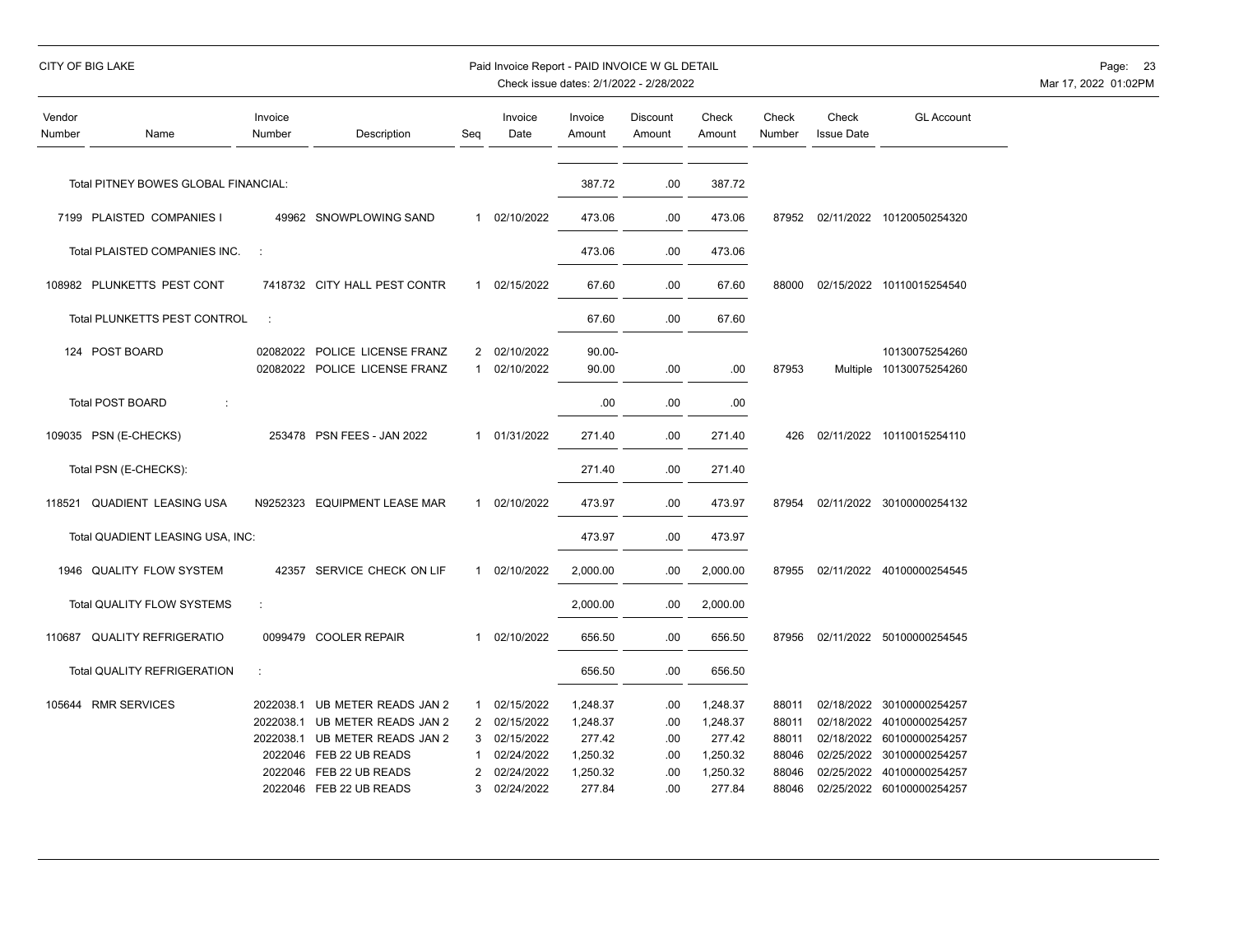## CITY OF BIG LAKE Paid Invoice Report - PAID INVOICE W GL DETAIL Page: 24

| Vendor<br>Number | Name                               | Invoice<br>Number          | Description                                              | Seq                          | Invoice<br>Date          | Invoice<br>Amount    | Discount<br>Amount | Check<br>Amount      | Check<br>Number | Check<br><b>Issue Date</b> | <b>GL Account</b>                                      |
|------------------|------------------------------------|----------------------------|----------------------------------------------------------|------------------------------|--------------------------|----------------------|--------------------|----------------------|-----------------|----------------------------|--------------------------------------------------------|
|                  | <b>Total RMR SERVICES</b><br>÷     |                            |                                                          |                              |                          | 5,552.64             | .00                | 5,552.64             |                 |                            |                                                        |
|                  | 7264 ROYAL TIRE INC                | 108-272536<br>131-273354   | POLICE TIRES 729<br>POLICE BALANCE 729                   | 1<br>1                       | 02/10/2022<br>02/10/2022 | 1,051.04<br>66.92    | .00<br>.00         | 1,051.04<br>66.92    | 87957<br>87957  |                            | 02/11/2022 10130075254410<br>02/11/2022 10130075254410 |
|                  | Total ROYAL TIRE INC:              |                            |                                                          |                              |                          | 1,117.96             | .00                | 1,117.96             |                 |                            |                                                        |
|                  | 110778 RUTLEDGE, LENNY             |                            | 02242022 MILEAGE                                         | 1                            | 02/24/2022               | 72.54                | .00                | 72.54                | 88047           |                            | 02/25/2022 10110030254240                              |
|                  | Total RUTLEDGE, LENNY:             |                            |                                                          |                              |                          | 72.54                | .00                | 72.54                |                 |                            |                                                        |
|                  | 118674 SENTINEL MN LLC             | OSSBLPD55                  | FIREARMS -SUPPRESSO                                      | $\mathbf{1}$                 | 02/10/2022               | 4,700.00             | .00                | 4,700.00             | 87958           |                            | 02/11/2022 10130075254216                              |
|                  | Total SENTINEL MN LLC:             |                            |                                                          |                              |                          | 4,700.00             | .00                | 4,700.00             |                 |                            |                                                        |
|                  | 7116 SHERBURNE CO SHERIF           | 2022-01                    | <b>JAN IT SERVICES</b>                                   | $\mathbf{1}$                 | 02/14/2022               | 2,833.33             | .00                | 2,833.33             | 87982           |                            | 02/14/2022 10110515204129                              |
|                  | Total SHERBURNE CO SHERIFFS DEPT : |                            |                                                          |                              |                          | 2,833.33             | .00                | 2,833.33             |                 |                            |                                                        |
|                  | 7300 SHERBURNE COUNTY A            | ICR 2000827<br>ICR 2100062 | <b>TAMURA LYNN NICHOLS</b><br><b>DILLON MATTHEW GRIM</b> | $\mathbf{1}$<br>$\mathbf{1}$ | 02/15/2022<br>02/15/2022 | 430.95<br>34.90      | .00<br>.00         | 430.95<br>34.90      | 88001<br>88001  |                            | 02/15/2022 27700000204170<br>02/15/2022 27600000204170 |
|                  |                                    |                            | 7316 COURT FINES JAN 2022                                | 1                            | 02/24/2022               | 1,136.55             | .00                | 1,136.55             | 88048           |                            | 02/25/2022 10130075204181                              |
|                  | Total SHERBURNE COUNTY ATTORNEY :  |                            |                                                          |                              |                          | 1,602.40             | .00                | 1,602.40             |                 |                            |                                                        |
|                  | 108705 SHRED RIGHT                 | 567737                     | CITY HALL & POLICE-JAN<br>567737 CITY HALL & POLICE-JAN  | 1<br>2                       | 02/10/2022<br>02/10/2022 | 40.00<br>40.00       | .00<br>.00         | 40.00<br>40.00       | 87959<br>87959  |                            | 02/11/2022 10110015254212<br>02/11/2022 10130075254212 |
|                  | <b>Total SHRED RIGHT</b><br>÷      |                            |                                                          |                              |                          | 80.00                | .00                | 80.00                |                 |                            |                                                        |
|                  | 110285 SMALL LOT MN                | MN49500<br>MN49500 FRT     | <b>LIQUOR</b>                                            | 1<br>2                       | 02/01/2022<br>02/01/2022 | 676.08<br>5.00       | .00<br>.00         | 676.08<br>5.00       | 87885<br>87885  | 02/02/2022                 | 50100000274262<br>02/02/2022 50100000274269            |
|                  | Total SMALL LOT MN:                |                            |                                                          |                              |                          | 681.08               | .00                | 681.08               |                 |                            |                                                        |
|                  | 107551 SOUTHERN WINE & SPIR        |                            | 12732 LIQUOR - CREDIT FOR P                              | 1                            | 02/02/2022               | 810.00-              | .00                | 810.00-              | 87886           | 02/02/2022                 | 50100000274262                                         |
|                  |                                    | 2173227<br>2173228         | <b>LIQUOR</b><br><b>WINE</b>                             | 1                            | 02/02/2022<br>02/02/2022 | 6,479.83<br>1,010.00 | .00<br>.00         | 6,479.83<br>1,010.00 | 87886<br>87886  | 02/02/2022                 | 02/02/2022 50100000274262<br>50100000274264            |
|                  |                                    | 09255356 WINE              |                                                          |                              | 02/10/2022               | 120.00-              | .00                | 120.00-              | 87960           |                            | 02/11/2022 50100000274264                              |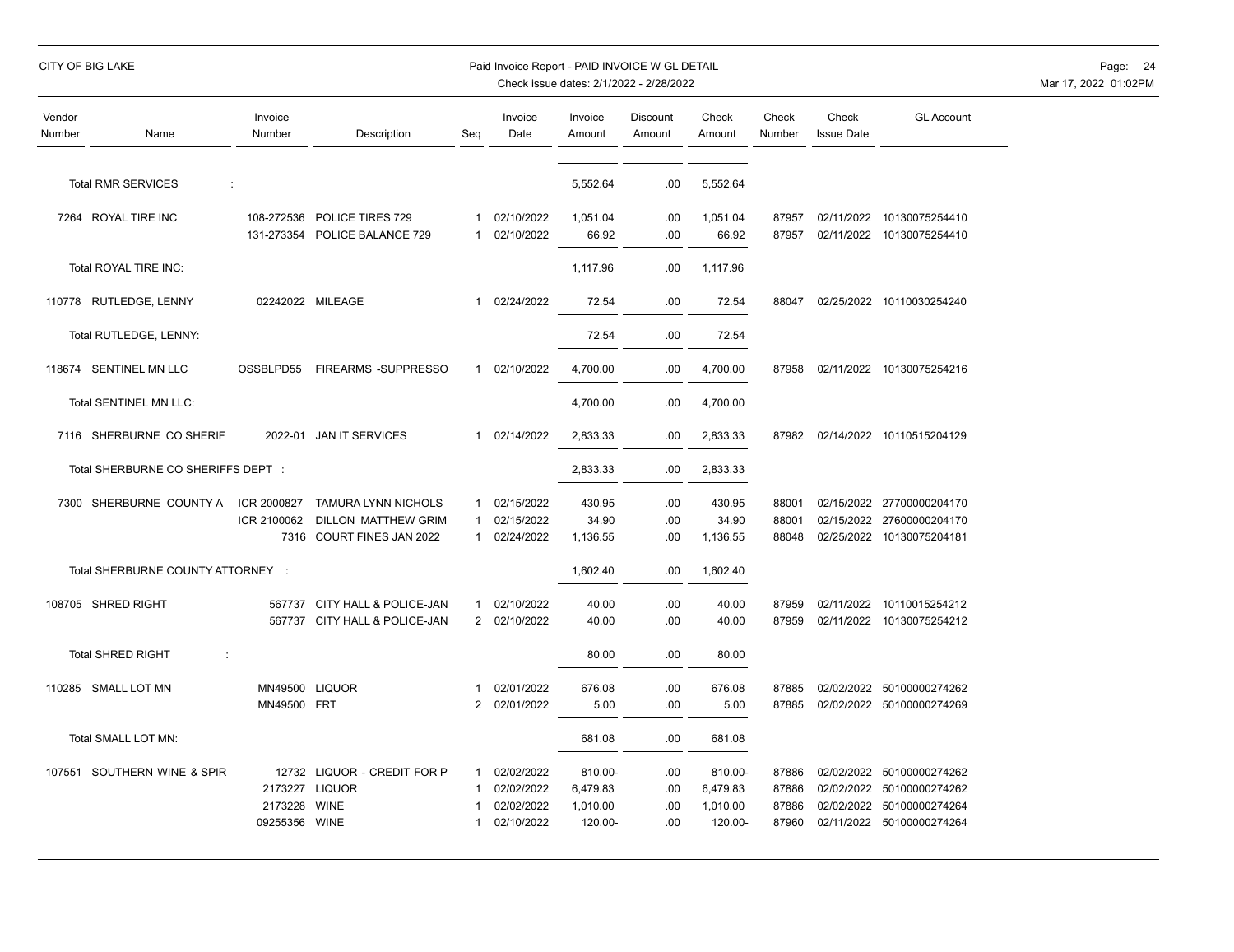|                  | CITY OF BIG LAKE                     |                   |                             |                | Paid Invoice Report - PAID INVOICE W GL DETAIL | Check issue dates: 2/1/2022 - 2/28/2022 |                    |                 |                 |                            |                           | Page: 25<br>Mar 17, 2022 01:02PM |
|------------------|--------------------------------------|-------------------|-----------------------------|----------------|------------------------------------------------|-----------------------------------------|--------------------|-----------------|-----------------|----------------------------|---------------------------|----------------------------------|
| Vendor<br>Number | Name                                 | Invoice<br>Number | Description                 | Seq            | Invoice<br>Date                                | Invoice<br>Amount                       | Discount<br>Amount | Check<br>Amount | Check<br>Number | Check<br><b>Issue Date</b> | <b>GL Account</b>         |                                  |
|                  |                                      | 09255884 LIQUOR   |                             | $\mathbf{1}$   | 02/10/2022                                     | 114.00-                                 | .00                | 114.00-         | 87960           | 02/11/2022                 | 50100000274262            |                                  |
|                  |                                      | 09265412 LIQUOR   |                             | $\mathbf 1$    | 02/10/2022                                     | 108.00-                                 | .00                | 108.00-         | 87960           | 02/11/2022                 | 50100000274262            |                                  |
|                  |                                      | 09276404 LIQUOR   |                             | 1              | 02/10/2022                                     | 40.00-                                  | .00                | 40.00-          | 87960           | 02/11/2022                 | 50100000274262            |                                  |
|                  |                                      | 09330982 LIQUOR   |                             |                | 02/10/2022                                     | 72.00-                                  | .00                | 72.00-          | 87960           | 02/11/2022                 | 50100000274262            |                                  |
|                  |                                      |                   | 2175125 LIQUOR              | 1              | 02/10/2022                                     | 5,079.91                                | .00                | 5,079.91        | 87960           | 02/11/2022                 | 50100000274262            |                                  |
|                  |                                      | 2175126 WINE      |                             | -1             | 02/10/2022                                     | 2,243.12                                | .00                | 2,243.12        | 87960           | 02/11/2022                 | 50100000274264            |                                  |
|                  |                                      |                   | 2177570 LIQUOR              | $\mathbf 1$    | 02/10/2022                                     | 2,898.00                                | .00                | 2,898.00        | 87960           | 02/11/2022                 | 50100000274262            |                                  |
|                  |                                      | 2177571 WINE      |                             |                | 02/10/2022                                     | 222.50                                  | .00                | 222.50          | 87960           | 02/11/2022                 | 50100000274264            |                                  |
|                  |                                      | 2177572 WINE      |                             |                | 02/10/2022                                     | 958.28                                  | .00                | 958.28          | 87960           | 02/11/2022                 | 50100000274264            |                                  |
|                  |                                      |                   | 2180201 LIQUOR              | -1             | 02/24/2022                                     | 8,086.04                                | .00                | 8,086.04        | 88049           |                            | 02/25/2022 50100000274262 |                                  |
|                  |                                      | 2180202 WINE      |                             |                | 02/24/2022                                     | 1,203.95                                | .00                | 1,203.95        | 88049           |                            | 02/25/2022 50100000274264 |                                  |
|                  | Total SOUTHERN WINE & SPIRITS OF MN: |                   |                             |                |                                                | 26,917.63                               | .00                | 26,917.63       |                 |                            |                           |                                  |
|                  | 118577 SPECTRUM                      | 0013078021        | <b>JAN WATER TX INTERNE</b> | $\mathbf{1}$   | 02/24/2022                                     | 178.69                                  | .00                | 178.69          | 88050           |                            | 02/25/2022 30100000254230 |                                  |
|                  | Total SPECTRUM:                      |                   |                             |                |                                                | 178.69                                  | .00                | 178.69          |                 |                            |                           |                                  |
|                  | 108684 SPERLING, DAVID               |                   | 01282022 WORK FOR COMPLETIO | $\mathbf{1}$   | 02/02/2022                                     | 930.00                                  | .00                | 930.00          | 87887           |                            | 02/02/2022 10110015254213 |                                  |
|                  | Total SPERLING, DAVID:               |                   |                             |                |                                                | 930.00                                  | .00                | 930.00          |                 |                            |                           |                                  |
|                  | 107412 STAPLES ADVANTAGE             | 7347837866-       | <b>ADM CREDIT</b>           | $\mathbf{1}$   | 02/01/2022                                     | $3.84 -$                                | .00                | $3.84 -$        | 87888           |                            | 02/02/2022 10110015254210 |                                  |
|                  |                                      | 7348442215-       | <b>CITY HALL</b>            | -1             | 02/01/2022                                     | 58.68                                   | .00                | 58.68           | 87888           | 02/02/2022                 | 10110015254210            |                                  |
|                  |                                      | 7348442215-       | MAYOR/COUNCIL               |                | 02/01/2022                                     | 5.61                                    | .00                | 5.61            | 87888           | 02/02/2022                 | 10110005254210            |                                  |
|                  |                                      | 7348442215-       | PLANNING SUPPLIES           | $\overline{2}$ | 02/01/2022                                     | 5.61                                    | .00                | 5.61            | 87888           |                            | 02/02/2022 10110010254210 |                                  |
|                  |                                      | 7348442215-       | <b>ENGINEERING SUPPLIES</b> | 3              | 02/01/2022                                     | 5.61                                    | .00                | 5.61            | 87888           | 02/02/2022                 | 10120040254210            |                                  |
|                  |                                      | 7348442215-       | <b>EDA SUPPLIES</b>         | 4              | 02/01/2022                                     | 11.23                                   | .00                | 11.23           | 87888           | 02/02/2022                 | 10110025254210            |                                  |
|                  |                                      | 7348442215-       | <b>BUILDING SUPPLIES</b>    | 5              | 02/01/2022                                     | 11.23                                   | .00                | 11.23           | 87888           | 02/02/2022                 | 10110030254210            |                                  |
|                  |                                      | 7348442215-       | <b>ADM SUPPLIES</b>         | 6              | 02/01/2022                                     | 73.09                                   | .00                | 73.09           | 87888           | 02/02/2022                 | 10110015254210            |                                  |
|                  |                                      | 7349456637-       | MAYOR/COUNCIL               | 1              | 02/10/2022                                     | 1.84                                    | .00                | 1.84            | 87961           | 02/11/2022                 | 10110005254210            |                                  |
|                  |                                      | 7349456637-       | PLANNING SUPPLIES           | 2              | 02/10/2022                                     | 1.84                                    | .00                | 1.84            | 87961           | 02/11/2022                 | 10110010254210            |                                  |
|                  |                                      | 7349456637-       | <b>ENGINEERING SUPPLIES</b> | 3              | 02/10/2022                                     | 1.84                                    | .00                | 1.84            | 87961           | 02/11/2022                 | 10120040254210            |                                  |
|                  |                                      | 7349456637-       | <b>BUILDING SUPPLIES</b>    | 4              | 02/10/2022                                     | 3.69                                    | .00                | 3.69            | 87961           | 02/11/2022                 | 10110030254210            |                                  |
|                  |                                      | 7349456637-       | <b>EDA SUPPLIES</b>         | 5              | 02/10/2022                                     | 3.69                                    | .00                | 3.69            | 87961           | 02/11/2022                 | 10110025254210            |                                  |
|                  |                                      | 7349456637-       | <b>CITY HALL SUPPLIES</b>   | 6              | 02/10/2022                                     | 24.07                                   | .00                | 24.07           | 87961           | 02/11/2022                 | 10110015254210            |                                  |
|                  |                                      | 7349456637-       | <b>CITY HALL SUPPLIES</b>   |                | 02/24/2022                                     | $2.00 -$                                | .00                | $2.00 -$        | 88051           | 02/25/2022                 | 10110015254210            |                                  |
|                  |                                      | 7349737308-       | <b>CITY HALL</b>            | 1              | 02/24/2022                                     | 19.10                                   | .00                | 19.10           | 88051           | 02/25/2022                 | 10110015254210            |                                  |
|                  |                                      | 7349904339-       | MAYOR/COUNCIL               | 1              | 02/24/2022                                     | 1.52                                    | .00                | 1.52            | 88051           | 02/25/2022                 | 10110005254210            |                                  |
|                  |                                      | 7349904339-       | <b>PLANNING SUPPLIES</b>    | 2              | 02/24/2022                                     | 1.52                                    | .00                | 1.52            | 88051           |                            | 02/25/2022 10110010254210 |                                  |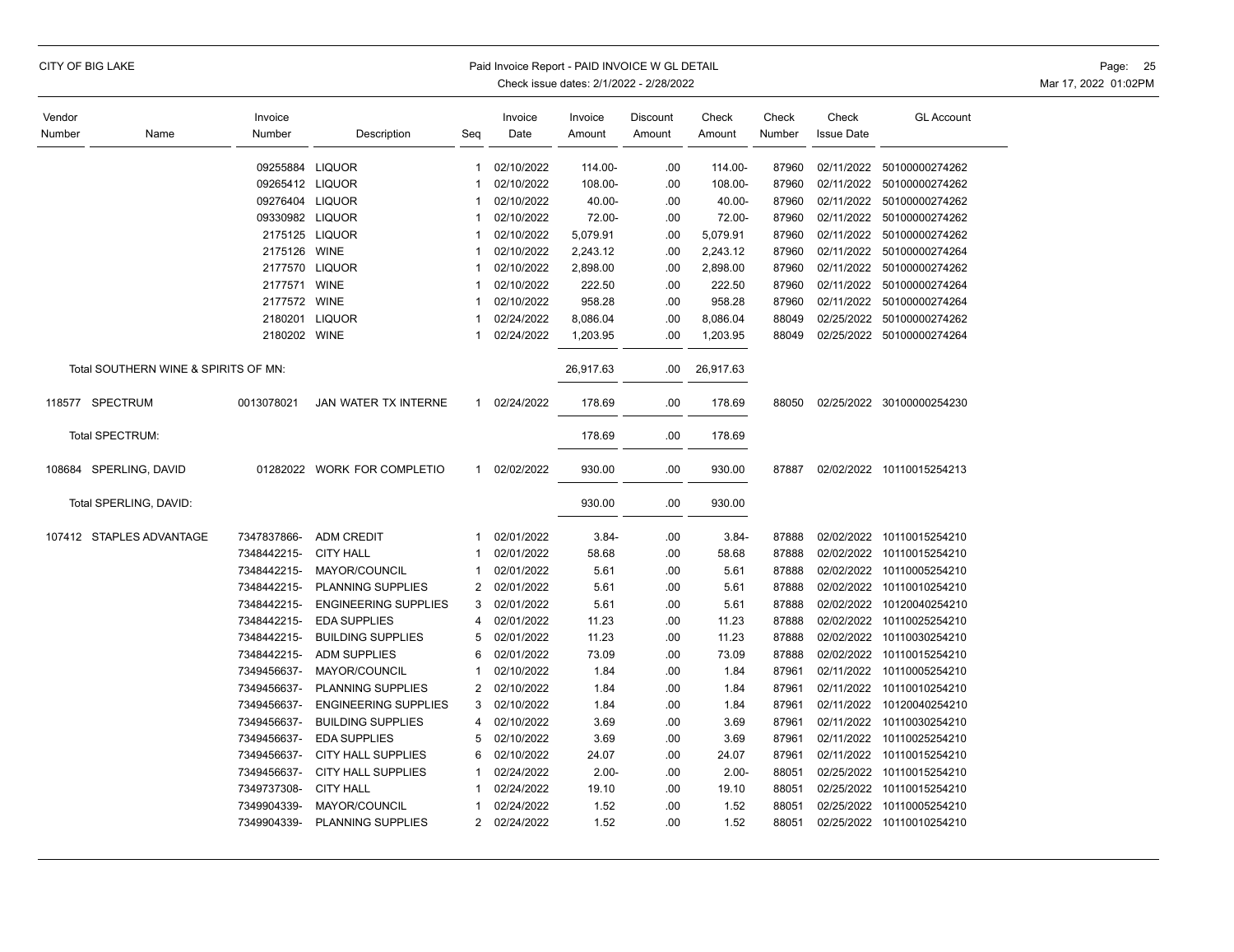## CITY OF BIG LAKE Paid Invoice Report - PAID INVOICE W GL DETAIL Page: 26

| Vendor |                                | Invoice      |                             |              | Invoice    | Invoice  | Discount | Check    | Check  | Check             | <b>GL Account</b>         |
|--------|--------------------------------|--------------|-----------------------------|--------------|------------|----------|----------|----------|--------|-------------------|---------------------------|
| Number | Name                           | Number       | Description                 | Seg          | Date       | Amount   | Amount   | Amount   | Number | <b>Issue Date</b> |                           |
|        |                                | 7349904339-  | <b>ENGINEERING SUPPLIES</b> | 3            | 02/24/2022 | 1.52     | .00      | 1.52     | 88051  | 02/25/2022        | 10120040254210            |
|        |                                | 7349904339-  | <b>EDA SUPPLIES</b>         | 4            | 02/24/2022 | 3.04     | .00      | 3.04     | 88051  | 02/25/2022        | 10110025254210            |
|        |                                | 7349904339-  | <b>BUILDING SUPPLIES</b>    | 5            | 02/24/2022 | 3.04     | .00      | 3.04     | 88051  | 02/25/2022        | 10110030254210            |
|        |                                | 7349904339-  | <b>CITY HALL SUPPLIES</b>   | 6            | 02/24/2022 | 19.85    | .00      | 19.85    | 88051  |                   | 02/25/2022 10110015254210 |
|        |                                | 7349904339-  | MAYOR/COUNCIL               | $\mathbf 1$  | 02/24/2022 | 1.33     | .00      | 1.33     | 88051  | 02/25/2022        | 10110005254210            |
|        |                                | 7349904339-  | <b>PLANNING SUPPLIES</b>    | 2            | 02/24/2022 | 1.33     | .00      | 1.33     | 88051  |                   | 02/25/2022 10110010254210 |
|        |                                | 7349904339-  | <b>ENGINEERING SUPPLIES</b> | 3            | 02/24/2022 | 1.33     | .00      | 1.33     | 88051  | 02/25/2022        | 10120040254210            |
|        |                                | 7349904339-  | <b>EDA SUPPLIES</b>         | 4            | 02/24/2022 | 2.67     | .00      | 2.67     | 88051  |                   | 02/25/2022 10110025254210 |
|        |                                | 7349904339-  | <b>BUILDING SUPPLIES</b>    | 5            | 02/24/2022 | 2.67     | .00      | 2.67     | 88051  | 02/25/2022        | 10110030254210            |
|        |                                | 7349904339-  | <b>CITY HALL SUPPLIES</b>   | 6            | 02/24/2022 | 17.44    | .00      | 17.44    | 88051  | 02/25/2022        | 10110015254210            |
|        |                                | 7349904339-  | <b>CITY HALL SUPPLIES</b>   | $\mathbf 1$  | 02/24/2022 | $1.60 -$ | .00      | $1.60 -$ | 88051  | 02/25/2022        | 10110015254210            |
|        |                                | 7350342279-  | MAYOR/COUNCIL               | $\mathbf 1$  | 02/24/2022 | 19.21    | .00      | 19.21    | 88051  | 02/25/2022        | 10110005254210            |
|        |                                | 7350342279-  | PLANNING SUPPLIES           | 2            | 02/24/2022 | 19.21    | .00      | 19.21    | 88051  | 02/25/2022        | 10110010254210            |
|        |                                | 7350342279-  | <b>ENGINEERING SUPPLIES</b> | 3            | 02/24/2022 | 19.21    | .00      | 19.21    | 88051  | 02/25/2022        | 10120040254210            |
|        |                                | 7350342279-  | <b>EDA SUPPLIES</b>         | 4            | 02/24/2022 | 38.42    | .00      | 38.42    | 88051  | 02/25/2022        | 10110025254210            |
|        |                                | 7350342279-  | <b>BUILDING SUPPLIES</b>    | 5            | 02/24/2022 | 38.42    | .00      | 38.42    | 88051  | 02/25/2022        | 10110030254210            |
|        |                                | 7350342279-  | <b>CITY HALL SUPPLIES</b>   | 6            | 02/24/2022 | 249.75   | .00      | 249.75   | 88051  | 02/25/2022        | 10110015254210            |
|        |                                | 7350359198-  | <b>CITY HALL SUPPLIES</b>   | 1            | 02/24/2022 | 22.31    | .00      | 22.31    | 88051  | 02/25/2022        | 10110015254210            |
|        |                                | 7350434037-  | MAYOR/COUNCIL               | 1            | 02/24/2022 | 2.46     | .00      | 2.46     | 88051  | 02/25/2022        | 10110005254210            |
|        |                                | 7350434037-  | PLANNING SUPPLIES           | 2            | 02/24/2022 | 2.46     | .00      | 2.46     | 88051  | 02/25/2022        | 10110010254210            |
|        |                                | 7350434037-  | <b>ENGINEERING SUPPLIES</b> | 3            | 02/24/2022 | 2.46     | .00      | 2.46     | 88051  | 02/25/2022        | 10120040254210            |
|        |                                | 7350434037-  | <b>EDA SUPPLIES</b>         | 4            | 02/24/2022 | 4.92     | .00      | 4.92     | 88051  |                   | 02/25/2022 10110025254210 |
|        |                                | 7350434037-  | <b>BUILDING SUPPLIES</b>    | 5            | 02/24/2022 | 4.92     | .00      | 4.92     | 88051  | 02/25/2022        | 10110030254210            |
|        |                                | 7350434037-  | <b>CITY HALL SUPPLIES</b>   | 6            | 02/24/2022 | 31.98    | .00      | 31.98    | 88051  | 02/25/2022        | 10110015254210            |
|        |                                | 7350434037-  | <b>CITY HALL SUPPLIES</b>   | -1           | 02/24/2022 | 6.64     | .00      | 6.64     | 88051  |                   | 02/25/2022 10110015254210 |
|        | Total STAPLES ADVANTAGE:       |              |                             |              |            | 739.32   | .00      | 739.32   |        |                   |                           |
|        | 118677 STREET COP TRAINING     | 65901-816-1- | TRAINING/KUCALA             | 1            | 02/10/2022 | 225.00   | .00      | 225.00   | 87962  |                   | 02/11/2022 10130075254238 |
|        | Total STREET COP TRAINING LLC: |              |                             |              |            | 225.00   | .00      | 225.00   |        |                   |                           |
| 4550   | <b>STREICHERS</b>              | 11533309     | <b>DEPT HOLSTER</b>         | -1           | 12/31/2021 | 44.99    | .00      | 44.99    | 87889  | 02/02/2022        | 10130075254216            |
|        |                                | 11535129     | POLICE UNIFORM/BERG         | $\mathbf 1$  | 12/31/2021 | 225.00   | .00      | 225.00   | 87889  | 02/02/2022        | 10130075254215            |
|        |                                | 11535560     | POLICE UNIFORM/NORLI        | $\mathbf{1}$ | 12/31/2021 | 325.95   | .00      | 325.95   | 87889  | 02/02/2022        | 10130075254215            |
|        |                                | 11535573     | POLICE UNIFORM/S OLS        | $\mathbf{1}$ | 12/31/2021 | 800.00   | .00      | 800.00   | 87889  |                   | 02/02/2022 10130075254215 |
|        |                                | 11535754     | POLICE UNIFORM/HECH         | $\mathbf{1}$ | 12/31/2021 | 63.98    | .00      | 63.98    | 87889  | 02/02/2022        | 10130075254215            |
|        |                                | 11537956     | POLICE UNIFORM/HOAR         | $\mathbf{1}$ | 12/31/2021 | 210.98   | .00      | 210.98   | 87889  |                   | 02/02/2022 10130075254215 |
|        |                                | 11537958     | POLICE UNIFORM/HOAR         | $\mathbf{1}$ | 12/31/2021 | 270.00   | .00      | 270.00   | 87889  | 02/02/2022        | 10130075254215            |
|        |                                | 11539033     | POLICE ROSSBERG UNI         | $\mathbf{1}$ | 12/31/2021 | 1,317.00 | .00      | 1,317.00 | 87889  |                   | 02/02/2022 10130075254215 |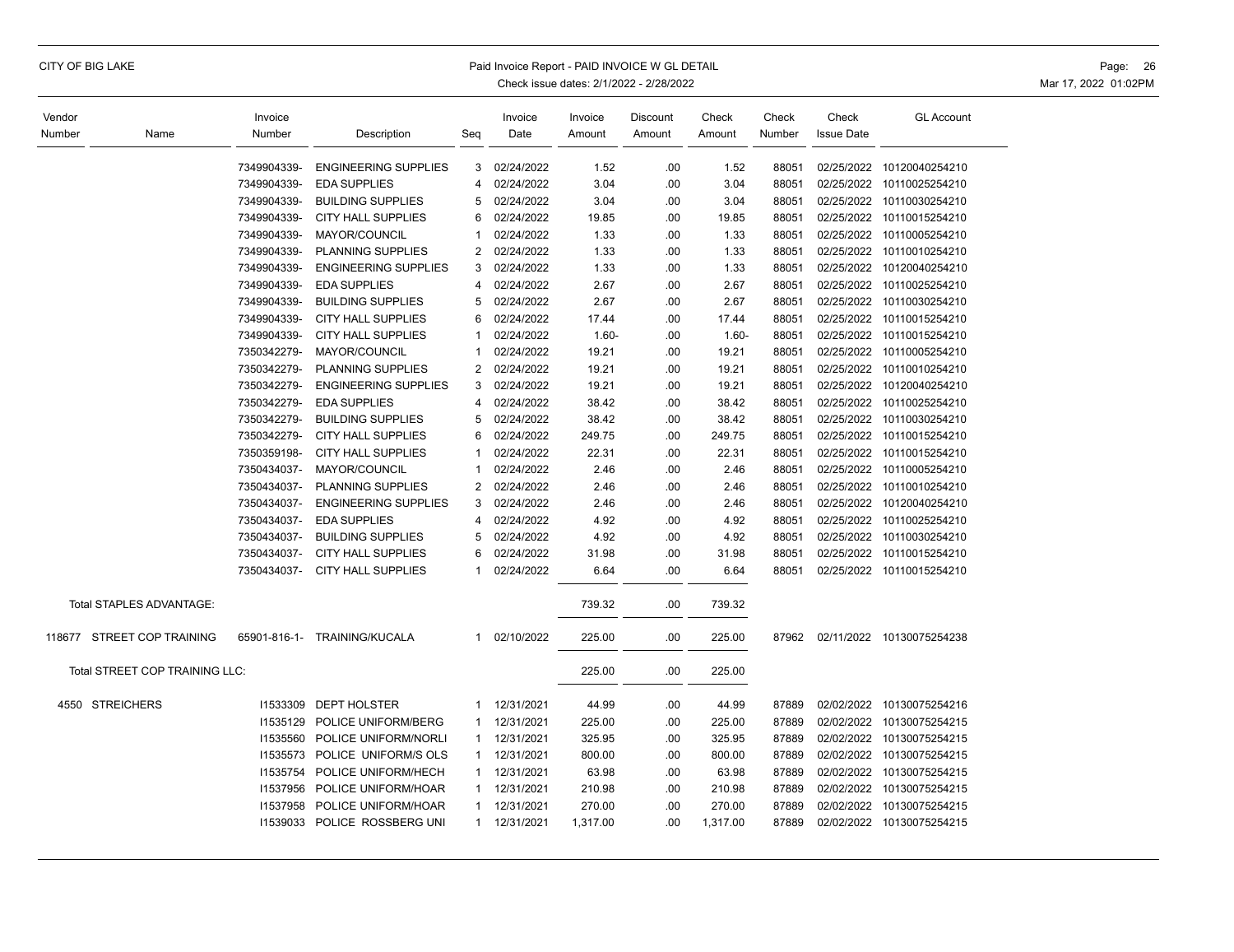|  |  |  | CITY OF BIG LAKE |
|--|--|--|------------------|
|--|--|--|------------------|

### Paid Invoice Report - PAID INVOICE W GL DETAIL **Page: 27** Page: 27

| Vendor |                                      | Invoice          |                               |                | Invoice    | Invoice  | <b>Discount</b> | Check    | Check  | Check             | <b>GL Account</b>         |
|--------|--------------------------------------|------------------|-------------------------------|----------------|------------|----------|-----------------|----------|--------|-------------------|---------------------------|
| Number | Name                                 | Number           | Description                   | Seq            | Date       | Amount   | Amount          | Amount   | Number | <b>Issue Date</b> |                           |
|        |                                      |                  |                               |                |            |          |                 |          |        |                   |                           |
|        |                                      | 11542134         | POLICE GUNS - NEW HIR         | 1              | 12/31/2021 | 827.34   | .00             | 827.34   | 87889  | 02/02/2022        | 10130075254216            |
|        |                                      | 11543529 AMMO    |                               | 1              | 02/01/2022 | 991.39   | .00             | 991.39   | 87889  | 02/02/2022        | 10130075254216            |
|        |                                      | 11544071         | POLICE UNIFORM/S NOR          | 1              | 02/01/2022 | 294.96   | .00             | 294.96   | 87889  |                   | 02/02/2022 10130075254215 |
|        |                                      |                  | 11544072 UNIFORM/FRANZEN      | 1              | 02/01/2022 | 37.99    | .00             | 37.99    | 87889  | 02/02/2022        | 10130075254215            |
|        |                                      |                  | 11544275 POLICE UNIFORM/PRIGG | 1              | 02/02/2022 | 29.00    | .00.            | 29.00    | 87889  |                   | 02/02/2022 10130075254215 |
|        |                                      |                  | 11544404 POLICE UNIFORM/ROSS  | $\mathbf{1}$   | 12/31/2021 | 60.00    | .00             | 60.00    | 87889  | 02/02/2022        | 10130075254215            |
|        |                                      |                  | 11545144 POLICE UNIFORM ROSS  | 1              | 12/31/2021 | 232.99   | .00             | 232.99   | 87889  |                   | 02/02/2022 10130075254215 |
|        |                                      |                  | 11545145 POLICE UNIFORM/CHAF  | $\mathbf{1}$   | 12/31/2021 | 242.99   | .00             | 242.99   | 87889  |                   | 02/02/2022 10130075254215 |
|        |                                      |                  | 11545535 POLICE UNIFORM/CHAF  |                | 02/01/2022 | 580.00   | .00             | 580.00   | 87889  | 02/02/2022        | 10130075254216            |
|        |                                      |                  | 11545538 POLICE UNIFORM/CHAF  | 1              | 02/01/2022 | 39.99    | .00.            | 39.99    | 87889  |                   | 02/02/2022 10130075254215 |
|        |                                      |                  | 11545605 POLICE UNIFORM ROSS  | $\mathbf{1}$   | 12/31/2021 | 60.00    | .00             | 60.00    | 87889  | 02/02/2022        | 10130075254215            |
|        |                                      |                  | 11546372 POLICE UNIFORM       | 1.             | 12/31/2021 | 99.98    | .00             | 99.98    | 87889  | 02/02/2022        | 10130075254215            |
|        |                                      |                  | 11546568 NEW HIRE UNIFORM/FRA | 1              | 02/01/2022 | 1,533.81 | .00             | 1,533.81 | 87889  | 02/02/2022        | 10130075254215            |
|        |                                      | 11545537         | POLICE UNIFORM/CHAF           | 1              | 02/10/2022 | 116.98   | .00.            | 116.98   | 87963  | 02/11/2022        | 10130075254215            |
|        |                                      | 11549371         | UNIFORM/BERG                  | 1              | 02/10/2022 | 849.93   | .00             | 849.93   | 87963  | 02/11/2022        | 10130075254215            |
|        | <b>Total STREICHERS</b><br>÷         |                  |                               |                |            | 9,255.25 | .00             | 9,255.25 |        |                   |                           |
|        |                                      |                  |                               |                |            |          |                 |          |        |                   |                           |
|        | 106936 SWANK MOTION PICTUR           |                  | BO 1880631 MOVIE IN THE PARK  | 1              | 02/24/2022 | 900.00   | .00             | 900.00   | 88052  |                   | 02/25/2022 10140056254903 |
|        | Total SWANK MOTION PICTURE INC       | - 1              |                               |                |            | 900.00   | .00             | 900.00   |        |                   |                           |
|        | 109833 TECH SALES CO                 |                  | 325777 WWTP EQUIP SAMPLER     | 1              | 02/24/2022 | 1,759.56 | .00             | 1,759.56 | 88053  |                   | 02/25/2022 40100000254413 |
|        | Total TECH SALES CO<br>÷             |                  |                               |                |            | 1,759.56 | .00             | 1,759.56 |        |                   |                           |
|        | 109882 THE AMERICAN BOTTLIN          | 3568721075 MIX   |                               | 1              | 02/08/2022 | 175.24   | .00             | 175.24   | 87964  |                   | 02/11/2022 50100000274265 |
|        |                                      | 3568721075 WATER |                               | $\overline{2}$ | 02/08/2022 | 8.00     | .00             | 8.00     | 87964  |                   | 02/11/2022 50100000274266 |
|        | Total THE AMERICAN BOTTLING COMPANY: |                  |                               |                |            | 183.24   | .00             | 183.24   |        |                   |                           |
|        | 110295 THE POLICE AND SHERI          |                  | 157776 POLICE ID/FRANZEN      | $\mathbf{1}$   | 02/01/2022 | 17.58    | .00             | 17.58    | 87890  |                   | 02/02/2022 10130075254210 |
|        | Total THE POLICE AND SHERIFFS PRESS: |                  |                               |                |            | 17.58    | .00             | 17.58    |        |                   |                           |
|        | 118550 THECO INC                     |                  | 01-30566 BOBCAT REPAIR        | 1              | 12/31/2021 | 610.02   | .00             | 610.02   | 87965  |                   | 02/11/2022 10120052254546 |
|        | Total THECO INC:                     |                  |                               |                |            | 610.02   | .00             | 610.02   |        |                   |                           |
|        | 110723 THELEN MECHANICAL             |                  | 32779187 INSTALL T STATE      | 1              | 02/15/2022 | 269.00   | .00             | 269.00   | 88002  |                   | 02/15/2022 10120050254540 |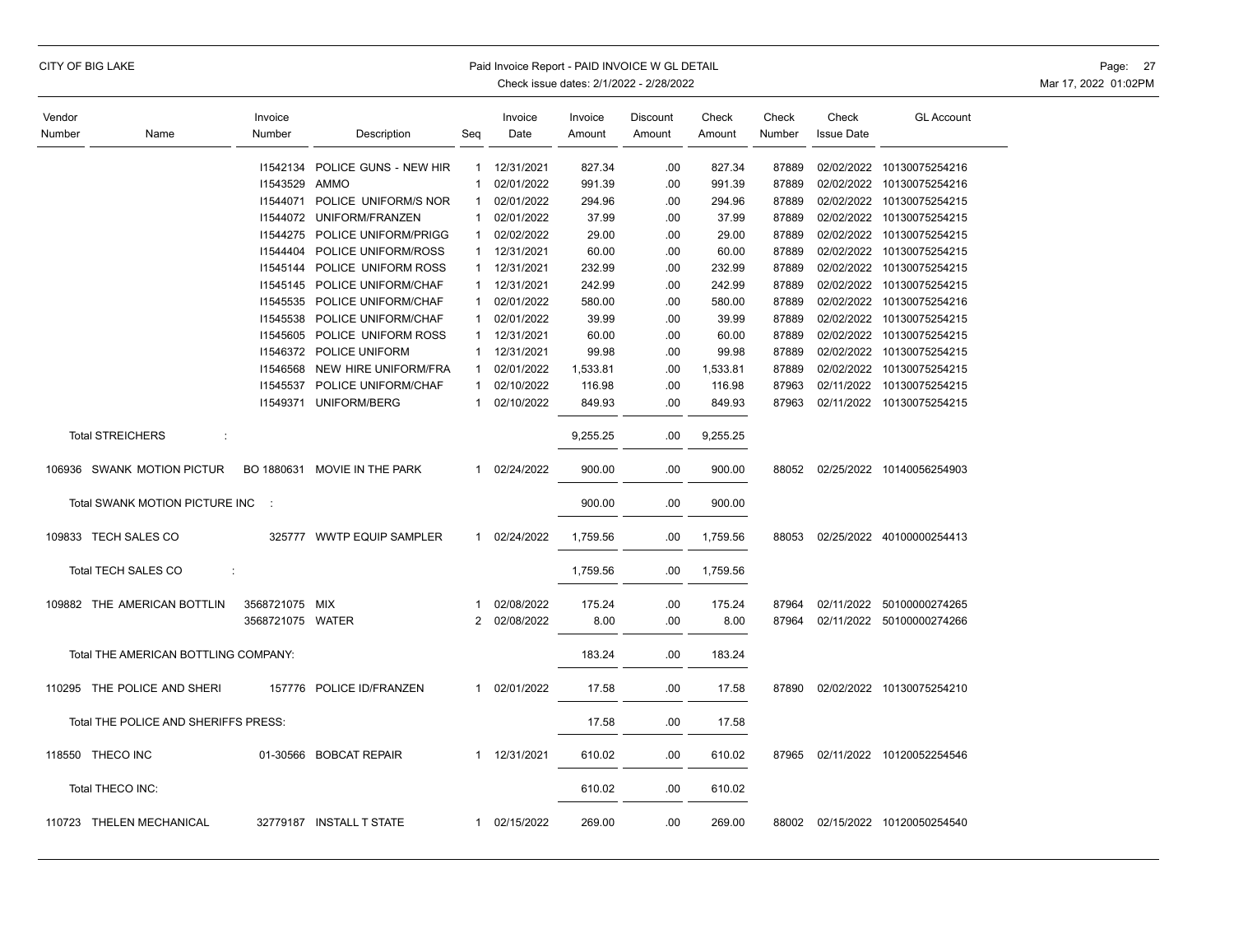## CITY OF BIG LAKE Paid Invoice Report - PAID INVOICE W GL DETAIL Page: 28

| Vendor<br>Number | Name                               | Invoice<br>Number | Description                | Seg          | Invoice<br>Date | Invoice<br>Amount | Discount<br>Amount | Check<br>Amount | Check<br>Number | Check<br><b>Issue Date</b> | <b>GL Account</b>         |
|------------------|------------------------------------|-------------------|----------------------------|--------------|-----------------|-------------------|--------------------|-----------------|-----------------|----------------------------|---------------------------|
|                  | <b>Total THELEN MECHANICAL</b>     | ÷                 |                            |              |                 | 269.00            | .00                | 269.00          |                 |                            |                           |
|                  | 110283 TIME WARNER                 | 01282022          | POLICE JAN 2022            | 1            | 01/31/2022      | 27.42             | .00                | 27.42           | 87891           |                            | 02/02/2022 10130075254230 |
|                  |                                    | 12312021          | POLICE NOV-DEC 2021        |              | 12/31/2021      | 162.90            | .00                | 162.90          | 87891           | 02/02/2022                 | 10130075254230            |
|                  |                                    | 0993389010        | FEB TV                     |              | 02/15/2022      | 27.42             | .00                | 27.42           | 88003           |                            | 02/15/2022 10130075254230 |
|                  | <b>Total TIME WARNER</b><br>÷      |                   |                            |              |                 | 217.74            | .00                | 217.74          |                 |                            |                           |
|                  | 107870 TITAN MACHINERY             | 16632575 G        | BOBCAT/SIDEWALK            | 1            | 02/10/2022      | 345.08            | .00                | 345.08          | 87966           |                            | 02/11/2022 10120052254546 |
|                  |                                    | RSA#326465        | 2019 CASE ROLLER VIN       | 1            | 02/10/2022      | 29.995.00         | .00                | 29,995.00       | 87966           | 02/11/2022                 | 19900050704316            |
|                  | <b>Total TITAN MACHINERY</b>       |                   |                            |              |                 | 30,340.08         | .00.               | 30,340.08       |                 |                            |                           |
|                  | 110234 TOSHIBA FINANCIAL SER       | 464213214         | POLICE COPIER LEASE        | 1            | 02/15/2022      | 146.10            | .00                | 146.10          | 88004           |                            | 02/15/2022 10130075254208 |
|                  | Total TOSHIBA FINANCIAL SERVICES : |                   |                            |              |                 | 146.10            | .00                | 146.10          |                 |                            |                           |
|                  | 107667 TOWMASTER                   | 446643            | DUMP TRUCK 118 REPAI       | $\mathbf{1}$ | 02/24/2022      | 76.46             | .00                | 76.46           | 88054           |                            | 02/25/2022 10120052254431 |
|                  | <b>Total TOWMASTER</b><br>÷        |                   |                            |              |                 | 76.46             | .00                | 76.46           |                 |                            |                           |
|                  | 1142 TRAUT COMPANIES               |                   | 345582 WATER TREATMENT FOR | 1            | 02/02/2022      | 795.00            | .00                | 795.00          | 87892           |                            | 02/02/2022 10130075254545 |
|                  | <b>Total TRAUT COMPANIES</b>       | ÷                 |                            |              |                 | 795.00            | .00                | 795.00          |                 |                            |                           |
|                  | 109917 UNLIMITED SUPPLIES, IN      |                   | 400060 SHOP TOOLS          | 1            | 02/10/2022      | 110.56            | .00.               | 110.56          | 87967           |                            | 02/11/2022 10120052254390 |
|                  | Total UNLIMITED SUPPLIES, INC      | $\cdot$           |                            |              |                 | 110.56            | .00                | 110.56          |                 |                            |                           |
|                  | 105274 US BANK (E-CHECKS)          | 01012022          | <b>TRAINING/NODING LMC</b> | -1           | 02/01/2022      | 275.00            | .00                | 275.00          | 417             |                            | 02/02/2022 10110005254238 |
|                  |                                    | 01012022          | <b>LIQUOR SUPPLIES</b>     | 2            | 02/01/2022      | 47.28             | .00                | 47.28           | 417             | 02/02/2022                 | 50100000254210            |
|                  |                                    | 01012022          | <b>WATER PERMIT</b>        |              | 02/01/2022      | 8,834.09          | .00                | 8,834.09        | 417             | 02/02/2022 3012075         |                           |
|                  |                                    | 01012022          | <b>CDW LAPTOP</b>          |              | 02/01/2022      | 1,434.95          | .00                | 1,434.95        | 417             |                            | 02/02/2022 19410515254130 |
|                  |                                    | 01012022          | POLICE VEHICLE MAINT       | 5            | 02/01/2022      | 35.00             | .00                | 35.00           | 417             | 02/02/2022                 | 10130075254430            |
|                  |                                    | 01012022          | POLICE COFFEE POT          | 6            | 02/01/2022      | 679.63            | .00                | 679.63          | 417             | 02/02/2022                 | 10130075254413            |
|                  |                                    | 01012022          | POSTAGE                    |              | 02/01/2022      | 16.10             | .00                | 16.10           | 417             | 02/02/2022                 | 10130075254260            |
|                  |                                    | 01012022          | POLICE POSTAGE             | 8            | 02/01/2022      | 5.10              | .00                | 5.10            | 417             |                            | 02/02/2022 10130075254235 |
|                  |                                    | 01012022          | POLICE UNIFORM/KUCA        | q            | 02/01/2022      | 212.17            | .00                | 212.17          | 417             | 02/02/2022                 | 10130075254215            |
|                  |                                    |                   | 01012022 POLICE SUPPLIES   | 10           | 02/01/2022      | 596.46            | .00                | 596.46          | 417             |                            | 02/02/2022 10130075254210 |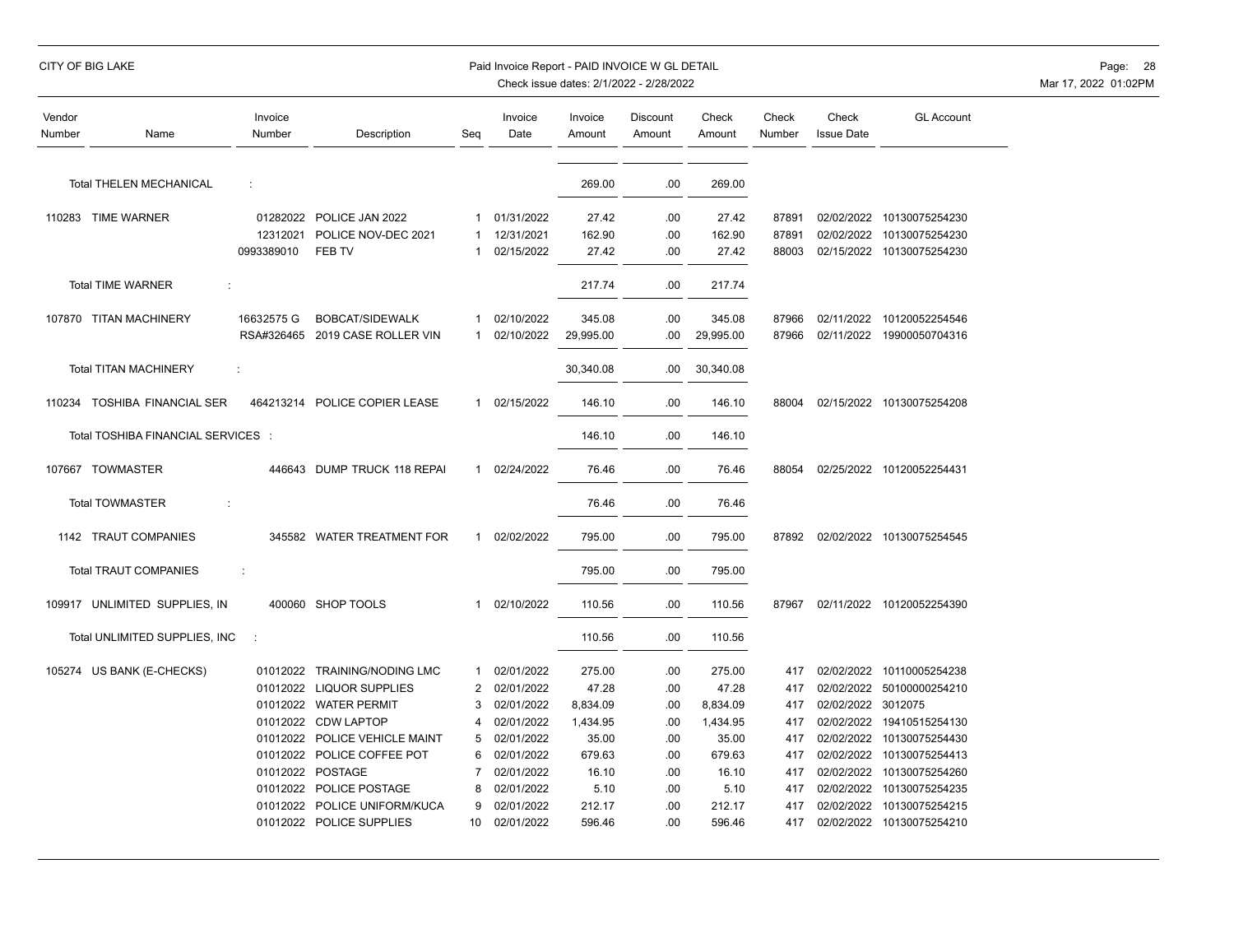## CITY OF BIG LAKE Paid Invoice Report - PAID INVOICE W GL DETAIL Page: 29

| Vendor |      | Invoice          |                               |                | Invoice    | Invoice  | Discount | Check    | Check  | Check              | <b>GL Account</b>         |
|--------|------|------------------|-------------------------------|----------------|------------|----------|----------|----------|--------|--------------------|---------------------------|
| Number | Name | Number           | Description                   | Seg            | Date       | Amount   | Amount   | Amount   | Number | <b>Issue Date</b>  |                           |
|        |      | 01012022         | <b>LIQUOR MONTLY DUES</b>     | 11             | 02/01/2022 | 21.90    | .00      | 21.90    | 417    | 02/02/2022         | 50100000254260            |
|        |      |                  | 01012022 GYM MEMBERSHIP       | 12             | 02/01/2022 | 104.74   | .00      | 104.74   | 417    | 02/02/2022         | 10130075054008            |
|        |      |                  | 01012022 PW REPAIRS           | 13             | 02/01/2022 | 21.75    | .00      | 21.75    | 417    | 02/02/2022         | 10120052254546            |
|        |      |                  | 01012022 PW VEHICLE MAINT     | 14             | 02/01/2022 | 863.57   | .00      | 863.57   | 417    | 02/02/2022         | 10120052254430            |
|        |      | 01012022 PW FUEL |                               | 15             | 02/01/2022 | 152.88   | .00      | 152.88   | 417    | 02/02/2022         | 10120052254405            |
|        |      |                  | 01012022 STREET FUEL          | 16             | 02/01/2022 | 338.72   | .00      | 338.72   | 417    | 02/02/2022         | 10120050254405            |
|        |      |                  | 01012022 DROPBOX PROGRAM      | 17             | 02/01/2022 | 119.88   | .00      | 119.88   | 417    | 02/02/2022         | 10110515254130            |
|        |      |                  | 01012022 VEHICLE MAINT        | 18             | 02/01/2022 | 73.36    | .00      | 73.36    | 417    | 02/02/2022         | 10110030254430            |
|        |      | 01012022         | <b>BUILDING OFFICIAL TRAI</b> | 19             | 02/01/2022 | 300.00   | .00      | 300.00   | 417    | 02/02/2022         | 10110030254238            |
|        |      | 01012022         | MONTHLY PARKING BOX           | 20             | 02/01/2022 | 40.00    | .00      | 40.00    | 417    | 02/02/2022         | 10110015254212            |
|        |      |                  | 01012022 CITY HALLL SUPPLIES  | 21             | 02/01/2022 | 216.35   | .00      | 216.35   | 417    | 02/02/2022         | 10110015254210            |
|        |      |                  | 01012022 PARK FUEL            | 22             | 02/01/2022 | 131.42   | .00      | 131.42   | 417    | 02/02/2022         | 10120055254405            |
|        |      |                  | 01012022 LIQUOR LEMONS/LIMES  | 23             | 02/01/2022 | 8.28     | .00      | 8.28     | 417    |                    | 02/02/2022 50100000274266 |
|        |      | 12312021         | MN DEED PARTNERSHIP           | $\mathbf{1}$   | 12/31/2021 | 700.00   | .00      | 700.00   | 417    | 02/02/2022         | 1011555                   |
|        |      | 12312021         | K9 EXPENSE                    | $\overline{2}$ | 12/31/2021 | 425.85   | .00      | 425.85   | 417    | 02/02/2022         | 10130075254253            |
|        |      | 12312021         | POLICE DUES                   | 3              | 12/31/2021 | 53.68    | .00      | 53.68    | 417    | 02/02/2022         | 10130075254260            |
|        |      | 12312021         | CREDIT / COFFEE POT           | $\overline{4}$ | 12/31/2021 | 691.50-  | .00      | 691.50-  | 417    | 02/02/2022         | 10130075254413            |
|        |      | 12312021         | <b>WWTP SUPPLIES</b>          | 5              | 12/31/2021 | 2.49     | .00      | 2.49     | 417    | 02/02/2022         | 40100000254210            |
|        |      | 12312021         | <b>WATER SUPPLIES</b>         | 6              | 12/31/2021 | 163.39   | .00      | 163.39   | 417    | 02/02/2022         | 30100000254210            |
|        |      | 12312021         | BOOTS/MOENING                 | $\overline{7}$ | 12/31/2021 | 203.99   | .00      | 203.99   | 417    | 02/02/2022         | 30100000254218            |
|        |      | 12312021         | <b>WATER POSTAGE</b>          | 8              | 12/31/2021 | 8.80     | .00      | 8.80     | 417    | 02/02/2022         | 30100000254235            |
|        |      | 12312021         | <b>TASER</b>                  | 9              | 12/31/2021 | 372.54   | .00      | 372.54   | 417    | 02/02/2022         | 10130075254216            |
|        |      | 12312021         | <b>WATER FUEL</b>             | 10             | 12/31/2021 | 67.25    | .00      | 67.25    | 417    | 02/02/2022         | 30100000254405            |
|        |      | 12312021         | WATER VEHICLE MAINT           | 11             | 12/31/2021 | 44.98    | .00      | 44.98    | 417    | 02/02/2022         | 30100000254430            |
|        |      | 12312021         | <b>WATER REPAIRS</b>          | 12             | 12/31/2021 | 59.56    | .00      | 59.56    | 417    | 02/02/2022         | 30100000254545            |
|        |      | 12312021         | <b>WWTP SUPPLIES</b>          | 13             | 12/31/2021 | 94.77    | .00      | 94.77    | 417    | 02/02/2022         | 40100000254210            |
|        |      | 12312021         | BOOTS/MATTSON                 | 14             | 12/31/2021 | 219.98   | .00      | 219.98   | 417    | 02/02/2022         | 40100000254218            |
|        |      | 12312021         | <b>WWTP FUEL</b>              | 15             | 12/31/2021 | 59.94    | .00      | 59.94    | 417    | 02/02/2022         | 40100000254405            |
|        |      | 12312021         | <b>LIQUOR STORE</b>           | 16             | 12/31/2021 | 461.92   | .00.     | 461.92   | 417    | 02/02/2022 5012020 |                           |
|        |      | 12312021         | <b>LIQUOR TONER</b>           | 17             | 12/31/2021 | 150.09   | .00      | 150.09   | 417    | 02/02/2022         | 50100000254130            |
|        |      | 12312021         | <b>HYDRANT TOOL</b>           | 18             | 12/31/2021 | 125.71   | .00      | 125.71   | 417    | 02/02/2022         | 30100000254413            |
|        |      | 12312021         | POLICE UNIFORM/KUCA           | 19             | 12/31/2021 | 1,878.53 | .00      | 1,878.53 | 417    | 02/02/2022         | 10130075254215            |
|        |      | 12312021         | POLICE SUPPLIES               | 20             | 12/31/2021 | 368.50   | .00      | 368.50   | 417    | 02/02/2022         | 10130075254210            |
|        |      | 12312021         | POLICE GYM MEMBERS            | 21             | 12/31/2021 | 98.76    | .00      | 98.76    | 417    | 02/02/2022         | 10130075054008            |
|        |      | 12312021         | <b>CITY HALL SUPPLIES</b>     | 22             | 12/31/2021 | 51.75    | .00      | 51.75    | 417    | 02/02/2022         | 10110015254210            |
|        |      | 12312021         | <b>FOOD SHELF</b>             | 23             | 12/31/2021 | 19.23    | .00      | 19.23    | 417    | 02/02/2022         | 10110015254212            |
|        |      | 12312021         | EDA TRAINING/KLIMMEK          | 24             | 12/31/2021 | 185.00   | .00      | 185.00   | 417    | 02/02/2022         | 10110025254238            |
|        |      | 12312021         | <b>BUILDING OFFICIAL FUE</b>  | 25             | 12/31/2021 | 87.69    | .00      | 87.69    | 417    | 02/02/2022         | 10110030254405            |
|        |      | 12312021         | <b>MAIL BOX REPAIRS</b>       | 26             | 12/31/2021 | 249.04   | .00      | 249.04   | 417    | 02/02/2022         | 10120050254210            |
|        |      | 12312021 LIGHTS  |                               | 27             | 12/31/2021 | 6.47     | .00      | 6.47     | 417    |                    | 02/02/2022 10120050254212 |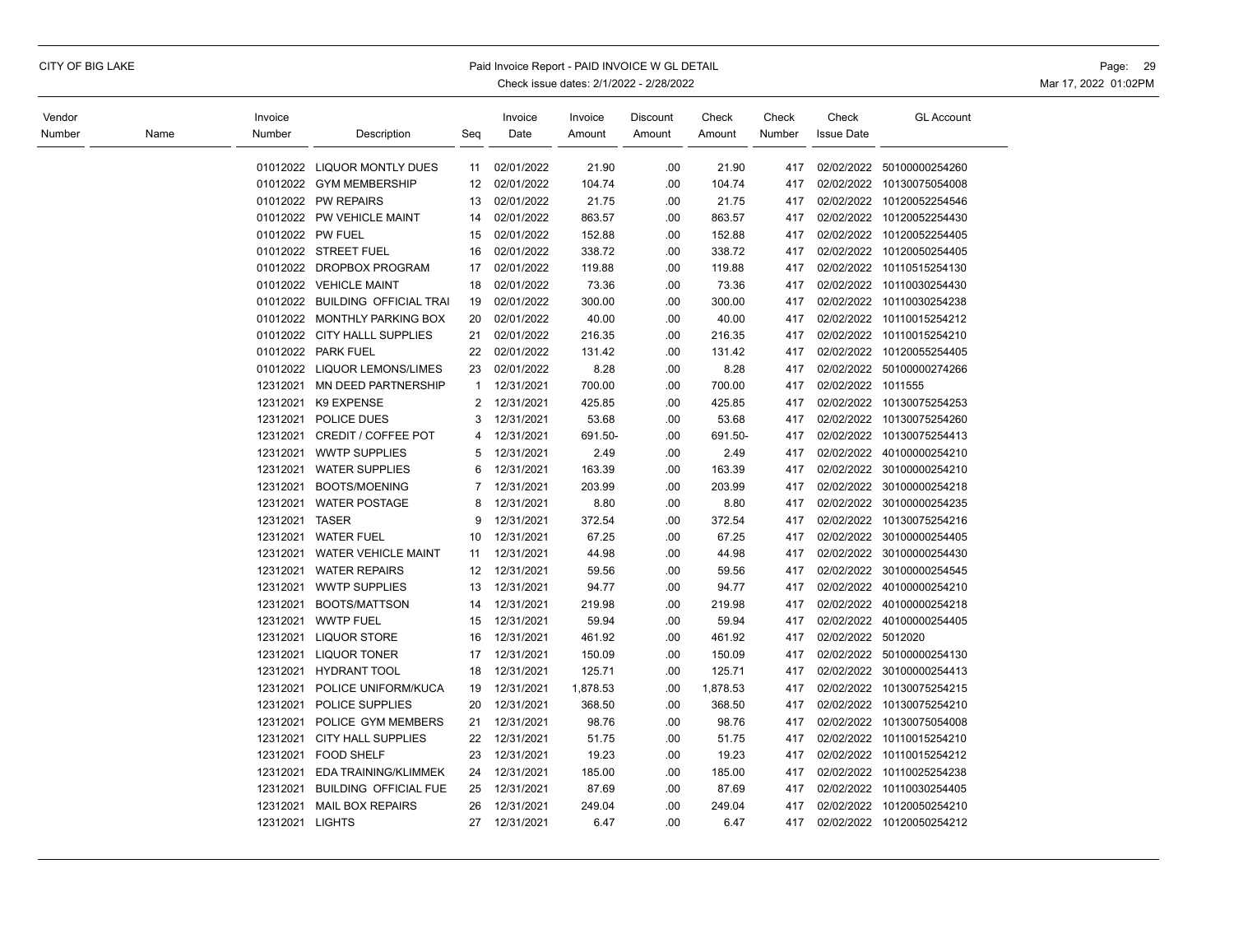| Check issue dates: 2/1/2022 - 2/28/2022 |                                        |                   |                               |     |                 |                   |                    |                 |                 |                            |                           |
|-----------------------------------------|----------------------------------------|-------------------|-------------------------------|-----|-----------------|-------------------|--------------------|-----------------|-----------------|----------------------------|---------------------------|
| Vendor<br>Number                        | Name                                   | Invoice<br>Number | Description                   | Seq | Invoice<br>Date | Invoice<br>Amount | Discount<br>Amount | Check<br>Amount | Check<br>Number | Check<br><b>Issue Date</b> | <b>GL Account</b>         |
|                                         |                                        | 12312021          | <b>STREETS FUEL</b>           | 28  | 12/31/2021      | 1,285.77          | .00                | 1,285.77        | 417             | 02/02/2022                 | 10120050254405            |
|                                         |                                        | 12312021          | <b>GARAGE DOOR OPENER</b>     | 29  | 12/31/2021      | 276.26            | .00                | 276.26          | 417             | 02/02/2022                 | 10120050254413            |
|                                         |                                        | 12312021          | <b>SHOP SUPPLIES</b>          | 30  | 12/31/2021      | 9.13              | .00                | 9.13            | 417             | 02/02/2022                 | 10120052254212            |
|                                         |                                        | 12312021          | <b>SHOP</b>                   | 31  | 12/31/2021      | 10.80             | .00                | 10.80           | 417             | 02/02/2022                 | 10120052254385            |
|                                         |                                        | 12312021          | <b>SHOP FUEL</b>              | 32  | 12/31/2021      | 432.46            | .00                | 432.46          | 417             | 02/02/2022                 | 10120052254405            |
|                                         |                                        | 12312021          | <b>SHOP REPAIRS</b>           | 33  | 12/31/2021      | 57.97             | .00                | 57.97           | 417             | 02/02/2022                 | 10120052254546            |
|                                         |                                        | 12312021          | <b>PARK SUPPLIES</b>          | 34  | 12/31/2021      | 8.55              | .00                | 8.55            | 417             | 02/02/2022                 | 10120055254210            |
|                                         |                                        | 12312021          | PARK EXPENSE                  | 35  | 12/31/2021      | 159.91            | .00                | 159.91          | 417             | 02/02/2022                 | 10120055254212            |
|                                         |                                        | 12312021          | <b>BOOTS</b>                  | 36  | 12/31/2021      | 225.00            | .00                | 225.00          | 417             | 02/02/2022                 | 10120055254215            |
|                                         |                                        | 12312021          | <b>PARK FUEL</b>              | 37  | 12/31/2021      | 83.29             | .00                | 83.29           | 417             | 02/02/2022                 | 10120055254405            |
|                                         |                                        | 12312021          | <b>PARK EQUIP</b>             | 38  | 12/31/2021      | 9.88              | .00                | 9.88            | 417             | 02/02/2022                 | 10120055254413            |
|                                         |                                        | 12312021          | LIQUOR SUPPLIES               | 39  | 12/31/2021      | 90.73             | .00                | 90.73           | 417             | 02/02/2022                 | 50100000254210            |
|                                         |                                        | 12312021          | <b>LIQUOR LEMON/LIMES</b>     | 40  | 12/31/2021      | 364.29            | .00                | 364.29          | 417             | 02/02/2022                 | 50100000274266            |
|                                         |                                        | <b>BANK FEE -</b> | ELECTRONIC CHECK DE           | 1   | 01/31/2022      | 158.73            | .00                | 158.73          | 442             | 02/19/2022                 | 10110015254110            |
|                                         | Total US BANK (E-CHECKS):              |                   |                               |     |                 | 23,169.81         | .00                | 23,169.81       |                 |                            |                           |
| 3896                                    | UTILITY CONSULTANTS                    | 111364            | SEWER TESTIN DEC 202          | 1   | 12/31/2021      | 545.50            | .00                | 545.50          | 87893           | 02/02/2022                 | 40100000204160            |
|                                         |                                        | 111364-2022       | SEWER TESTING-JAN             | 1   | 02/02/2022      | 666.74            | .00                | 666.74          | 87893           |                            | 02/02/2022 40100000204160 |
|                                         | <b>Total UTILITY CONSULTANTS</b>       | $\mathcal{I}$     |                               |     |                 | 1,212.24          | .00                | 1,212.24        |                 |                            |                           |
|                                         | 108811 UV DOCTOR LAMPS, LLC            |                   | 15141 WWTP SUPPLIES           | 1   | 02/15/2022      | 752.27            | .00                | 752.27          | 88005           |                            | 02/15/2022 40100000254210 |
|                                         | Total UV DOCTOR LAMPS, LLC:            |                   |                               |     |                 | 752.27            | .00                | 752.27          |                 |                            |                           |
|                                         | 109469 VARNER TRANSPORTATI             |                   | 02102022 LIQUOR FREIGHT       | 1   | 02/10/2022      | 2,334.80          | .00                | 2,334.80        | 87968           | 02/11/2022                 | 50100000274269            |
|                                         | <b>Total VARNER TRANSPORTATION LLC</b> |                   |                               |     |                 | 2,334.80          | .00                | 2,334.80        |                 |                            |                           |
|                                         | 104634 VERIZON WIRELESS                | 9898614883        | <b>SEWER LIFT</b>             | -1  | 02/14/2022      | 325.72            | .00                | 325.72          | 87983           | 02/14/2022                 | 40100000254230            |
|                                         |                                        |                   | JAN 2022 PLANNER CELL PHONE   |     | 02/14/2022      | 41.22             | .00                | 41.22           | 87983           | 02/14/2022                 | 10110010254230            |
|                                         |                                        |                   | JAN 2022 RECREATION COORD CE  | 2   | 02/14/2022      | 41.22             | .00                | 41.22           | 87983           | 02/14/2022                 | 10140056254230            |
|                                         |                                        | <b>JAN 2022</b>   | <b>BUILDING OFFICIAL CELL</b> | 3   | 02/14/2022      | 41.22             | .00                | 41.22           | 87983           | 02/14/2022                 | 10110030254230            |
|                                         |                                        | <b>JAN 2022</b>   | <b>BUILDING OFFICIAL IPAD</b> | 4   | 02/14/2022      | 40.01             | .00                | 40.01           | 87983           | 02/14/2022                 | 10110030254230            |
|                                         |                                        |                   | JAN 2022 PLANNING TECH CELL 6 | 5   | 02/14/2022      | 41.22             | .00                | 41.22           | 87983           | 02/14/2022                 | 10110010254230            |
|                                         |                                        |                   | JAN 2022 CODE INSPECTOR 763-8 | 6   | 02/14/2022      | 41.22             | .00                | 41.22           | 87983           | 02/14/2022                 | 10110010254230            |
|                                         |                                        |                   | JAN 2022 PW IPADS             | 7   | 02/14/2022      | 40.01             | .00                | 40.01           | 87983           | 02/14/2022                 | 10120052254230            |
|                                         |                                        |                   | JAN 2022 PW IPADS             |     | 02/14/2022      | 240.06            | .00                | 240.06          | 87983           | 02/14/2022                 | 10120050254230            |
|                                         |                                        |                   | JAN 2022 PW IPADS             | 9   | 02/14/2022      | 280.07            | .00                | 280.07          | 87983           | 02/14/2022                 | 10120055254230            |

CITY OF BIG LAKE **Example 20 The Second Act of the Second Act of Paid Invoice Report - PAID INVOICE W GL DETAIL** 

Mar 17, 2022 01:02PM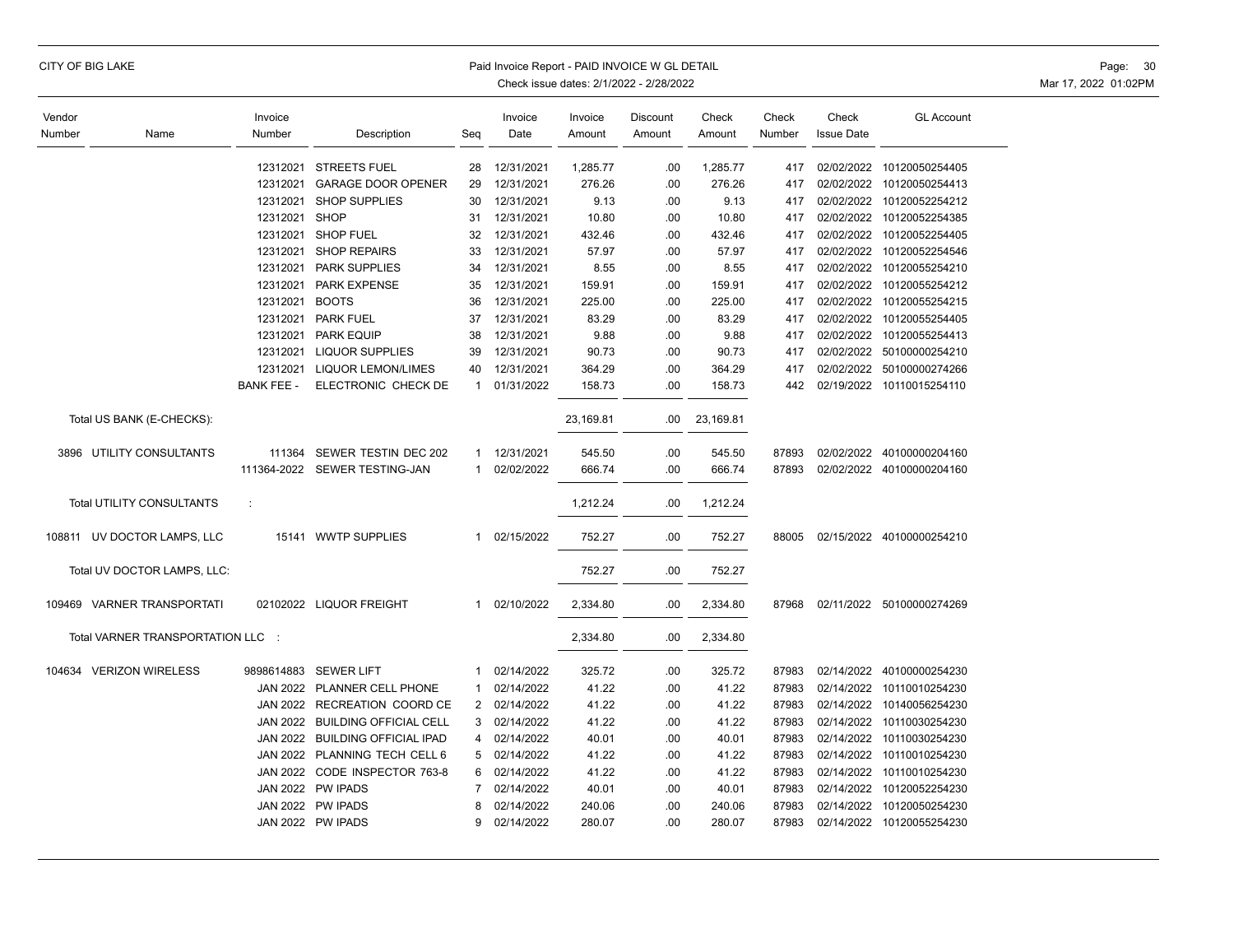|  |  |  | CITY OF BIG LAKE |
|--|--|--|------------------|
|--|--|--|------------------|

### Paid Invoice Report - PAID INVOICE W GL DETAIL **Page:** 31

Check issue dates: 2/1/2022 - 2/28/2022 <br>
Mar 17, 2022 01:02PM

-

| Vendor           |                                  | Invoice              |                                |                | Invoice    | Invoice  | Discount | Check    | Check  | Check             | <b>GL Account</b>         |
|------------------|----------------------------------|----------------------|--------------------------------|----------------|------------|----------|----------|----------|--------|-------------------|---------------------------|
| Number           | Name                             | Number               | Description                    | Seq            | Date       | Amount   | Amount   | Amount   | Number | <b>Issue Date</b> |                           |
|                  |                                  |                      |                                |                |            |          |          |          |        |                   |                           |
|                  |                                  | <b>JAN 2022</b>      | POLICE PHONES                  | 10             | 02/14/2022 | 1,126.54 | .00      | 1,126.54 | 87983  | 02/14/2022        | 10130075254230            |
|                  |                                  |                      | JAN 2022 OLSON NEW PHONE 320   | 11             | 02/14/2022 | 49.99    | .00      | 49.99    | 87983  | 02/14/2022        | 10130075254230            |
|                  |                                  |                      | JAN 2022 WW IPADS              | 12             | 02/14/2022 | 120.03   | .00      | 120.03   | 87983  | 02/14/2022        | 30100000254230            |
|                  |                                  | <b>JAN 2022</b>      | <b>WW IPADS</b>                | 13             | 02/14/2022 | 120.03   | .00      | 120.03   | 87983  | 02/14/2022        | 40100000254230            |
|                  |                                  |                      | JAN 2022 WW ONCALL 763-238-826 | 14             | 02/14/2022 | 41.22    | .00      | 41.22    | 87983  | 02/14/2022        | 30100000254230            |
|                  |                                  |                      | JAN 2022 WASTE WATER TX 612-3  | 15             | 02/14/2022 | 40.01    | .00      | 40.01    | 87983  | 02/14/2022        | 40100000254230            |
|                  | <b>Total VERIZON WIRELESS</b>    | ÷                    |                                |                |            | 2,629.79 | .00      | 2,629.79 |        |                   |                           |
|                  | 2350 VIKING COCA-COLA            | 2855818 MIX          |                                | -1             | 02/01/2022 | 344.10   | .00      | 344.10   | 87894  | 02/02/2022        | 50100000274265            |
|                  |                                  | 2855887 MIX          |                                | -1             | 02/02/2022 | 339.10   | .00.     | 339.10   | 87894  |                   | 02/02/2022 50100000274265 |
|                  |                                  | 2855888              | <b>BEER</b>                    | 1              | 02/02/2022 | 224.00   | .00      | 224.00   | 87894  | 02/02/2022        | 50100000274263            |
|                  |                                  | 2866239 MIX          |                                | 1              | 02/14/2022 | 495.70   | .00      | 495.70   | 87984  | 02/14/2022        | 50100000274265            |
|                  | Total VIKING COCA-COLA           | $\ddot{\phantom{a}}$ |                                |                |            | 1,402.90 | .00      | 1,402.90 |        |                   |                           |
|                  |                                  |                      |                                |                |            |          |          |          |        |                   |                           |
| 105684 VINOCOPIA |                                  | 0296667-IN           | <b>LIQUOR</b>                  | -1             | 02/02/2022 | 771.21   | .00      | 771.21   | 87895  | 02/02/2022        | 50100000274262            |
|                  |                                  | 0296667-IN           | <b>FRT</b>                     | $\overline{2}$ | 02/02/2022 | 12.50    | .00      | 12.50    | 87895  | 02/02/2022        | 50100000274269            |
|                  |                                  | 0298169-IN           | WINE                           | -1             | 02/24/2022 | 542.78   | .00      | 542.78   | 88055  | 02/25/2022        | 50100000274264            |
|                  |                                  | 0298169-IN LIQUOR    |                                | $\overline{2}$ | 02/24/2022 | 324.25   | .00      | 324.25   | 88055  | 02/25/2022        | 50100000274262            |
|                  |                                  | 0298169-IN FRT       |                                | 3              | 02/24/2022 | 18.00    | .00      | 18.00    | 88055  | 02/25/2022        | 50100000274269            |
|                  | <b>Total VINOCOPIA</b><br>÷      |                      |                                |                |            | 1,668.74 | .00      | 1,668.74 |        |                   |                           |
|                  | 109008 VONAGE BUSINESS (E-C      | INV0775382           | TELEPHONE BILL 2/16 - 3        | $\mathbf{1}$   | 02/16/2022 | 471.23   | .00      | 471.23   | 431    | 02/25/2022        | 10110015254230            |
|                  |                                  | INV0775382           | TELEPHONE BILL 2/16 - 3        | $\overline{2}$ | 02/16/2022 | 27.13    | .00      | 27.13    | 431    | 02/25/2022        | 10120050254230            |
|                  |                                  | INV0775382           | TELEPHONE BILL 2/16 - 3        | 3              | 02/16/2022 | 27.13    | .00      | 27.13    | 431    | 02/25/2022        | 10120055254230            |
|                  |                                  | INV0775382           | TELEPHONE BILL 2/16 - 3        | 4              | 02/16/2022 | 189.92   | .00      | 189.92   | 431    | 02/25/2022        | 10130075254230            |
|                  |                                  | INV0775382           | TELEPHONE BILL 2/16 - 3        | 5              | 02/16/2022 | 54.26    | .00      | 54.26    | 431    | 02/25/2022        | 30100000254230            |
|                  |                                  | INV0775382           | TELEPHONE BILL 2/16 - 3        | 6              | 02/16/2022 | 27.13    | .00      | 27.13    | 431    | 02/25/2022        | 40100000254230            |
|                  |                                  | INV0775382           | TELEPHONE BILL 2/16 - 3        | $\overline{7}$ | 02/16/2022 | 135.66   | .00      | 135.66   | 431    | 02/25/2022        | 50100000254230            |
|                  |                                  | INV0775382           | TELEPHONE BILL 2/16 - 3        | 8              | 02/16/2022 | 27.13    | .00      | 27.13    | 431    |                   | 02/25/2022 60100000254230 |
|                  | Total VONAGE BUSINESS (E-CHECK): |                      |                                |                |            | 959.59   | .00      | 959.59   |        |                   |                           |
| 104547 VONCO     |                                  | V200000658           | SLUDGE HAULING-1/10-1          | 1              | 02/01/2022 | 2,675.54 | .00      | 2,675.54 | 87896  | 02/02/2022        | 40100000254256            |
|                  |                                  | V2 00000659          | SLUDGE HAULING 1/19 -          | -1             | 02/10/2022 | 1,375.50 | .00      | 1,375.50 | 87969  | 02/11/2022        | 40100000254256            |
|                  |                                  | V200000662           | <b>SLUDGE HAULING</b>          | 1              | 02/24/2022 | 2,328.47 | .00      | 2,328.47 | 88056  | 02/25/2022        | 40100000254256            |